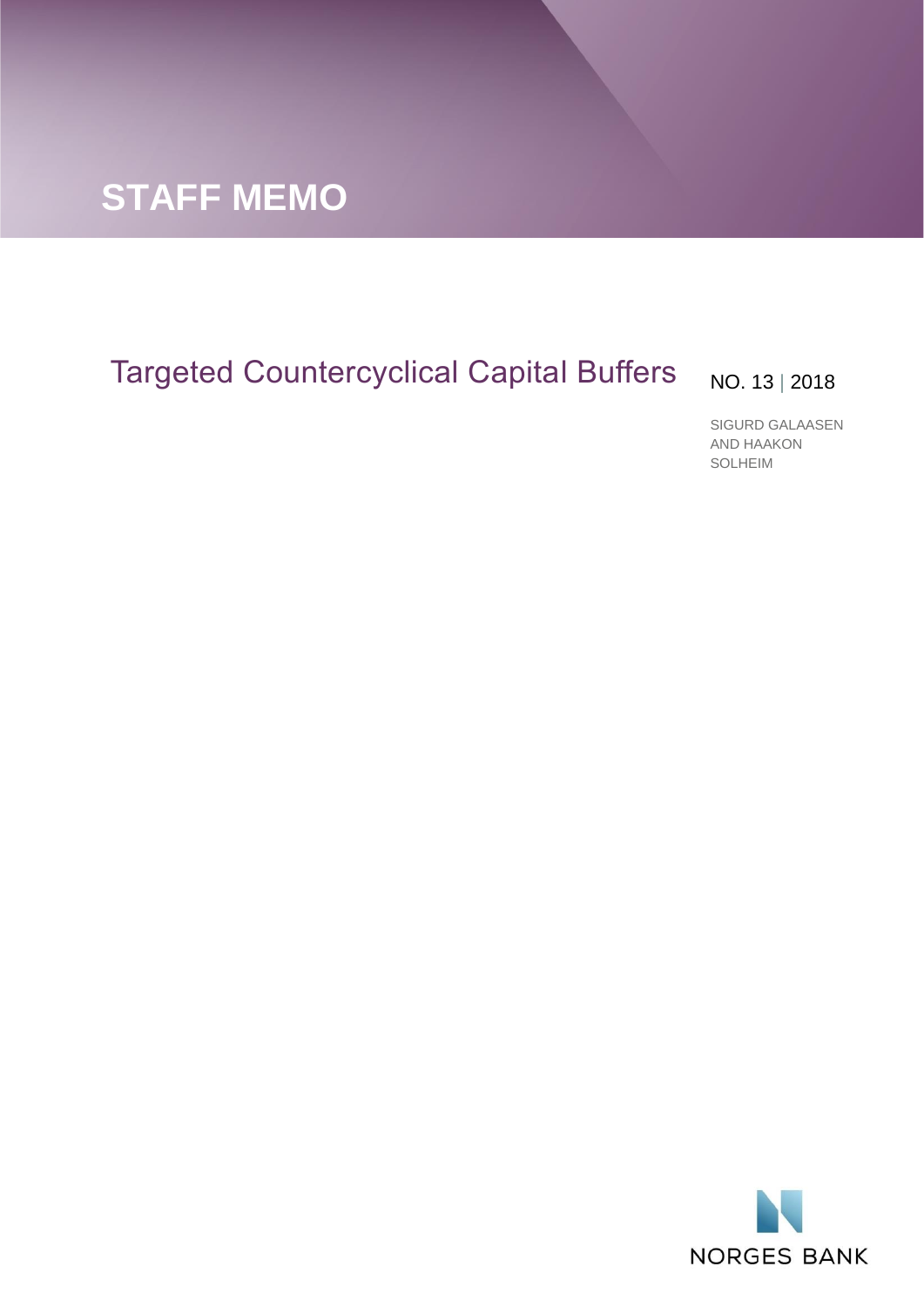Staff Memos present reports and documentation written by staff members and affiliates of Norges Bank, the central bank of Norway. Views and conclusions expressed in Staff Memos should not be taken to represent the views of Norges Bank.

# © 2018 Norges Bank

The text may be quoted or referred to, provided that due acknowledgement is given to source.

ISSN 1504-2596 (online) ISBN 978-82-8379-061-0 (online)

**NORGES BANK STAFF MEMO** NO 13 | 2018

TARGETED **COUNTERCYCLICAL** CAPITAL BUFFERS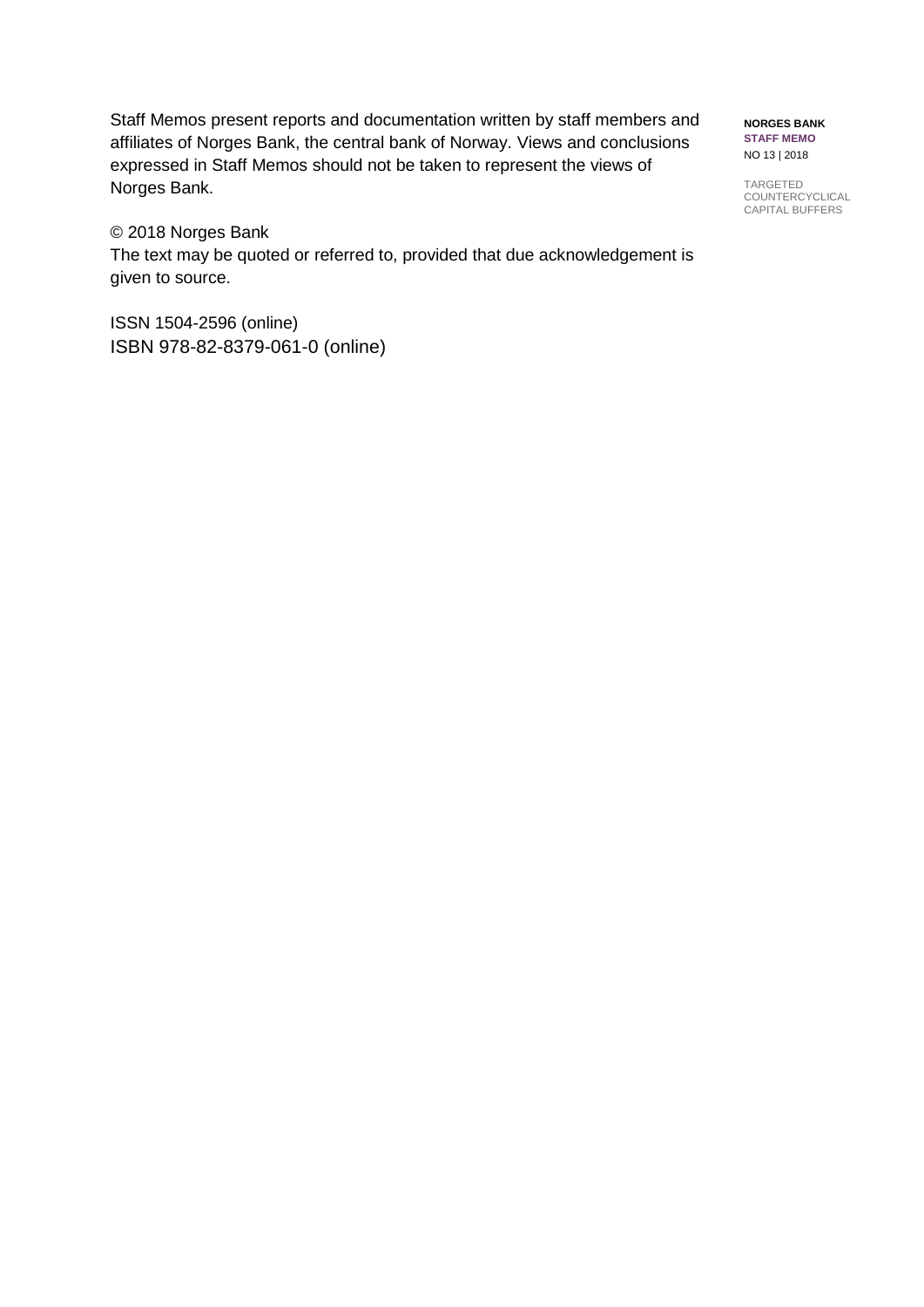# Targeted Countercyclical Capital Buffers<sup>∗</sup>

Sigurd Mølster Galaasen†and Haakon Solheim‡

December, 2018

#### **Abstract**

This paper investigates the effect of broad-based versus sectoral capital requirements using a dynamic model of bank behaviour. We study the problem facing banks when determining their dividend policy and portfolio of long-term loans to the retail and corporate sector. The return on lending is uncertain, and capital requirements may be reduced when loan losses are high, in order to stabilise lending. We find that when shifting capital between sectors is difficult or very costly, targeted regulation, such as a sectoral buffer (SCCyB), can lead to more stable lending during a crisis than a broad-based CCyB, at a lower cost. This depends on the ability of the policymaker to foresee the type of crisis. A targeted requirement is ex-post an inefficient policy if crises occur in sectors where the buffer requirement is inactive, as the targeted policy cannot effectively stabilise credit. However, the consequences of policy "mistakes" depend on the degree of sectoral segmentation in the banking market. Banks that provide credit to both the retail and the corporate sector will endogenously reallocate capital to the constrained sector in a crisis, irrespective of the kind of regulatory buffer that is implemented, thereby dampening the consequences of such inefficient policy.

<sup>∗</sup>The views expressed in this paper are those of the authors and should not be attributed to Norges Bank. We are grateful to Kasper Roszbach, Stijn Ferrari, members of the BCBS RTF work stream on Sectoral Counter Cyclical Capital Buffers and participants in internal seminars in Norges Bank for comments and corrections. We have built on input from Rønnaug Melle Johansen in the calibration exercise presented in the appendix. All mistakes remain our own.

<sup>†</sup>*Sigurd Mølster Galaasen*: Norges Bank, Norges Bank Research, sigurd-molster.galaasen@norgesbank.no

<sup>‡</sup>*Haakon Solheim*: Norges Bank, Financial Stability, haakon.solheim@norges-bank.no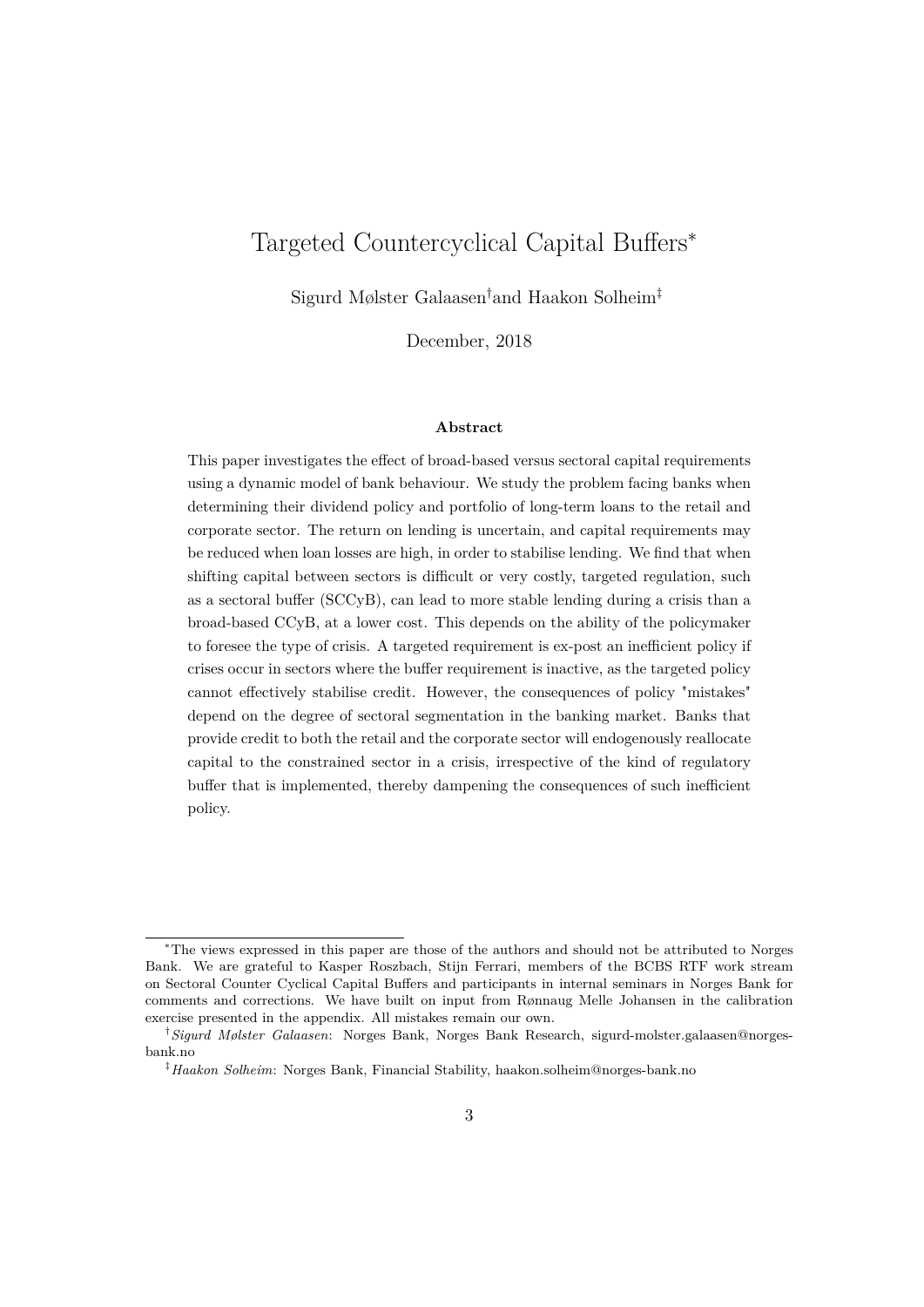# **1 Introduction**

Negative shocks to bank assets can have a significant impact on banks' solvency and lending in bad times. In the aftermath of the 2007-2008 financial crisis, regulatory reforms have led to a significant tightening of capital requirements. The goal is to increase banks' resilience to adverse shocks and to stabilise credit. However, how to set the level and structure of capital requirements is still disputed.

As a simplification, the regulatory design problem can be narrowed down to a choice between two different types of requirements. The first type of requirement is fixed over time. Banks in breach of this requirement will take measures (i.e. increase the equity/assets ratio) to fulfil the requirement. The second type of requirement varies with the economic cycle, as exemplified by the Basel III countercyclical capital buffer (CCyB). This requirement can be reduced in a severe downturn, thereby mitigating the need for recapitalisation.

Several countries have now implemented a CCyB. It has, however, been argued that the CCyB is a blunt tool. Many countries experience that financial imbalances in periods tend to be more pronounced in one sector than in the system as a whole [\(BCBS](#page-39-0) [\(2018\)](#page-39-0), Chap. 3). Using a broad-based CCyB to address sector-specific imbalances creates unfortunate unintended consequences by constraining lending to other, non-booming sectors. In response, more targeted regulation has recently been proposed, such as a sectoral buffer (SCCyB).

Policymakers with full information, who can operate unconstrained, may simply set the SCCyB to replicate the CCyB. In this setting, the outcome under a sectoral buffer regime would be at least as good as with a broad-based buffer, since policymakers have more instruments at hand. In practice however, sectoral fine-tuning under uncertainty and imperfect information about underlying risk and vulnerabilities in the economy increases the risk of policy mistakes. Furthermore, regulators may operate under policy frictions, constraining their flexibility in when and how to set the buffer. So while sectoral buffers lead to better outcomes in a first-best setting, the actual outcome in a frictional world is unclear.

In this paper, we use a structural bank model to shed light on the transmission mechanism of various regulatory designs. The model is calibrated to be consistent with observed stylised facts of the Norwegian banking sector based on aggregated balance sheet and income statement data from seven of the largest Norwegian banking groups. Using our calibrated model as a laboratory, we compare bank responses to sectoral and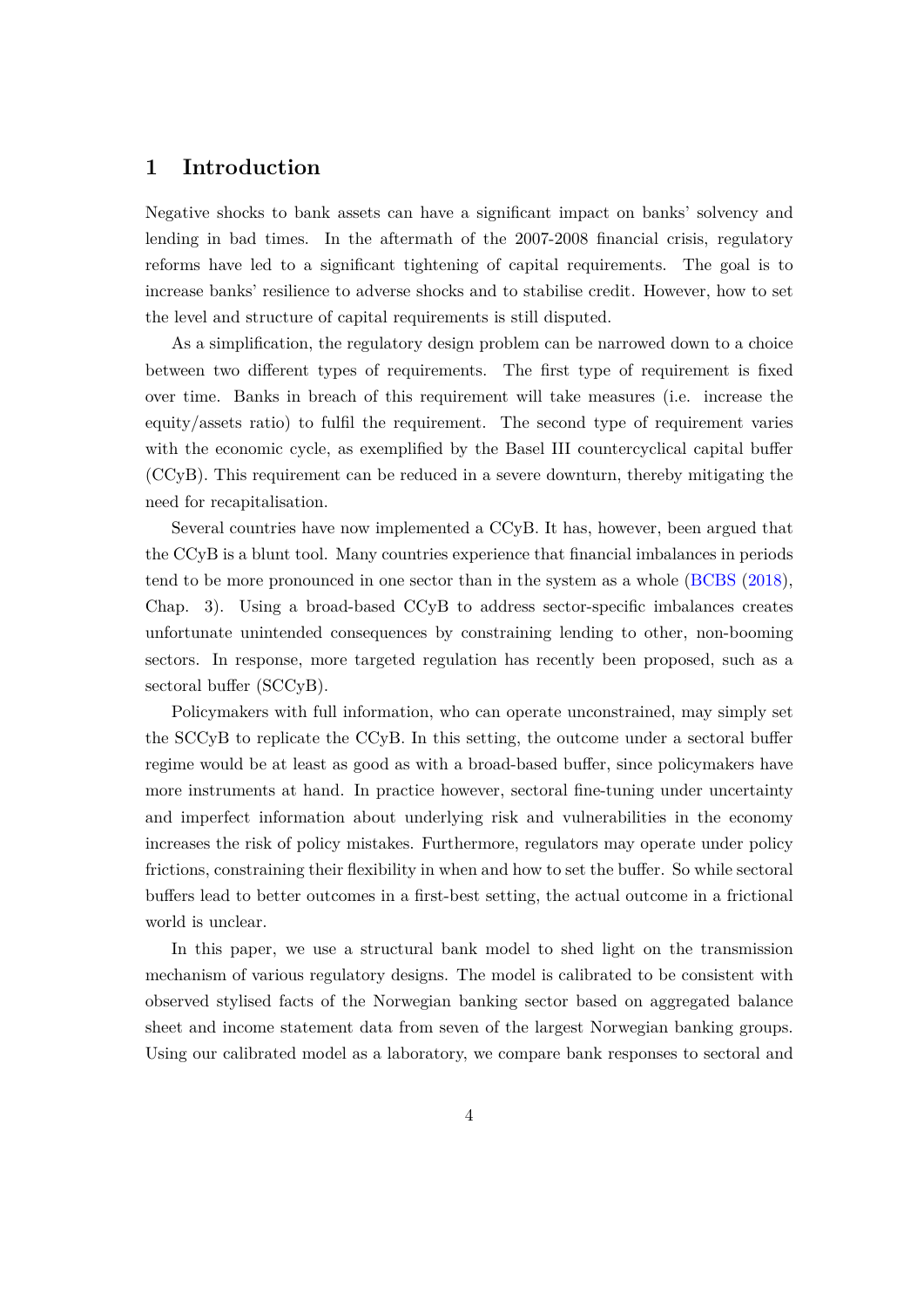broad-based buffers under different policy rules and with different assumptions about the foresight of policymakers.

Sectoral buffers have so far only been implemented in Switzerland [\(Basten and Koch](#page-39-1) [\(2017\)](#page-39-1), [Auer and Ongena](#page-39-2) [\(2016\)](#page-39-2)). In Scandinavia, risk weights on household lending have been tightened in recent years, but this is seen as a permanent, structural change rather than time-varying regulation. Some countries, like Belgium, have for a period changed the risk weights on mortgage lending [\(Ferrari et al.](#page-40-0) [\(2017\)](#page-40-0)).

Norway has implemented a CCyB, and the experience so far has been that when banks face higher risk-weighted capital requirements they make a trade-off between sectors and reduce the relative amount of high risk-weight lending [\(Solheim](#page-40-1) [\(2017\)](#page-40-1)). The expectation is that if a sectoral buffer is implemented, banks may still make this trade-off. For example, even if the capital buffer is only applied to household loans, the big difference in risk weights between the household and non-financial corporate sector may make banks tighten lending to non-financial enterprises.

[Auer and Ongena](#page-39-2) [\(2016\)](#page-39-2) investigate the effects of sectoral capital buffers in Switzerland. They find that banks respond to a sectoral capital buffer by reducing lending to households. However, some borrowers who cannot get a mortgage instead apply for loans from a corporate branch. In this model, banks do not make an internal trade-off between private and corporate customers, but customers move from private to corporate lending when lending requirements in the private market become more expensive. This might indicate that the structure of the banking sector is important in understanding the possible transmission mechanism of a sectoral buffer.

Our model is based on [Galaasen and Johansen](#page-40-2) [\(2016\)](#page-40-2), who study the problem of a single bank supplying loans to both the retail and the corporate market, assuming that cycles are perfectly synchronised across sectors. We extend their approach along two dimensions, by (i) comparing the universal bank system to a two-sector bank system, in which banks either lend to the retail or to the corporate sector, and (ii) allowing for asymmetric sectoral cycles.

In the model, a bank chooses a portfolio of long-term loans and short-term securities, financed by internal (equity) and external (debt) funds. Bank loans are risky, and both the demand for loans and the return depend on the state of the business cycle, which follows an exogenous Markov process. At each point in time, the bank has to satisfy a regulatory capital requirement. Capital moves slowly over time through retained earnings, whereas loans can be adjusted immediately, subject to a quadratic loan liquidation cost. If the bank does not find it optimal to operate, it liquidates its assets and exits the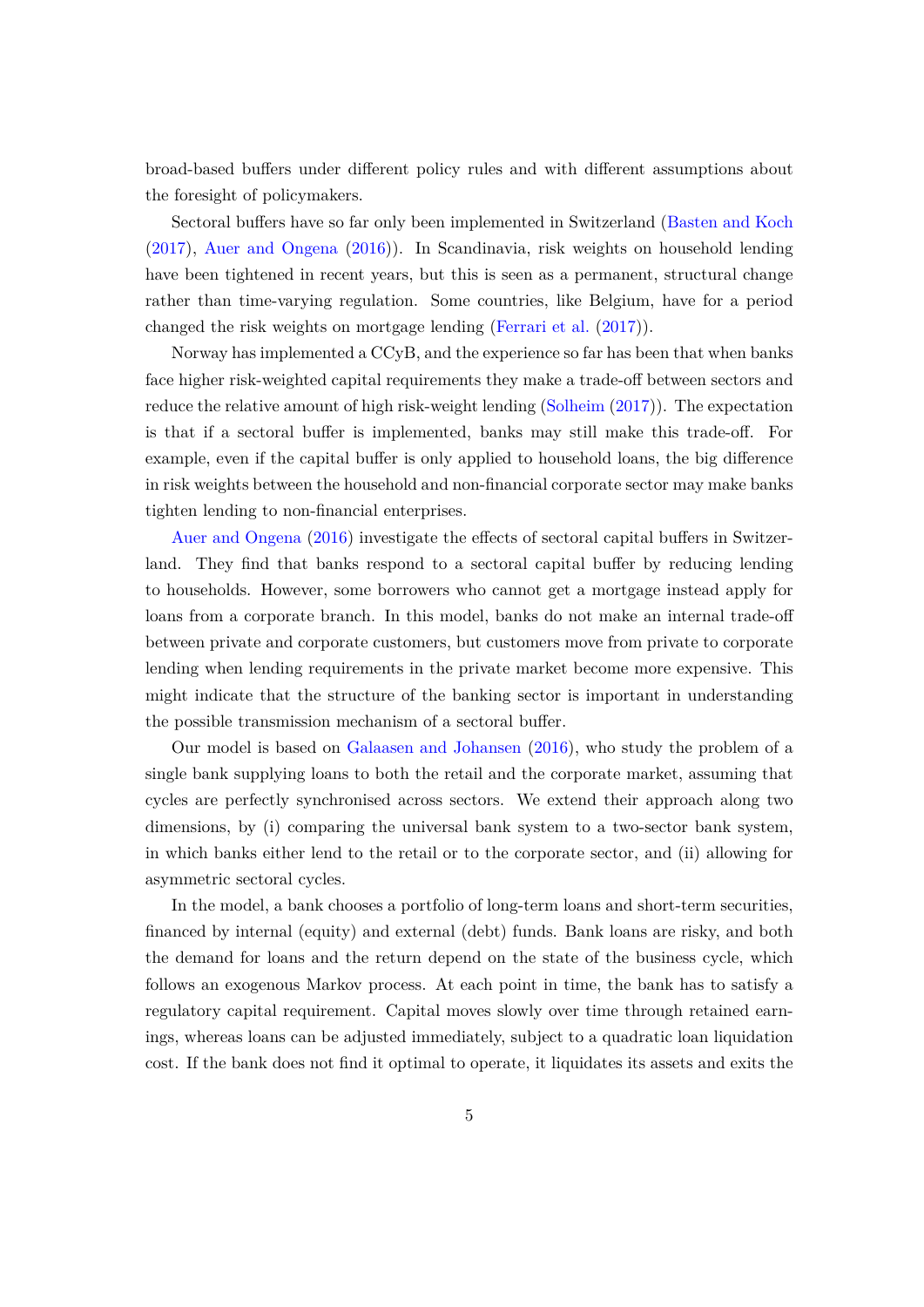market facing limited liability.

The forward-looking, profit-maximising bank can adjust its capital ratio by either changing the level of assets or the level of equity. However, we assume equity can only be raised through retained earnings, reflecting the behaviour of banks in crisis times. Deleveraging is subject to adjustment costs. Recapitalisation may therefore be slow and costly. The potential cost of a crisis, causing large losses to bank equity, is constrained credit availability for non-financial customers. Moreover, since asset adjustments come at a cost, a bank facing the need for sharp credit adjustments may choose to exit the market.

Another aspect of the model is the sectoral differentiation. Different types of assets tend to involve different risks. A natural differentiation is between retail loans (low risk, substantial collateral) and commercial and industrial (c&i) loans (more risky collateral, higher default risk). The impact of a capital requirement tends to vary across these asset types, and the aggregate implications of different requirements depend on how the banking sector makes sectoral trade-offs. Our benchmark model environment considers a universal bank which lends to both sectors. It makes an internal trade-off to ensure that the marginal return on investments will be the same in both sectors. To capture the importance of this trade-off and its impact on the consequences of capital regulation, we compare the universal bank environment with a sectoral bank environment. In the latter environment, there are two banks, each operating in either the retail or the corporate sector. The banks are not able to make sectoral trade-offs to satisfy capital requirements. An alternative interpretation of these two banking environments is that in the former, bank capital can freely and instantaneously move across sectors (since this is done within a single bank). In the latter, the process of moving capital across sectors is prohibitively costly. In this sense, the two environments capture the two extremes of how capital flows between sectors.<sup>[1](#page-5-0)</sup>

Our model environment allows for a rich description of a bank's optimisation problem at the micro level. However, to embed this into a broader macro structure, allowing for feedback mechanisms between the bank and the rest of the economy, is beyond the scope of this paper. Further, even in this relatively simple framework, with strong prior assumptions, the effect of capital requirements is complex. Results will depend on a number of assumptions that are difficult to calibrate based on historical experience

<span id="page-5-0"></span><sup>1</sup>Even in a banking market with sector-specific banks, capital owners may reallocate capital across banks. However, one would expect that this adjustment is subject to frictions that slow down the speed of adjustment, in particular during crisis times.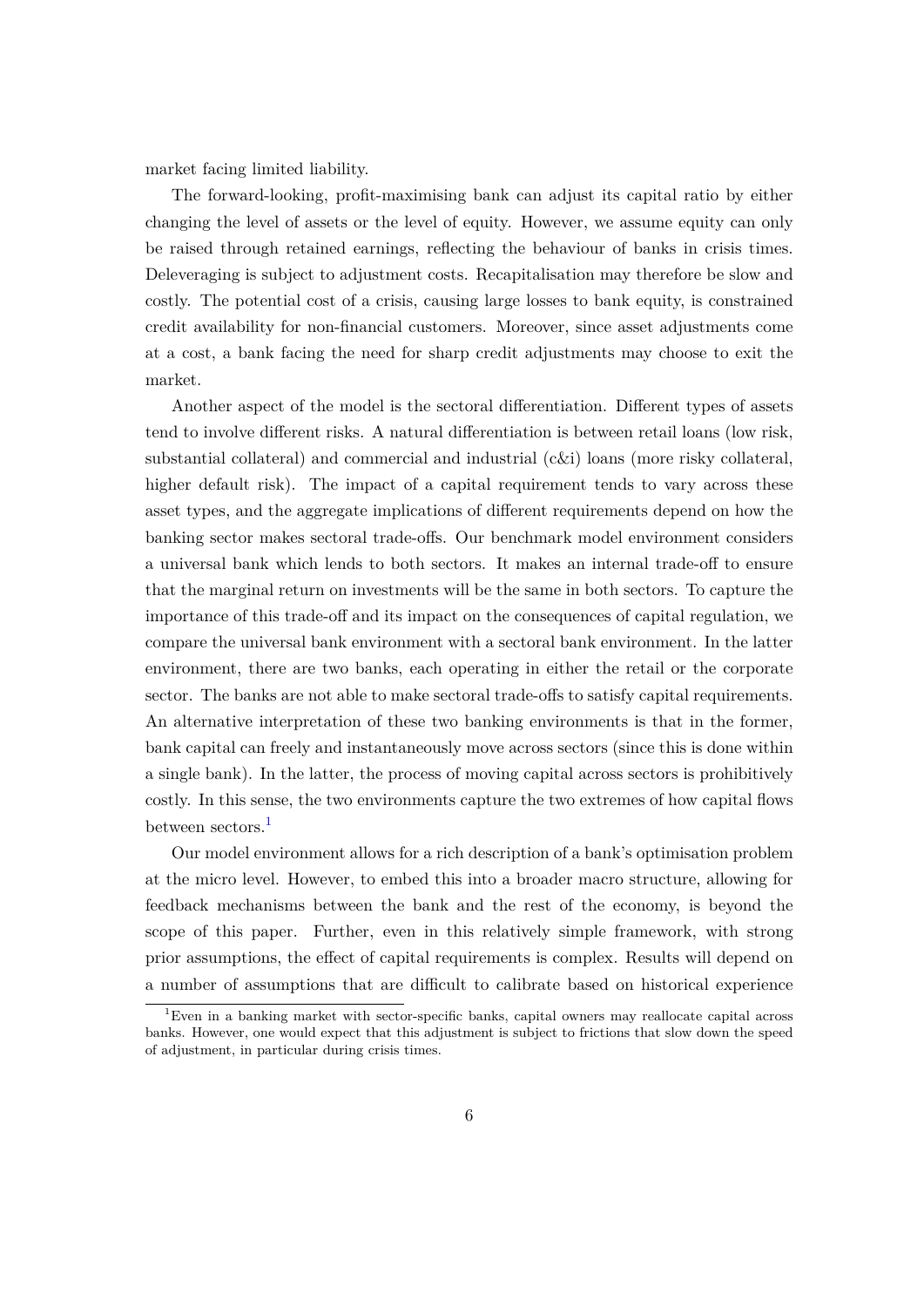and that might change over time, like banks' expectations of the probability of a crisis and the expected long-term return in a negative scenario. Last, the optimal set of capital requirements will depend on the expectations and the utility function of the policymaker. Hence, the policy implications of this paper will be conditional on a strict set of assumptions.

However, a model framework of this kind does provide a setting to better understand the forces that in the end determine how capital requirements actually affect bank behaviour. It also provides a possible laboratory to explore how policy might work under counterfactual conditions. While there is a broad literature on capital requirements, some of which has relevance for sectoral capital buffers (see [BCBS](#page-39-0) [\(2018\)](#page-39-0) for an overview), there is limited research on how banking behaviour and institutional features affect the way capital requirements work in practice.

The paper proceeds as follows. The model environment is described in Section [2.](#page-6-0) Section [3.1](#page-14-0) shows how the universal bank adjusts its portfolio when subject to heterogeneous buffer requirements across sectors. In Section [3.2,](#page-15-0) we study the impact of capital regulation across universal and sector-specific banking markets. In Section [3.1](#page-14-0) and [3.2,](#page-15-0) sectoral cycles are entirely symmetric. In Section [3.3](#page-19-0) we allow for asymmetric cycles, i.e. sector-specific booms and busts and ask when a sectoral buffer is preferable to a broad-based buffer.

# <span id="page-6-0"></span>**2 Model**

This section lays out the economic environment. The model is a modified single bank version of [Corbae and D'Erasmo](#page-39-3) [\(2014\)](#page-39-3) augmented with sectoral lending and closely related to [De Nicolo et al.](#page-39-4) [\(2014\)](#page-39-4) and [Elizalde and Repullo](#page-40-3) [\(2007\)](#page-40-3).

Time is discrete and infinite  $(t = 0, 1, 2...)$ . In a partial equilibrium setting, a single bank with market power maximises the discounted value of future dividends by optimising over a portfolio of long-term loans and short-term securities, financed by internal (equity) and external (debt) funds. At the beginning of each period *t*, the bank chooses how many loans to extend to sector *s*  $(L_{st})$  and how many securities  $(A_t)$  to hold. The amount of external funding (*d*) is given exogenously, and equity (*et*) is predetermined. When choosing loan supply, the bank takes into account that higher supply leads to a lower interest rate  $(r_{st}^L)$ . At the end of the period, profits are realised. Bank loans are risky and the bank faces uncertainty about the fraction of defaulting loans  $(1 - p_{st})$ . After profits are realised, the bank chooses whether to exit or stay in the market by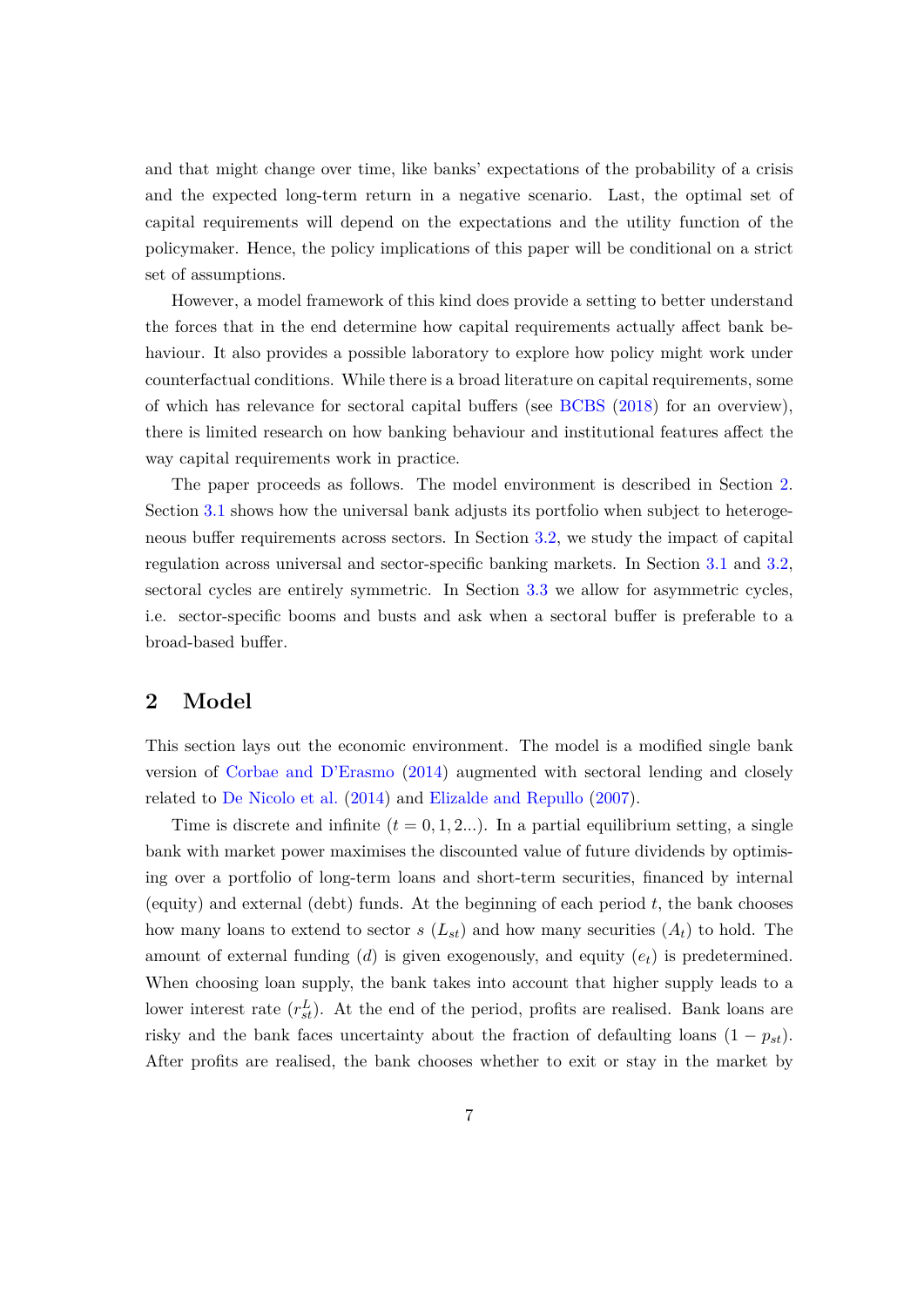comparing its charter value with the liquidation value of its balance sheet. Due to the presence of fixed operating costs, the model features non-trivial exit decisions at strictly positive equity levels. If the bank exits, it liquidates its assets and pays back creditors, facing limited liability. The bank's external funding cost  $r<sup>d</sup>$  is independent of the bank's likelihood of bankruptcy, hence creditors do not take the bank's failure risk into account.[2](#page-7-0) If the bank stays, it chooses how much to pay out as dividends and how much to retain as equity for period  $t + 1$ . A key friction in the model is that new equity issuance is prohibitively costly. Equity thus moves slowly over time, through retained earnings. Another key friction is that bank shareholders discount future dividends at a higher rate than the safe return on securities, implying that, absent any risk of failure, the bank would prefer debt over equity.

We want to study how capital regulation affects bank behaviour. Regulation is implemented by requiring the bank to hold a level of equity at least as large as a fraction *ϕ* of the risk-weighted value of its assets. The requirement is implemented as a hard constraint, implying that violation of the requirement induces liquidation of the bank.

#### <span id="page-7-1"></span>**2.1 Environment**

The bank's objective is to maximise the expected discounted stream of dividends:

$$
\mathbb{E}_t \sum_{i=t+1}^{\infty} \beta^{i-t} \mathcal{D}_i.
$$
 (1)

Each period *t* is divided into two sub-periods. At the beginning of the period, before any choices are made, the bank's balance sheet is given by:

$$
e_t = a_t + \sum_{S} \ell_{st} - d,\tag{2}
$$

which states that equity  $e_t$  equals net wealth, which consists of securities  $a_t$  and loan stocks  $\ell_{st}$  carried over from the previous period net of debt  $d$ .

The bank then chooses how much to invest in period t loans and securities  $(L_{st}, A_t)$ 

<span id="page-7-0"></span><sup>&</sup>lt;sup>2</sup>In the model, there is only one type of bank debt, whereas in the data, bank debt consists of both insured/secured and unsecured debt. Our model assumption that  $r<sup>d</sup>$  is independent of the bank's probability of bankruptcy is consistent with data to the extent that unsecured creditors believe that the bank is too big to fail.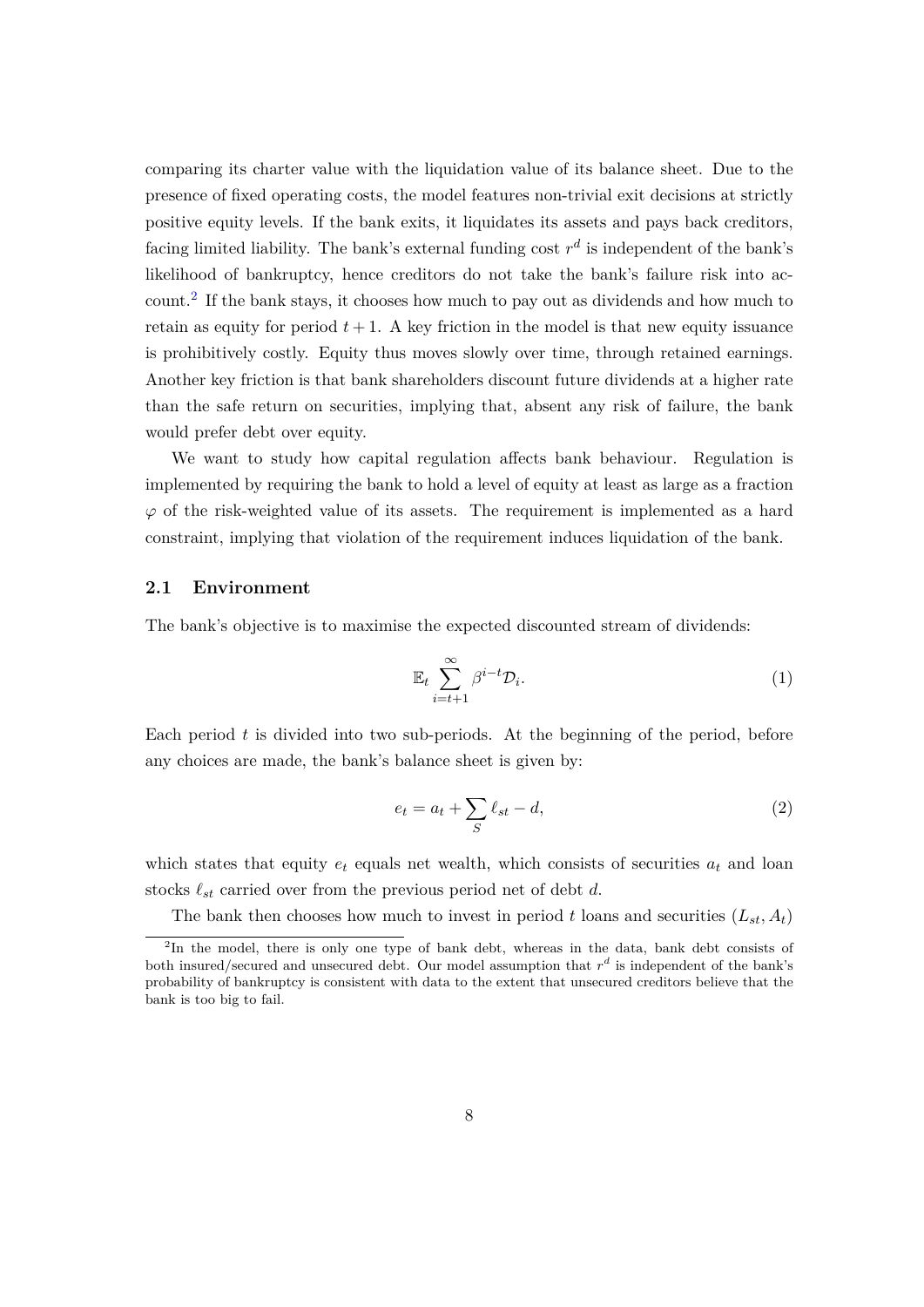subject to the resource constraint:

$$
a_t - A_t = \sum_s \left[ (L_{st} - \ell_{st}) + \Psi(L_{st}, \ell_{st}) \right],
$$
\n(3)

and regulatory capital requirement:

$$
\varphi(z_t)H(\lbrace L_s \rbrace_{\mathcal{S}}, A_t) \le e_t,\tag{4}
$$

where  $\varphi(z_t)$  is the (possibly) time-varying risk-weighted requirement and  $H(L, A)$  denotes the function mapping assets to risk-weighted assets. Whenever loan growth is negative, the bank pays an adjustment cost:

$$
\Psi_s(L_{st}, \ell_{st}) = \mathbb{I}(L_{st} < \ell_{st})\psi_s[L_s - \ell_{st}]^2, \forall s \in \mathcal{S}.
$$
\n
$$
(5)
$$

The bank faces one source of uncertainty. Loan demand and default frequency are subject to the macro shock *z*. The end of the period is initiated with the realisation of this shock. The new aggregate state  $z_{t+1}$  determines the share of performing loans as well as the period  $t + 1$  loan demand.

We assume that the bank under consideration sets its loan supply taking into account a reduced form response by other credit suppliers. Let the loan supply of other credit suppliers be given by  $L_{st}^o = M_s(z_t, L_{st})$ , where  $M_s$  denotes the reduced form response function. The loan interest rate is determined by aggregate loan supply  $L_{st}^{A} = L_{st}^{o} + L_{st}$ and the state of the economy, through the inverse demand function:

$$
r_{st}^L = f_s^{-1}(L_{st}^A, z_t),
$$
\n(6)

which is downward sloping in aggregate loan supply and upward sloping in the state of the economy *z*. The performing loans share is given by:

$$
p_{st} = P_s(r_{st}^L, z_t, z_{t+1}),
$$
\n(7)

which depends on the loan rate and the state of the macro shock.

Loans mature at an exogenous rate  $m_s$  each period and a fraction  $(1-p_{st})$  of the loan portfolio is in default. Given the beginning-of-period choices and the shock realisations,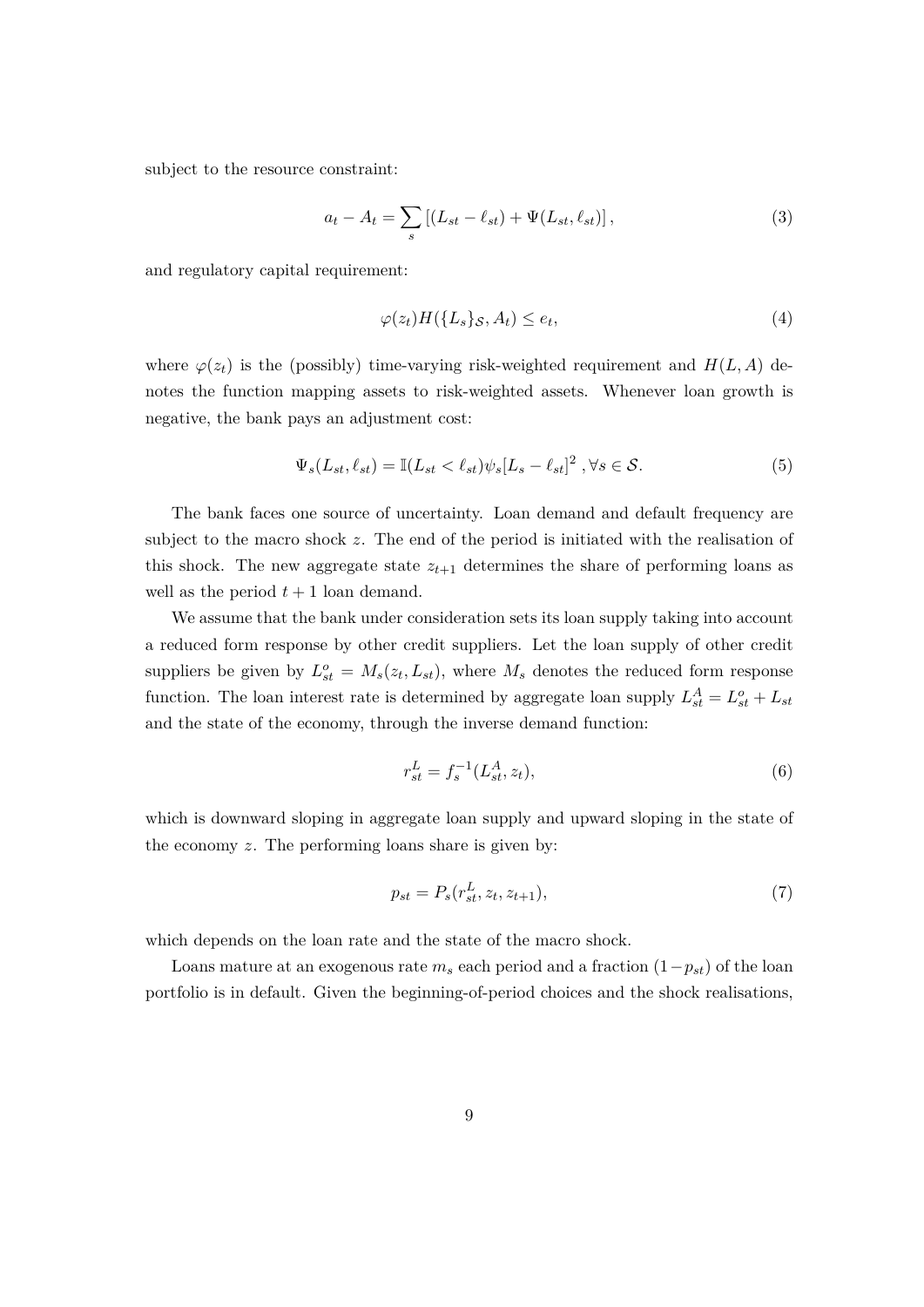the end-of-period cash flow is given by:

$$
C_t = \sum_{S} [p_{st}(m_s + r_{st}^L) - c_s]L_{st} + r^a A_t - r^d d - \kappa,
$$
\n(8)

where the first term captures the cash flow from performing loans net of proportional lending cost  $c_s$ ,  $(r^a, r^d)$  the interest rate on securities and debt and  $\kappa$  the fixed cost. The bank now decides on its dividend policy,  $\mathcal{D}_t$ . The cash flow is distributed to equity holders or retained. Moreover, the bank has access to a short-term liquidity market in which it can borrow liquidity at cost  $r^b$ . Let  $B_t < 0$  denote retained earnings and  $B_t > 0$ denote short-run borrowing. Then, dividends are determined as:

$$
\mathcal{D}_t = C_t + B_t - ta x_t,\tag{9}
$$

where  $tax_t$  denotes the tax payment. The bank pays a 27 percent tax on positive profits, where profits are defined as:

$$
\pi_t = \sum_{S} \left[ \left( p_{st} r_{st}^L - (1 - p_{st}) \lambda_s (z_{t+1}) - c_s \right) L_{st} - \Psi_s (L_{st}, \ell_{st}) \right] + r^a A_t - r^d d - \kappa - r^b B_t, \tag{10}
$$

where  $\lambda_s(z_{t+1})$  denotes loss given default, which depends on the state  $z_{t+1}$ , and  $r^b$  the cost of short-term borrowing.

The bank is constrained in its dividend policy by  $\mathcal{D}_t \geq 0$ , which is equivalent to ruling out new equity issuance, as dividends are constrained below at zero. If the bank wants to stay in the market despite contemporaneous negative cash flow, it has to access the short-term liquidity market  $(B_t > 0)$  so as not to violate the non-negativity constraint on dividends. In contrast, if cash flow is positive, the bank may not want to pay out fully as dividends, but instead retain earnings  $(B_t < 0)$  to raise the next period's initial securities  $a_{t+1}$ , as shown below. Short-term borrowing requires collateral in the form of securities:

<span id="page-9-0"></span>
$$
(1+r^b)B_t \le A_t,\tag{11}
$$

with  $r^b = 0$  if  $B_t \leq 0$ . Constraint [\(11\)](#page-9-0) also reflects the assumption that loans on the balance sheet cannot be used as collateral for short-term borrowing.

Each period, a fraction  $m_s$  of loans exogenously matures and non-performing loans are written down by a fraction  $\lambda_s(z_{t+1})$ . Therefore, beginning-of-period  $t+1$  heritage loans are given by: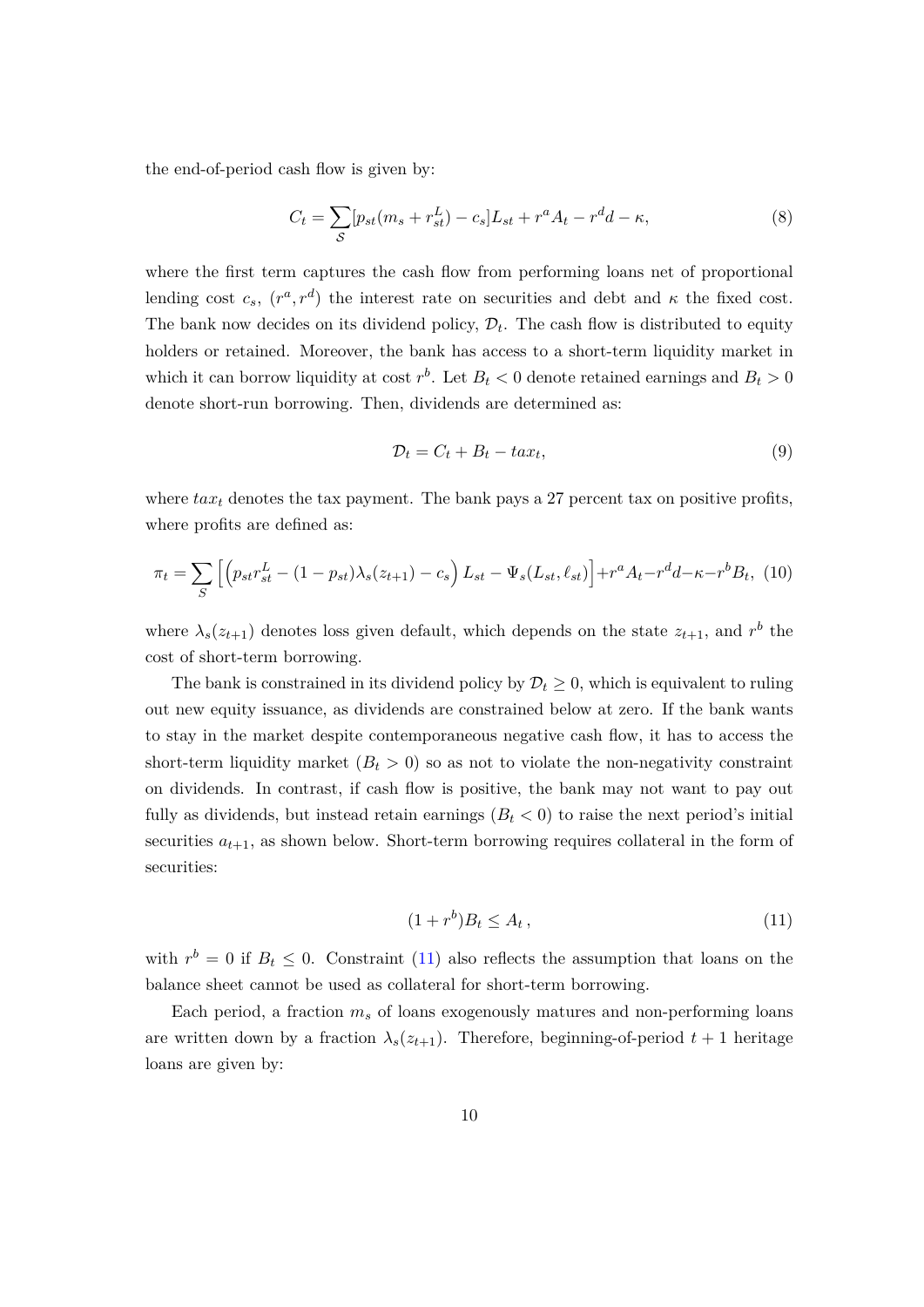$$
\ell_{st+1} = [1 - m_s] p_{st} L_{st} + (1 - p_{st}) (1 - \lambda_s (z_{t+1})) L_{st}, \forall s \in \mathcal{S}
$$
\n(12)

Also, at the beginning of period  $t + 1$ , before any choice is made, the short-term liquidity market clears, i.e.  $B_{t+1}$  is repaid. Thus, beginning-of-next-period securities  $a_{t+1}$  is given by:

$$
a_{t+1} = A_t - (1+r^b)B_t \ge 0.
$$
\n(13)

As discussed above, retained earnings  $(B_t < 0)$  raise  $a_{t+1}$  and thus net wealth at the beginning of the next period, which can be invested in either loans or securities.

The bank may choose to exit the market at the end of the period, in which case assets are liquidated and creditors repaid. Note that the bank has to pay liquidation costs on its loan stock. Since the bank faces limited liability, the value of exit is thus given by:

<span id="page-10-1"></span>
$$
\max\left\{0,\sum_{\mathcal{S}}((m_s+r_{st}^L)p_{st}-c_s)L_{st}+\ell_{st+1}-\Psi_s(0,\ell_{st+1})+(1+r^a)A_t-(1+r^d)d-\kappa\right\}.\tag{14}
$$

<span id="page-10-0"></span>Figure [1](#page-10-0) summarises the timing.

Figure 1: Timing

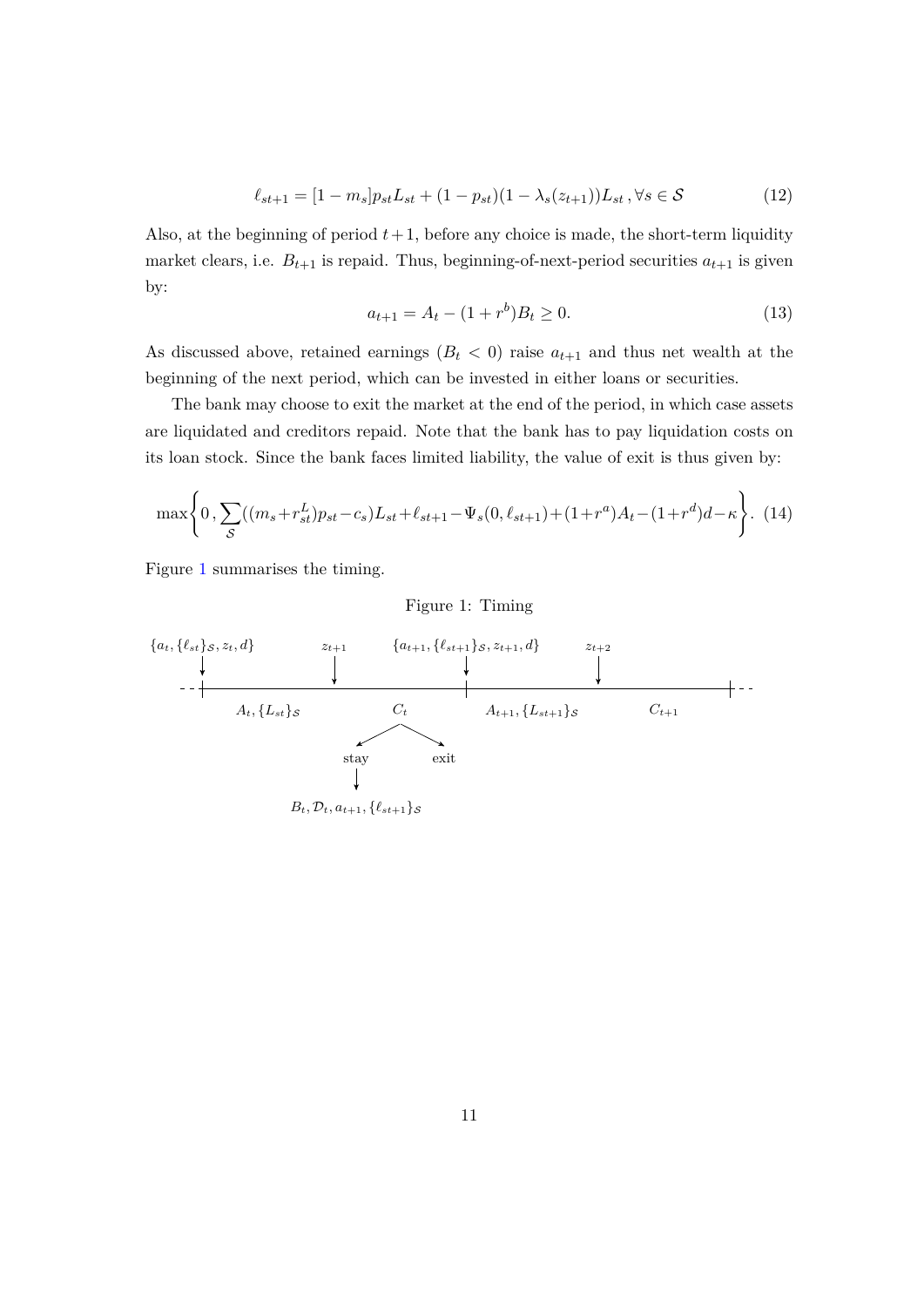#### **2.2 Bank's dynamic programming problem**

Due to the recursive nature of the bank's problem, we can drop time subscripts. The value of the bank at the beginning of the period is given by:

$$
V(a, \{\ell_s\}_S, z, d) = \max_{A, \{L_s\}_S} \beta \mathbb{E}_{z'|z} W(A, \{L_s\}_S, z', d) \quad s.t.
$$
  
\n
$$
e = a + \sum_{S} \ell_s - d
$$
  
\n
$$
a - A = \sum_{s} [(L_s - \ell_s) + \Psi(L_s, \ell_s)]
$$
  
\n
$$
\varphi(z) H(\{L_s\}_S, A) \le e
$$
  
\n
$$
r_s^L = f_s^{-1}(L_s^A, z), \forall s \in \mathcal{S}.
$$
\n(15)

The end-of-period value is given by:

$$
W\left(A,\{L_s\}_{\mathcal{S}},z',d\right) = \max_{x \in \{0,1\}} \left\{ W^{x=0}(A,\{L_s\}_{\mathcal{S}},z',d), W^{x=1}(A,\{L_s\}_{\mathcal{S}},z',d) \right\},\tag{16}
$$

with the exit value  $W^{x=1}$  given by equation [14.](#page-10-1) The continuation value is given by:

$$
W^{x=0}(A, \{L_s\}_{\mathcal{S}}, z', d) = \max_{B \le \frac{A}{1+r^b}} \{ \mathcal{D} + V(a', \{\ell'_s\}_{\mathcal{S}}, z', d) \} \quad s.t.
$$
  
\n
$$
C = \sum_{\mathcal{S}} [p_s(m_s + r_s^L) - c_s]L_s + r^a A - r^d d - \kappa
$$
  
\n
$$
\mathcal{D} = C + B - ta x
$$
  
\n
$$
a' = A - (1+r^b)B \ge 0
$$
  
\n
$$
\ell'_s = [1 - m_s]p_s L_s + (1 - p_s)[1 - \lambda_s(z')]L_s, \quad \forall s \in \mathcal{S}.
$$
\n(17)

#### **2.3 Calibration**

The model period is set to one year and we allow for two sectors,  $s \in S = \{retail, c \& i\},\$ where *retail* denotes the retail sector and *c*&*i* denotes the corporate sector. Our parameter calibration is taken directly from [Galaasen and Johansen](#page-40-2) [\(2016\)](#page-40-2). For completeness, we include a detailed description of the calibration in the Appendix. The calibrated bank lends to both sectors and makes an internal trade-off to ensure that marginal return in both sectors will be the same. However, it is not obvious that a banking structure should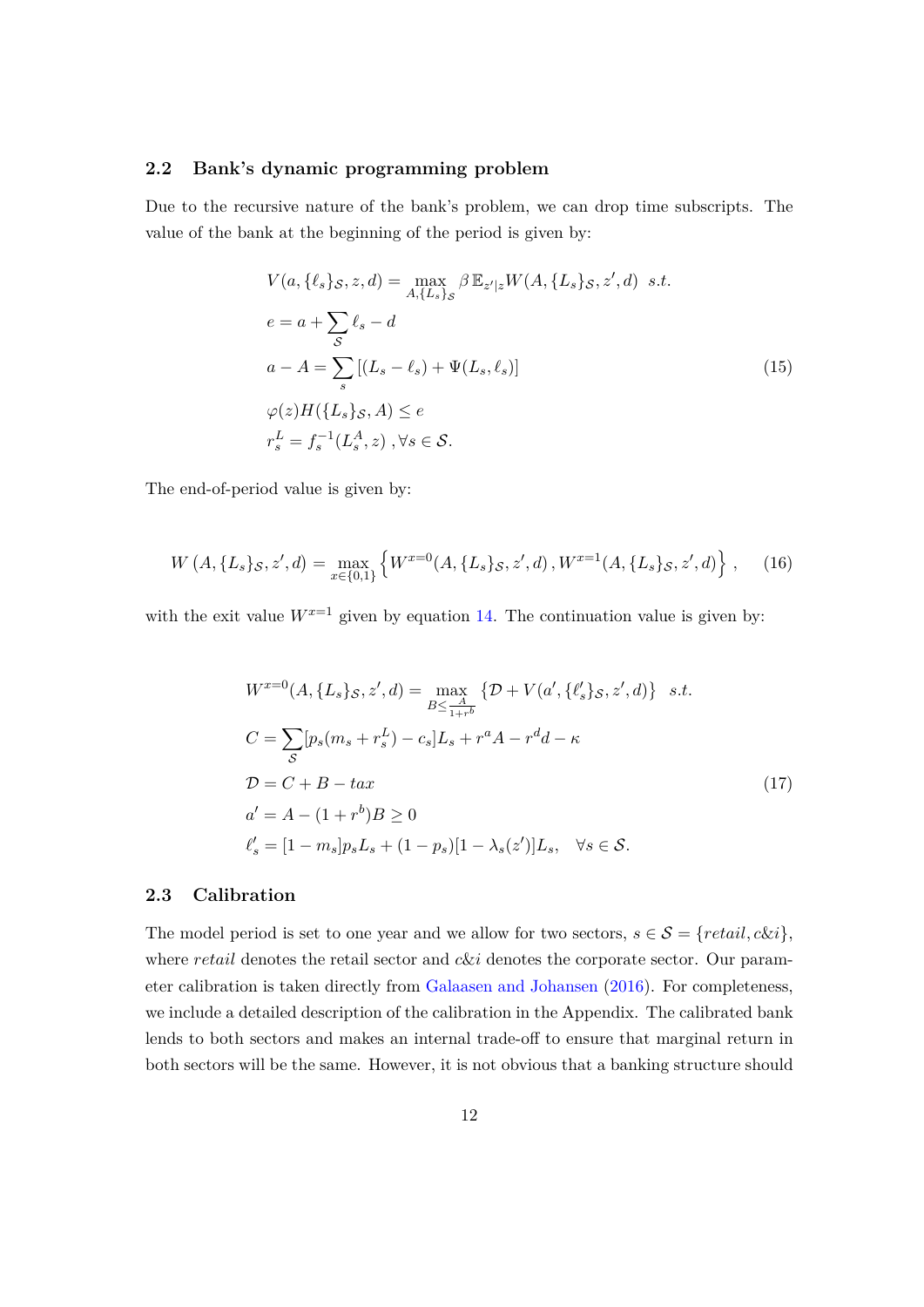be universal – banks can choose to specialise in corporate or retail lending. In its most extreme form, there will be no trade-off between the sectors.

As an alternative to the universal bank, we also simulate a banking sector with sector-specific banks. This environment will be similar to the environment described in Section [2.1,](#page-7-1) but there will be two banks and only one sector in each bank. One bank will lend to a high risk-weight, high-risk customer base (c&i), and one bank will lend to low risk-weight, low-risk customer base (retail). For each of these one-sector banks we recalibrate the debt level and fixed cost such that the (i) loans to total assets ratio and (ii) fixed cost to loans ratio are the same as for the universal bank.

# **3 Quantitative exercises**

We now use the above model to study quantitatively the impact of various capital requirement regimes and banking structures. At each point in time, the economy is in a given state, labelled good, neutral, crisis or recovery state, referring to the state of the aggregate shock  $z_t \in \{z_g, z_n, z_c, z_r\}$ . Our primary focus throughout our quantitative exercises is on the lending behaviour of banks prior to, and in the aftermath of, the economy entering a crisis (i.e. the transition from normal times  $(z_g \text{ or } z_n)$  to crisis times  $(z_c)$ ). In all states of the world, the bank is subject to a fixed minimum capital requirement of 14.0 percent of risk-weighted assets, and we experiment with different buffer requirements above this minimum during normal times. Once in the crisis state, the buffer is removed. Throughout, we impose heterogeneous risk weights. Consistent with current regulation, the risk weight on retail and c&i loans is 50 percent and 100 percent, respectively.

Before proceeding, we note that in this stylised framework there remain a number of exogenous factors that affect how policy works. One such factor is the banks' perceived probability of default. The forward-looking, rational-expectation bank in our model has an incentive to hold capital to protect its charter value against the event of a default. This incentive is stronger the more heavy left-tailed its stochastic asset returns are. This is in turn influenced by our exogenous assumptions about the likelihood and severity of the crisis. With a sufficiently high probability of large negative shocks, the incentive is potentially so strong that the bank is willing to hold a voluntary capital buffer above regulatory requirements. This means that the effect of an increase in the buffer requirement will typically be lower the more our rational bank protects its charter value from the impact of large negative shocks.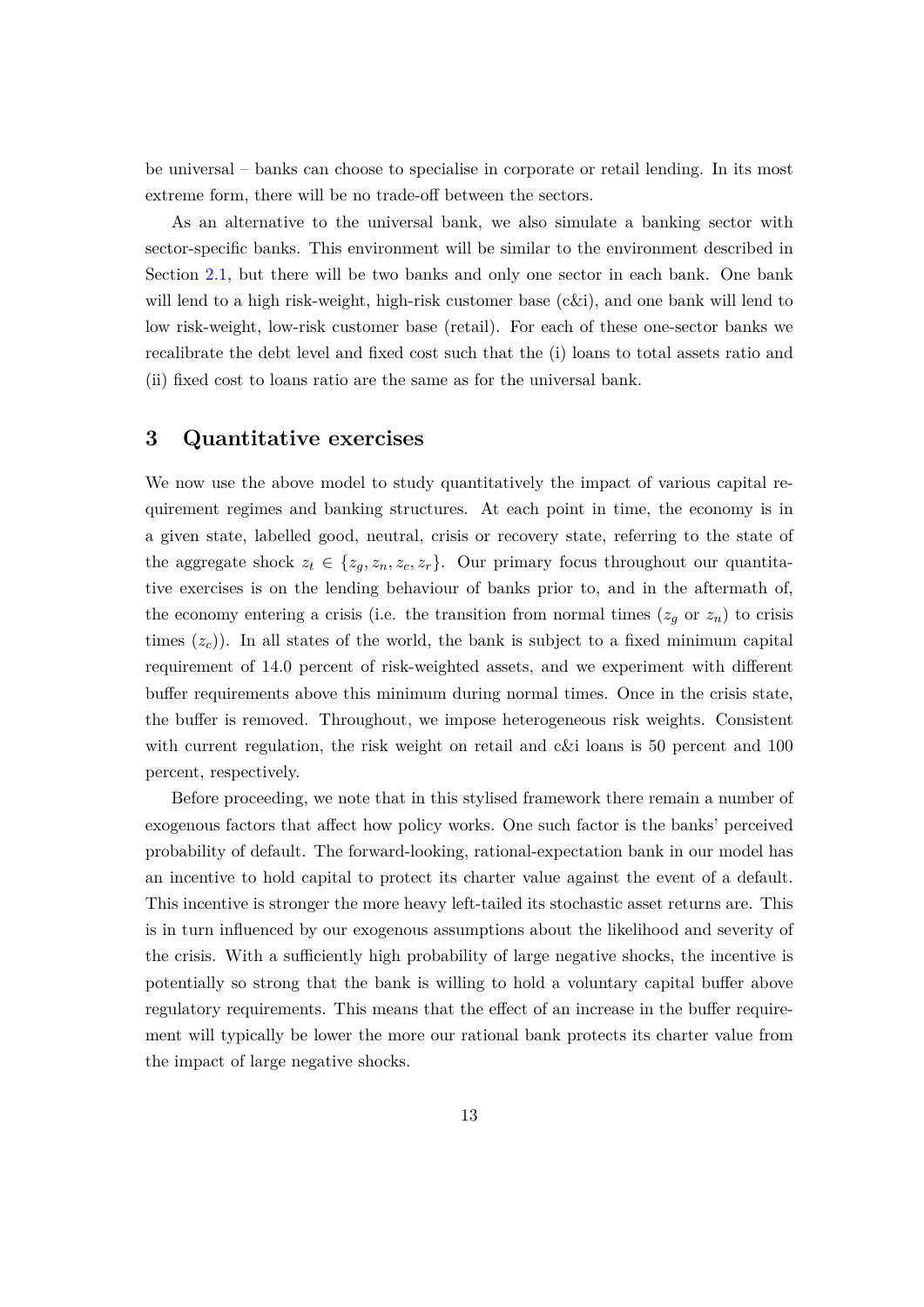Moreover, when expected returns decline during a crisis, the bank wants to increase the interest margin by cutting loan supply. A sufficiently large decline in expected returns on loans will lead to a sharp drop in bank lending, with or without a CCyB. If banks hold a pre-crisis buffer, they will simply get rid of excess capital by increasing dividends during a crisis.<sup>[3](#page-13-0)</sup> This implies that in high risk sectors, a countercyclical buffer might have *no effect on supply in a crisis* (this will of course depend on the level of capital without a countercyclical buffer).<sup>[4](#page-13-1)</sup>

So, the more likely and severe a crisis is, the more banks will self-insure, making the CCyB less relevant. In fact, somewhat counter-intuitively, a buffer is most effective as a means to stabilise loan supply when expected losses and probability of bank default are low. While such effects might be interesting in themselves, they complicate the comparison of different buffer policies. It also makes it difficult to predict the actual effects of buffer policies.

We now proceed as follows. In Section [3.1](#page-14-0) the goal is to compare broad-based capital buffers (i.e. applying to both retail and c&i loans) with a regime with sectoral buffers (applying to either retail or c&i loans). In the sectoral buffer regimes, we adjust the level of the buffer such that the bank holds the same unweighted leverage ratio as in the broad-based regime in normal times.

In section [3.2,](#page-15-0) we compare different structures of the banking system and the implications for capital regulation. We compare a system with a universal bank (supplying loans to both retail and c&i sector) with a system comprising two sector-specific banks (i.e. one retail bank and one c&i bank) with no interaction between the two sectors.

In Section [3.1](#page-14-0) and [3.2,](#page-15-0) we assume sectoral cycles are entirely symmetric. In Section [3.3](#page-19-0) we allow for asymmetric cycles, i.e. sector-specific booms and busts and ask when a sectoral buffer is preferable to a broad-based buffer.

<span id="page-13-0"></span><sup>&</sup>lt;sup>3</sup>At this point some might argue that, in a crisis, banks will not be allowed by the FSA to pay dividends. However, by definition the countercyclical buffer is a buffer that is removed completely (unlike other capital buffers that can be draw upon, but only under conditions). We therefore believe it is appropriate that banks can pay dividends as long as capital is above the actual requirement.

<span id="page-13-1"></span><sup>4</sup>Note that this result will depend on the *structural level of the capital requirement*. The lower the capital requirement in total during the crisis, the higher the level of bank lending. If one could reduce the structural level of capital, at some point banks would begin to lend. For a given level of structural requirement during a crisis, however, given the calibration and simulation presented above, it does not matter how high the CCyB is *before* the crisis. In this case, if one wants to reduce credit volatility a solution may be to increase the cyclical share of the total requirement–not increase the cyclical part on top of a fixed structural requirement. This would give the policy maker more lee-way to adjust the capital requirement over the cycle.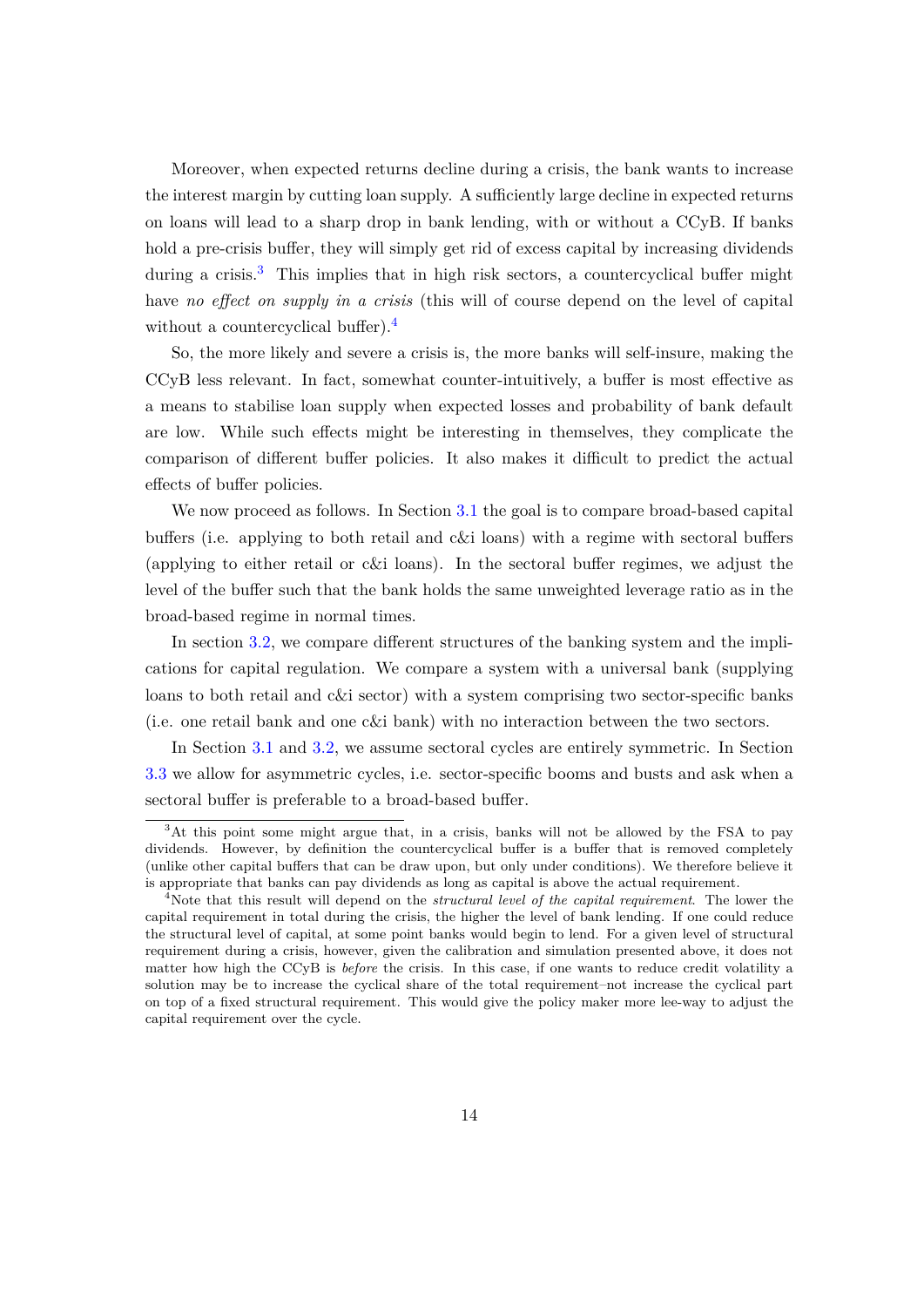# <span id="page-14-0"></span>**3.1 Composition of requirement–sector-specific buffers vs. broad-based buffer in a universal banking system**

Sectoral buffers shift the relative cost of financing different types of credit. In this section we compare two regulatory designs. In the *buffer-both* regime, both loan types are subject to a 2.5 percent buffer prior to a crisis. In contrast, in the *buffer-retail* and the *buffer-c&i* regimes, only retail loans in the former and only c&i loans in the latter regime are subject to a buffer requirement. We impose this asymmetric buffer requirement when  $z_t = z_n$ . In the good state, all loans are subject to the 2.5 percent buffer requirement. We calibrate  $\phi_{retail}$  such that the average leverage ratio in  $z_t = z_n$  is equal to the corresponding moment in the *buffer-both* regime. We follow the same procedure when calibrating  $\phi_{c\&i}$ in the *buffer-c&i* regime. The calibrations give  $\phi_{retail} = 4.5\%$  and  $\phi_{c\xi} = 5.0\%$ .

Figure [2](#page-15-1) displays total loans (panel i) and relative loans (panel ii) dynamics when the bank transitions into a crisis from  $z_n$ . First, we focus on the pre-crisis impact of the various regulatory regimes, reflected in period 0 allocations. From panel (ii) we see that the SCCyB has the expected impact on relative loan shares, inducing a reallocation of loans towards the type not subject to a buffer. In addition to influencing relative lending, the SCCyB also has implications for the total level of lending, and the direction depends on the buffer regime. Total loans increase under a c&i-buffer regime, whereas they decrease under the retail-buffer regime. The reason is that the elasticity of loan supply with respect to capital requirements is higher for retail loans than for c&i loans.<sup>[5](#page-14-1)</sup>

The heterogeneous pre-crisis impact and the different capital requirements for different loans also have implications for crisis outcomes. With increased pre-crisis lending under the c&i-buffer regime, the bank holds a more risky portfolio of assets for a given leverage ratio. This generates higher equity losses going into a crisis, and thus a relatively more pronounced contraction in lending.

<span id="page-14-1"></span><sup>&</sup>lt;sup>5</sup>The reason for higher loan supply elasticity with respect to capital requirements in the retail sector is that the interest rate in this sector is calibrated to be less responsive to supply changes than in the c&i sector.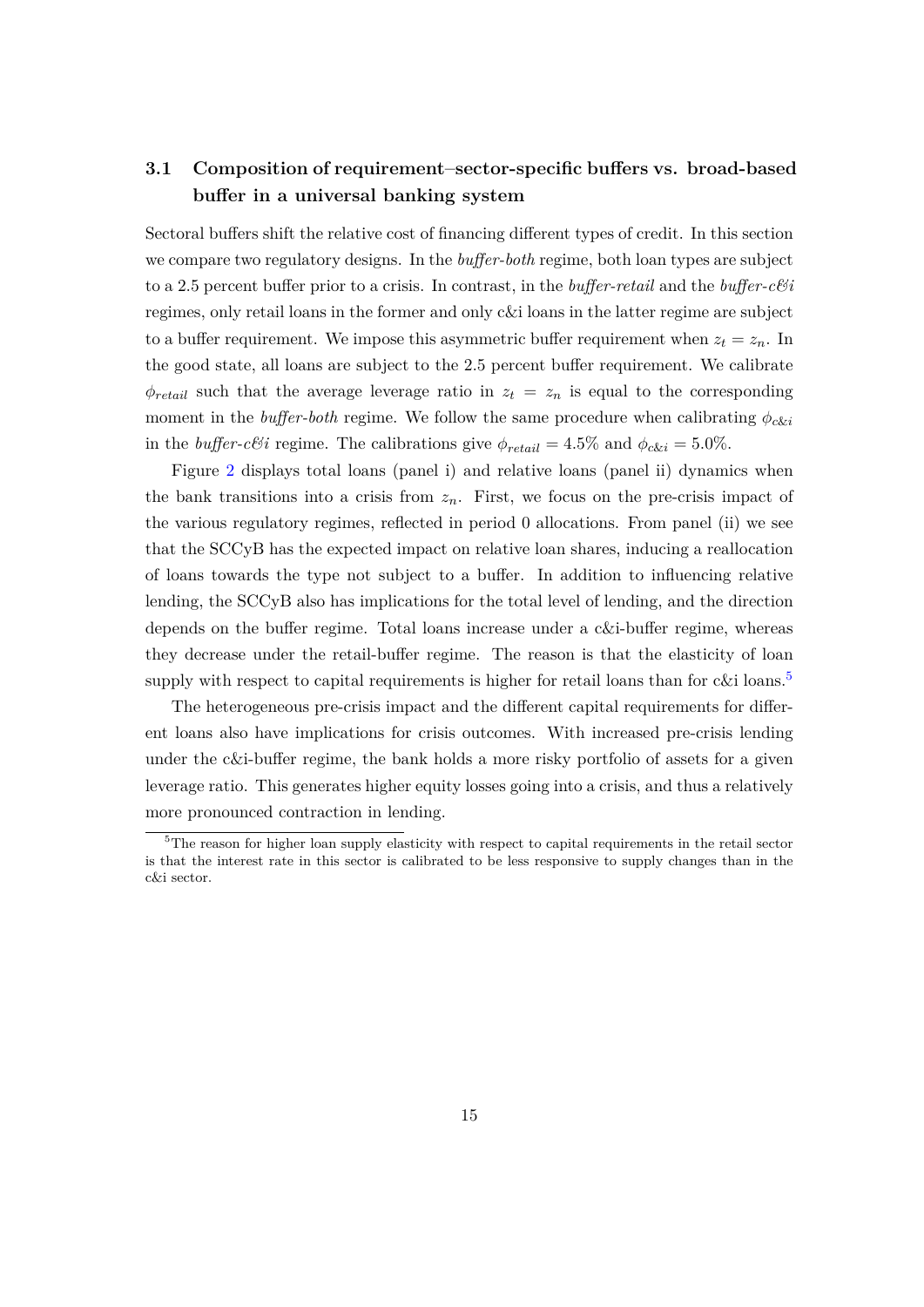#### Figure 2: Loan dynamics  $z_n \to z_c$

<span id="page-15-1"></span>

*Notes:* The chart shows the evolution of lending in the transition from neutral state to crisis for the three capital requirement regimes: Buffer on both sectors, buffer on retail only and buffer on c&i only. Period 0 reflects simulated bank lending in a  $z<sub>n</sub>$ -steady state, i.e. simulation  $z<sub>t</sub> = z<sub>n</sub>$  for many periods. The aggregate state moves to  $z_c$  in period 1 and remains there for five periods. Panel (i) shows the evolution of total loans. Panel (ii) shows the evolution of c&i loans compared with total loans. In both panels we normalise all series with period 0 value in the *buffer-both* regime.

#### <span id="page-15-0"></span>**3.2 Sector-specific buffers and banking systems**

Our model shows that when responding to regulation, a bank that can make internal adjustments across sectors is more flexible. We illustrate this by comparing the response to sectoral capital buffers in different banking systems. In the *universal* banking system, the bank supplies loans to both sectors, as in Section [3.1.](#page-14-0) We contrast this to a *sector* system, in which we consider two banks, one supplying retail loans and the other c&i loans. The key distinction between the two systems is that in the latter there will be no spill-over effects between sectors from regulation. An alternative interpretation of these two banking systems is that in the former, bank capital can freely and instantaneously move across sectors (since this is done within a single bank). In the latter, the process of moving capital across sectors is prohibitively costly.[6](#page-15-2)

First we investigate the effects of an SCCyB on retail lending (Figure [3\)](#page-16-0). As before, we focus on the evolution of lending when the bank transitions into a crisis from  $z_n$ . We

<span id="page-15-2"></span> $6$ One could argue that even in a banking market with sector-specific banks, capital owners may reallocate capital across banks. However, one would expect that this adjustment is subject to frictions that slow down the speed of adjustment, in particular during crisis times.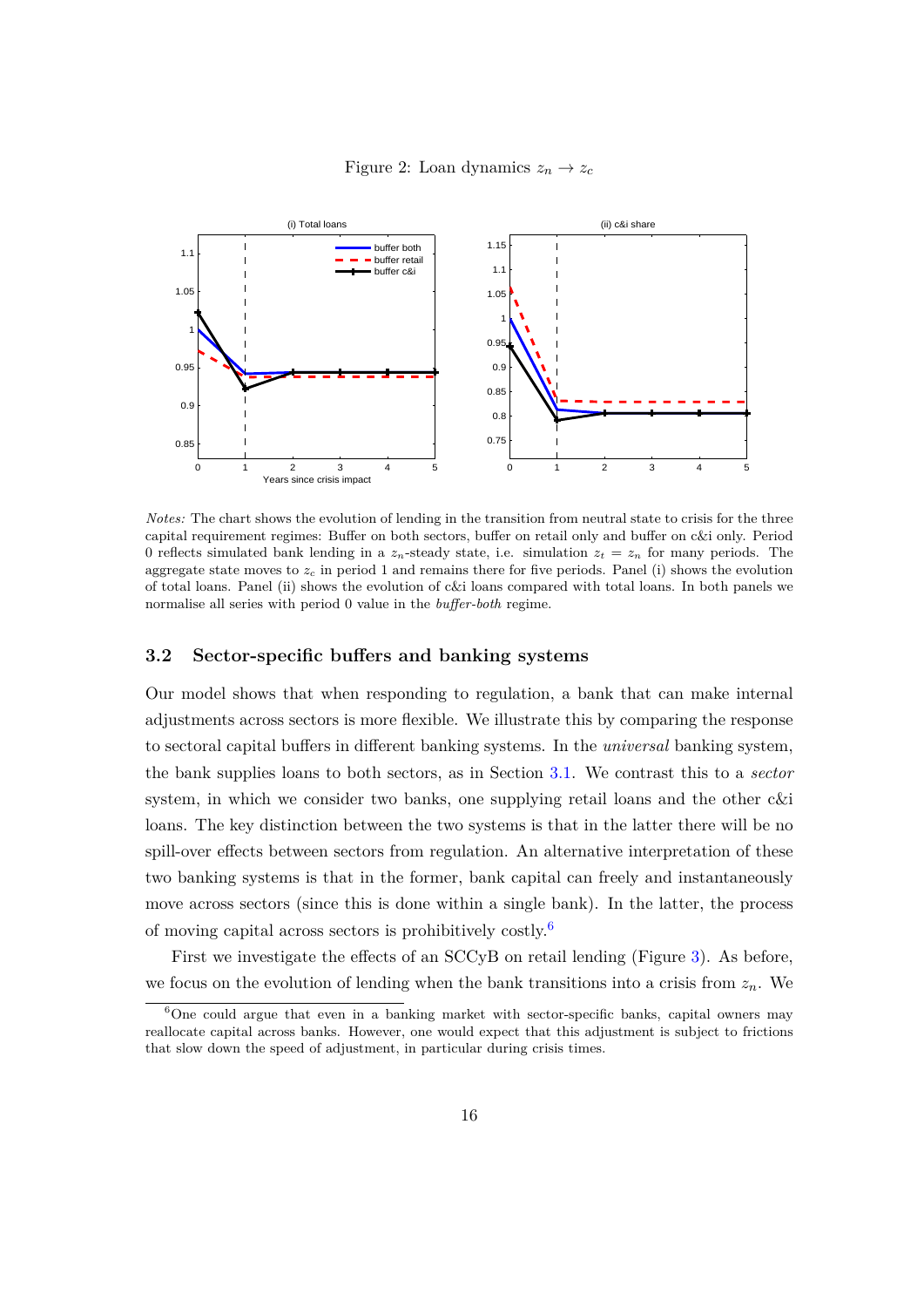consider two capital requirement regimes: *benchmark*, with no buffer requirement when  $z_t = z_n$ , and *alternative*, where the bank is required to hold a buffer of 2.5 percent in  $z_t = z_n$  imposed on retail loans only.

<span id="page-16-0"></span>

Figure 3: Loan dynamics  $z_n \to z_c$  – Buffer on retail loans

*Notes:* The chart shows the evolution of lending in the transition from neutral state to crisis. *uni bench* refers to the universal bank under the no-buffer regime, and *uni alt* the universal bank under the regime with a buffer of 2.5 percent in  $z_t = z_n$  imposed on retail loans. *one-bank bench* refers to the sectoral banks under the no-buffer regime, and *one-bank alt* refers to the sectoral banks under the regime with a buffer of 2.5 percent in  $z_t = z_n$  imposed on retail loans. Period 0 reflects simulated bank lending in a  $z_n$ -steady state, i.e. simulation  $z_t = z_n$  for many periods. The aggregate state moves to  $z_c$  in period 1 and remains there for five periods. Panel (*i*): total loans. For the *sector* model, total loans is the sum of retail and c&i bank lending. Panel (*ii*): retail loans. Panel (*iii*): c&i loans. Panel (*iv*): capital requirement retail loans. In panels (i)-(iii) we normalise with period 0 loan supply in the *uni bench* regime.

We find that spillovers between sectors–if possible–are important for the relative performance of alternative capital requirements. The reason is that when the bank contracts lending in response to equity losses, it makes a risk-return trade-off in both sectors, taking into account the fact that risk weights are heterogeneous. The latter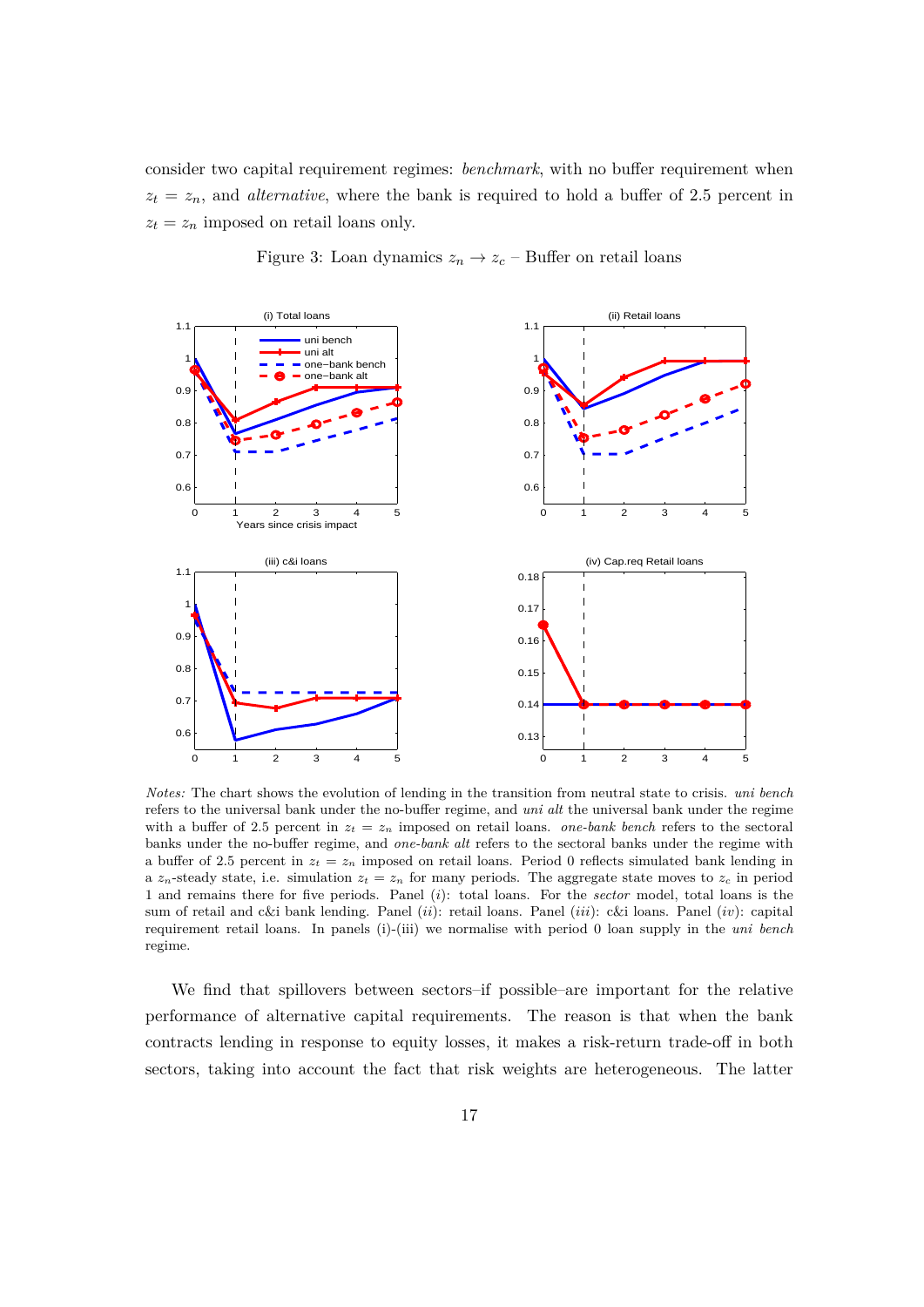enables the universal bank to alter its risk-weighted asset by changing the relative share of lending to the two sectors, while specialised banks cannot. We observe that relative to a *sector* system, retail (c&i) loans fall less (more) in the *universal* system upon crisis impact. In the short run, the universal bank finds it optimal to adjust its loan portfolio towards retail loans to satisfy the capital requirement. The fact that c&i loans have a higher risk weight than retail loans implies that the total contraction in lending is smaller in a *universal* banking system.

Furthermore, note that for the c&i bank, which is subject to the same capital requirement as in normal times, loan supply drops immediately and stays constant throughout the crisis. This lending drop reflects the assumption that the return on c&i loans falls sharply in a crisis, hence it is optimal to reduce loan supply.<sup>[7](#page-17-0)</sup> For the universal bank, there is excess deleveraging (reduction beyond what is driven by a drop in return on lending) caused by the spillover discussed above.

<span id="page-17-0"></span><sup>&</sup>lt;sup>7</sup>Note that we assume that the return on loans is state-dependent, but independent of loan vintages, i.e. when the loan was granted has no bearing on expected loss probability. If loss probability in bad times for new loans granted after the initial crisis is lower than for loans granted before the crisis, the return on new loans would increase. Moreover, [Becker et al.](#page-39-5) [\(2018\)](#page-39-5) finds that banks' ability to sort customers based on default risk increases during bad times, which would further increase profitability on new loans.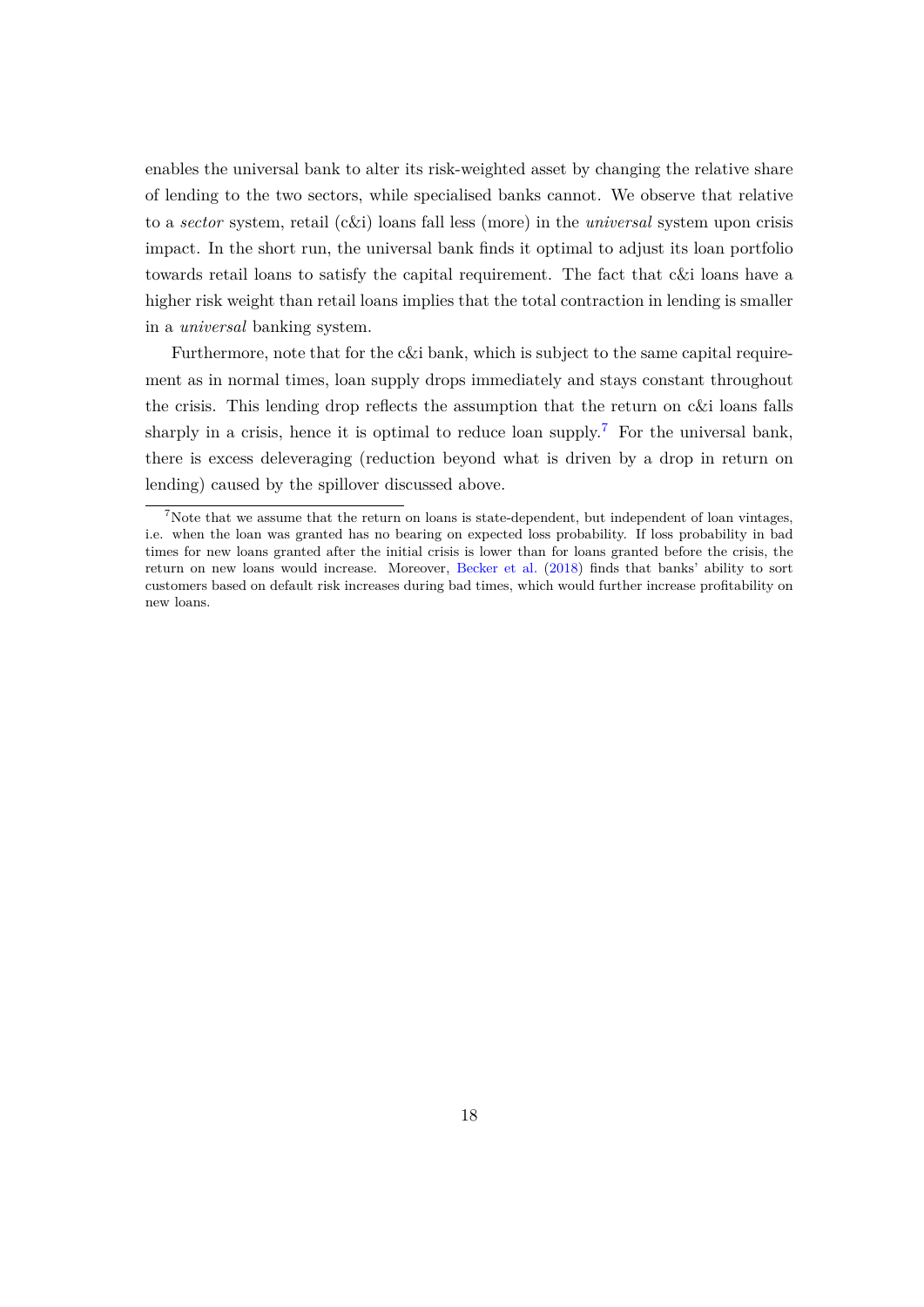<span id="page-18-0"></span>

Figure 4: Loan dynamics  $z_n \to z_c$  – Buffer on c&i loans

*Notes:* The chart shows the evolution of lending in the transition from neutral state to crisis. *uni bench* refers to the universal bank under the no-buffer regime, and *uni alt* the universal bank under the regime with a buffer of 2.5 percent in  $z_t = z_n$  imposed on c&i loans. *one-bank bench* refers to the sectoral banks under the no-buffer regime, and *one-bank alt* refers to the sectoral banks under the regime with a buffer of 2.5 percent in  $z_t = z_n$  imposed on c&i loans. Period 0 reflects simulated bank lending in a  $z_n$ -steady state, i.e. simulation  $z_t = z_n$  for many periods. The aggregate state moves to  $z_c$  in period 1 and remains there for 5 periods. Panel (*i*): total loans. For the *sector* model, total loans is the sum of retail and c&i bank lending. Panel (*ii*): retail loans. Panel (*iii*): c&i loans. Panel (*iv*): capital requirement c&i loans. In panels (i)-(iii) we normalise with period 0 loan supply in the *uni bench* regime.

Next we redo the above exercise, but now the SCCyB in  $z_t = z_n$  is imposed on c&i loans only (Figure [4\)](#page-18-0). Given our calibration, the SCCyB on c&i loans has a minimal effect when imposed in a *sector* system. However, for the universal bank, there is still a considerable dampening effect on total credit volatility in a crisis. Again this reflects that the universal bank makes internal trade-offs between the two sectors in order to satisfy the capital requirement. When the requirement is relaxed in a crisis, there is less need to make this trade-off. As a result retail lending is higher with an SCCyB on c&i-loans than with no buffer (Figure [4,](#page-18-0) panel (ii)).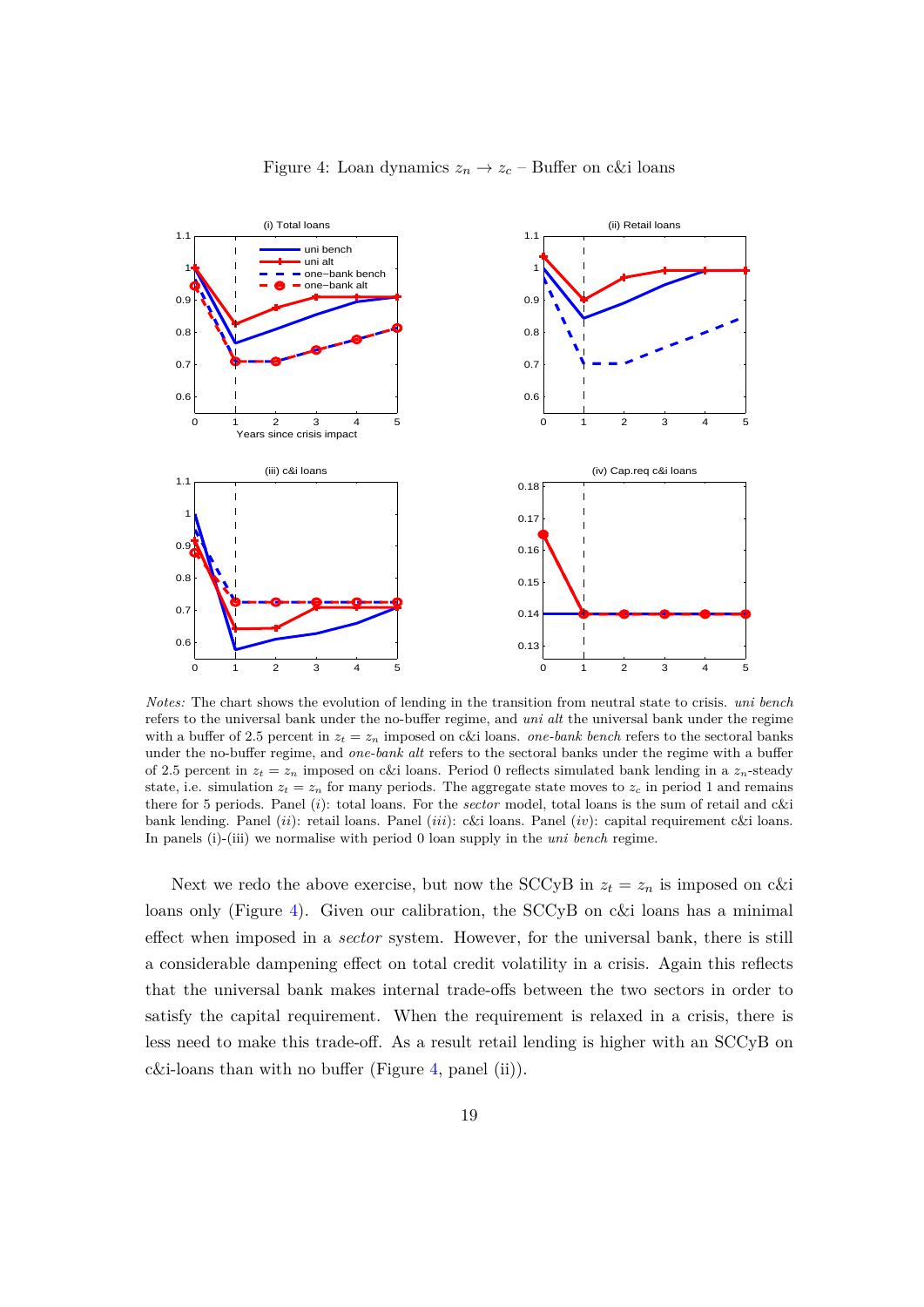These results indicate that for a bank that can adjust lending between different sectors, more capital will dampen the negative impact of a crisis independent of which sector the requirement was imposed. For a bank that only lends to one sector, its initial level of capital might be irrelevant for crisis lending.

<span id="page-19-1"></span>

Figure 5: capital dynamics  $z_n \to z_c$ 

*Notes:* The chart shows the evolution in capital ratios in the transition from neutral state to crisis. Panel(i): Capital ratios for the universal bank in the *bench* scenario (no buffer in  $z_t = z_n$ ), and in the *alt* scenarios with a buffer of 2.5 percent on either retail loans (alt-retail) or c&i loans (alt-c&i). Panel (ii): Capital ratios for the retail bank in the *bench* (no buffer) and *alt* scenario (buffer of 2.5 percent on retail loans). Panel (iii): Capital ratios for the corporate bank in the *bench* (no buffer) and *alt* scenario (buffer of 2.5 percent on c&i loans).

Last, we want to illustrate the evolution of capital ratios prior to and during a crisis, under various capital requirement regimes and banking structures (Figure [5\)](#page-19-1). The capital ratio is defined as equity over total assets. In all scenarios, the extra buffer on retail or c&i loans induces the bank to increase its capital ratios. As expected, the percentage change is less for the universal bank than for the c&i bank, since the universal bank can reduce the burden by switching into retail loans. Note that the retail bank does not increase its capital ratio by very much. This reflects the fact that the retail bank holds a voluntary capital buffer before the crisis (when in  $z_t = z_n$ ) in the *benchmark* scenario.

# <span id="page-19-0"></span>**3.3 Sector-specific buffers and economic cycles–perfect and imperfect foresight**

When is a sectoral buffer preferable to a broad-based buffer? We study the impact of sectoral buffers when we allow the economy to enter sector-specific booms and busts.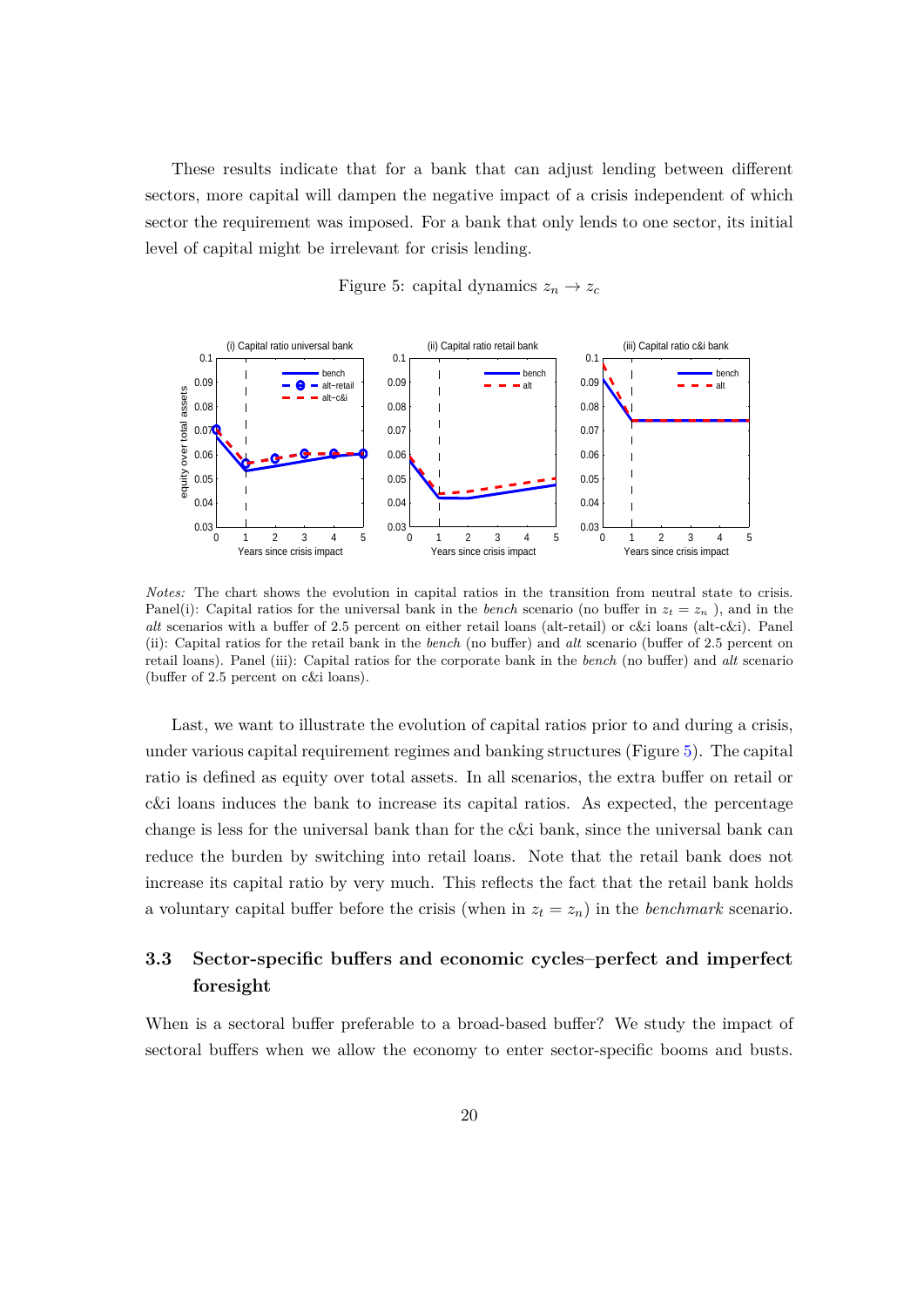To facilitate this, we need to augment the *z*-process. In the benchmark process used in Section [3.1](#page-14-0) and [3.2,](#page-15-0) the cycles are perfectly synchronised across sectors. Now we augment the process by allowing shocks to be sector-specific (e.g. one sector is in the good state, the other in the neutral). The augmented z-transition matrix is reported in table [1](#page-20-0)

<span id="page-20-0"></span>

| $\overline{F}$<br>(z, z'                                      | $(z_q^{ci}, z_q)$ | $\sim r e$<br>$(z_n^{ci}, z_q^{re})$ | $z_q^{ci}$<br>$\sim r e$<br>$, \nightharpoonup_n$ | $(z_n^{ci}, z_n^{re})$<br>$_{\gamma}$ re | $z_c^{ci}$<br>$, z_c^{re}$ | $z_n^{ci},$<br>$_{\gamma}$ re<br>$\sim_c$ | $z_c^{ci}$<br>$\sim r e$<br>$\cdot$ $\sim_n$ | $\sqrt{z_r^{re}}$<br>$z_r^{ci}$ |
|---------------------------------------------------------------|-------------------|--------------------------------------|---------------------------------------------------|------------------------------------------|----------------------------|-------------------------------------------|----------------------------------------------|---------------------------------|
| $(z_g^{ci}, z_g^{re}$<br>$\sim r e$                           | 0.75              | 0.07                                 | 0.07                                              | 0.07                                     | 0.04                       | U                                         |                                              |                                 |
| $(z_n^{\epsilon i}, z_g^{re})$                                | 0.07              | 0.74                                 | 0.07                                              | 0.07                                     | 0.01                       | 0.04                                      |                                              |                                 |
| $(z_g^{ci}, z_n^{\tau}$ ,                                     | 0.07              | 0.07                                 | 0.74                                              | 0.07                                     | 0.01                       | 0                                         | 0.04                                         |                                 |
| $\left(z_n^{ci}, z_n^{re}\right)$<br>$\sim r e$               | 0.07              | 0.07                                 | 0.07                                              | 0.75                                     | 0.04                       | 0                                         |                                              |                                 |
| $(z_c^{ci}, z_c^{re}$<br>$\sim r e$                           | $\theta$          | $\theta$                             |                                                   |                                          | 0.71                       | 0                                         |                                              | 0.29                            |
| $(z_n^{ci}, z_c^r)$<br>$\sim r e$                             | 0                 |                                      |                                                   |                                          | 0                          | 0.71                                      |                                              | 0.29                            |
| $\left(z_c^{ci},\right.$<br>$_{\sim}$ re<br>$\cdot$ $\sim$ n, |                   |                                      |                                                   |                                          |                            | $\Omega$                                  | 0.71                                         | 0.29                            |
| $(z_r^{ci}, z_r)$<br>$\sim r e$                               | 0.07              | 0.07                                 | 0.07                                              |                                          | 0.04                       |                                           |                                              | 0.75                            |

Table 1: Augmented z-transition matrix

Note:  $z_s^{ci}$  refers to the state  $s \in \{g, n, c, r\}$  of the c&i sector.  $z_s^{re}$  refers to the state  $s \in \{g, n, c, r\}$  of the retail sector. Rows refer to current period state  $(t)$ , columns refer to next period state  $(t+1)$ 

A key assumption is that in a sector-specific boom, it is much more likely that a crisis occurs in the booming sector than in both sectors. Hence, cycles are neither completely synchronised nor independent. If boom-bust cycles were independent across sectors, an SCCyB would always be preferred. However, a boom in one sector can be followed by a (for the policymaker) unexpected crisis in both sectors, in which case a broad-based buffer would have been preferred. To highlight this trade-off, the SCCyB in our policy rule does not impose any buffer on the non-booming sector, despite there being a small chance of a crisis occurring in this sector as well.

We compare four alternative regulatory rules: (I) the *no-buffer* rule with a fixed structural requirement of 14 percent (i.e. no buffer), (II) the *sector-buffer* regime with an SCCyB of 2.5 percent on loans in the booming sector (the sector *s* in the good state  $z_g^s$ ). We contrast these with a *broad-buffer* regime, where both sectors are subject to a buffer whenever at least one sector is booming (rule III and IV). The policy rules (III) and (IV) differ with the size of the buffer. In regime (III), the CCyB is 2.5 percent. Compared with an SCCyB, this regime imposes both homogeneous buffers and a tighter average capital requirement. To isolate the first effect, rule (IV) implements an alternative regime for the broad CCyB, in which we calibrate the CCyB such that banks' pre-crisis unweighted capital ratio (equity over total assets) is the same as with the SCCyB rule (implying a CCyB below 2.5 percent).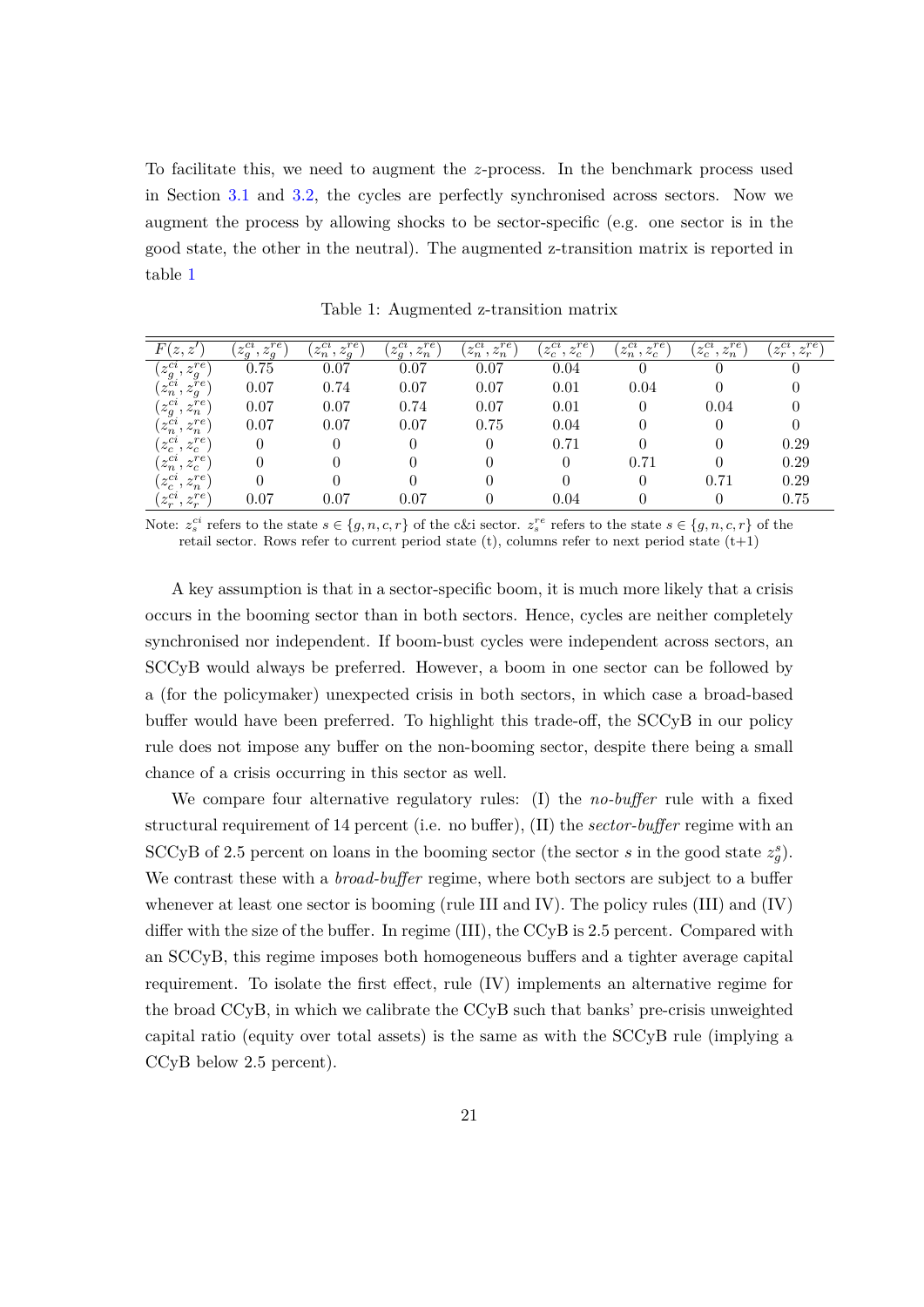#### <span id="page-21-1"></span>**3.3.1 Sectoral buffer on retail loans**

We first focus on the effects of the four capital requirement rules for the case of a boom in the retail sector. Figure [6](#page-22-0) shows the results for the *universal* system, and Figure [7](#page-23-0) for the *sector* system. In both figures, the left-hand panels compare rules (I-II) with the broad buffer of 2.5 percent (rule III), while the right-hand panels compare (I-II) with the calibrated broad-based buffer (rule IV). The two upper panels show the change in lending in a period where a retail boom is followed by a retail-crisis, while the two bottom panels show the change in a period where a retail boom is followed by a broad-based crisis.

In Figure [6,](#page-22-0) for the universal bank, we compare the *no-buffer* rule with the buffer rules. We find that loan contraction during a crisis is dampened whenever the policymaker can remove a capital buffer. However, this comes at a cost, as the level of pre-crisis lending is lower when buffers are imposed. This cost is much larger with a broad-based CCyB than with a SCCyB (lending is about 3 percent lower with a CCyB).

In a pure retail crisis, the effect on crisis lending seems relatively independent of which of the three buffer rules we impose (the level of crisis lending is equal under all buffer regimes). In a broad-based crisis, however, the SCCyB becomes an ex-post less efficient policy, resulting in a bigger credit drop upon crisis impact compared to the broad-based CCyB, see Figure [6](#page-22-0) panel (iii). Although the magnitudes are small relative to the *nobuffer* rule, the SCCyB induces a lending drop of 11 percent, compared to 4 percent with the CCyB. This is partly because the pre-crisis loan level is higher with an SCCyB since the average capital requirement is lower. Once the broad-based CCyB is calibrated to give the same pre-crisis unweighted capital ratio as the SCCyB, the difference is smaller  $(7 \text{ percent vs. } 11 \text{ percent}).$ <sup>[8](#page-21-0)</sup> In other words, if booms are uncorrelated, but busts are correlated across sectors, the SCCyB rule becomes less efficient. One implication of this is that the activation of an SCCyB should take into account the potential sectoral correlation of crises.

<span id="page-21-0"></span><sup>&</sup>lt;sup>8</sup>The remainder can be attributed to the pre-crisis sectoral portfolio adjustment the bank makes when facing a retail buffer towards more risky c&i loans.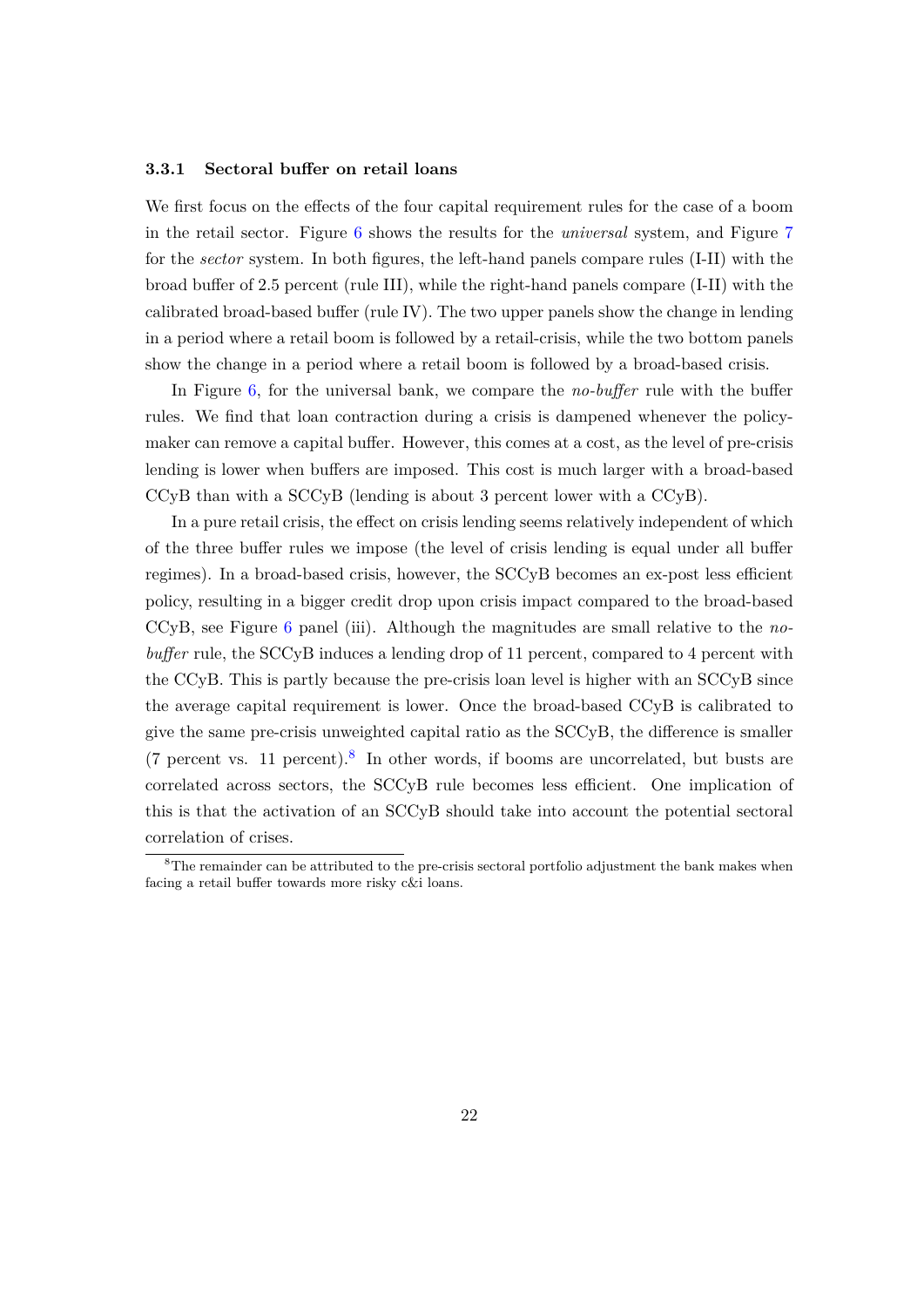<span id="page-22-0"></span>

#### Figure 6: Universal bank: Retail boom to crisis

*Notes:* The chart shows the evolution of lending in the *universal* system in the transition from retail boom to crisis. In the top panels (i) and (ii), the crisis is retail-specific. In the bottom panels, the crisis is in both the retail and the c&i sector. We compare a *no buffer* (rule I) and a *sector buffer* SCCyB of 2.5 percent on retail loans (rule II) with two regimes for the *broad-buffer* CCyB (rule III and IV). In the left-hand panels (i) and (iii), the CCyB is 2.5 percent (rule III). In the right-hand panels (ii) and (iv), the CCyB is calibrated such that the pre-crisis unweighted capital ratio is at the same level as in the SCCyB rule. In all panels, the series are normalised with the period 0 value in the CCyB regime.

In Figure [7,](#page-23-0) we compare the *no-buffer* rule with the buffer rules for the sector-specific banks. Also here we find that loan contraction in a crisis is much larger with the *no-buffer* rule. However, the pre-crisis lending level does not decrease when imposing a buffer. This somewhat surprising effect comes from the fact that when capital requirements are constant at 14 percent, the retail bank holds an endogenous buffer of 1.6 percent to insure against negative shocks.[9](#page-22-1)

<span id="page-22-1"></span><sup>&</sup>lt;sup>9</sup>One the one hand, a buffer requirement leads to higher capital requirements in booms (thereby discouraging lending). On the other hand, it removes the need for the bank to self-insure in booms (thereby stimulating lending).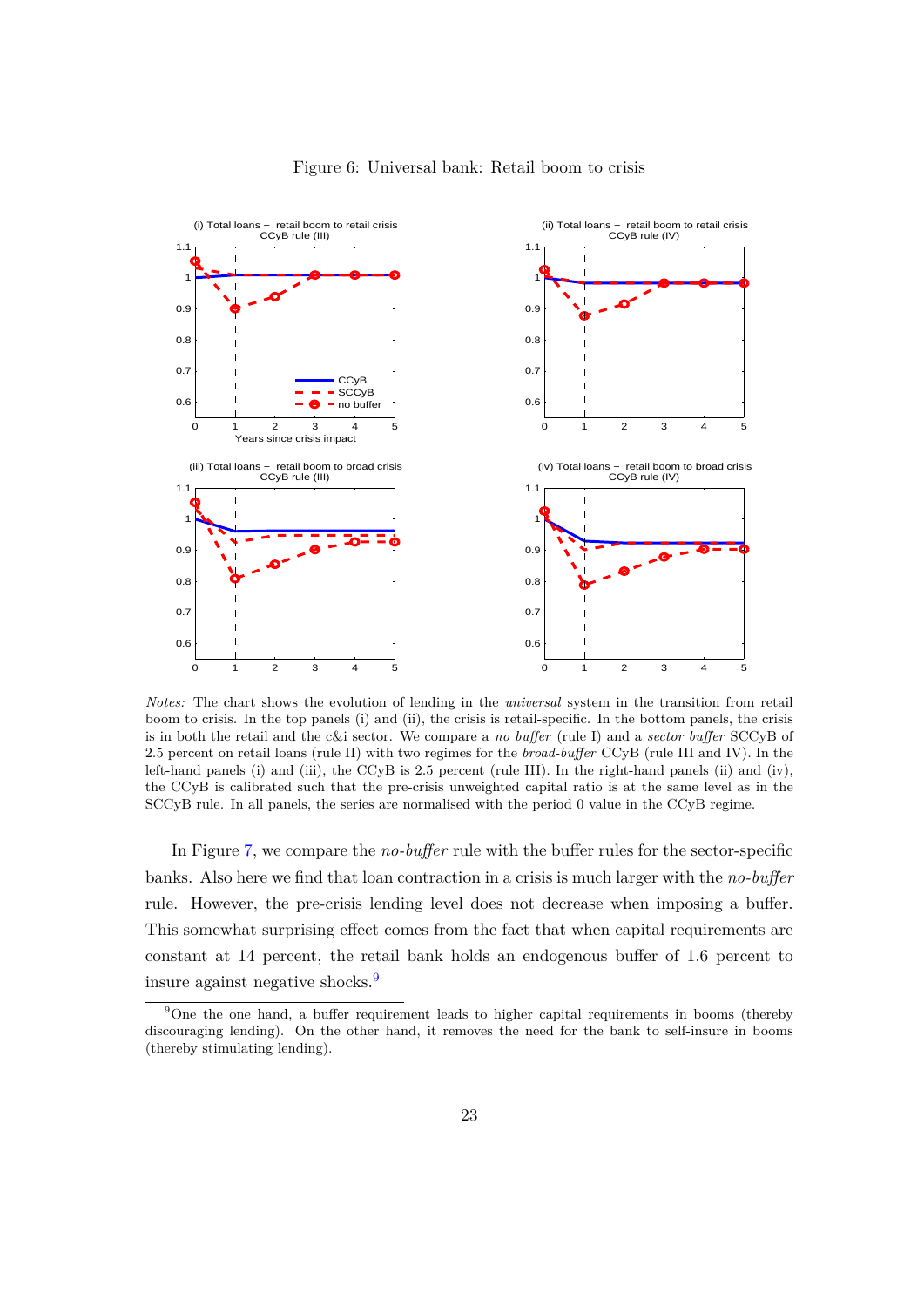<span id="page-23-0"></span>

#### Figure 7: One-sector banks: Retail boom to crisis

*Notes:* The chart shows the evolution of lending in the *sector* system in the transition from retail boom to crisis. In the top panels (i) and (ii), the crisis is retail-specific. In the bottom panels, the crisis is in both the retail and c&i sector. We compare a *no buffer* (rule I) and a *sector buffer* SCCyB of 2.5 percent on retail loans (rule II) with two regimes for the *broad-buffer* CCyB (rule III and IV). In the left-hand panels (i) and (iii), the CCyB is 2.5 percent (rule III). In the right-hand panels (ii) and (iv) the CCyB is calibrated such that the pre-crisis unweighted capital ratio is at the same level as in the SCCyB rule. In all panels, the series are normalised with the period 0 value in the CCyB regime.

Importantly, the crisis-impact of buffer rules changes in the *sector* system compared to the *universal* system. In the *sector* system, the SCCyB lead to a very different outcome than a CCyB that is calibrated to give the same pre-crisis unweighted capital ratio as the SCCyB (see Figure [7,](#page-23-0) panels (ii) and (iv)). Consequently, in this case a broad-based buffer policy will induce more credit volatility in crisis times. The reason is that the broad-based buffer is untargeted. It provides the same relative relaxation in capital requirements to both sectors, when in fact the capital constraint is more binding in retail lending.<sup>[10](#page-23-1)</sup> It is thus also intuitive that the difference in effect between a targeted

<span id="page-23-1"></span> $10$ In contrast, from panel (i) and (iii) in Figure [7](#page-23-0) we see that if the broad-based CCyB is set to 2.5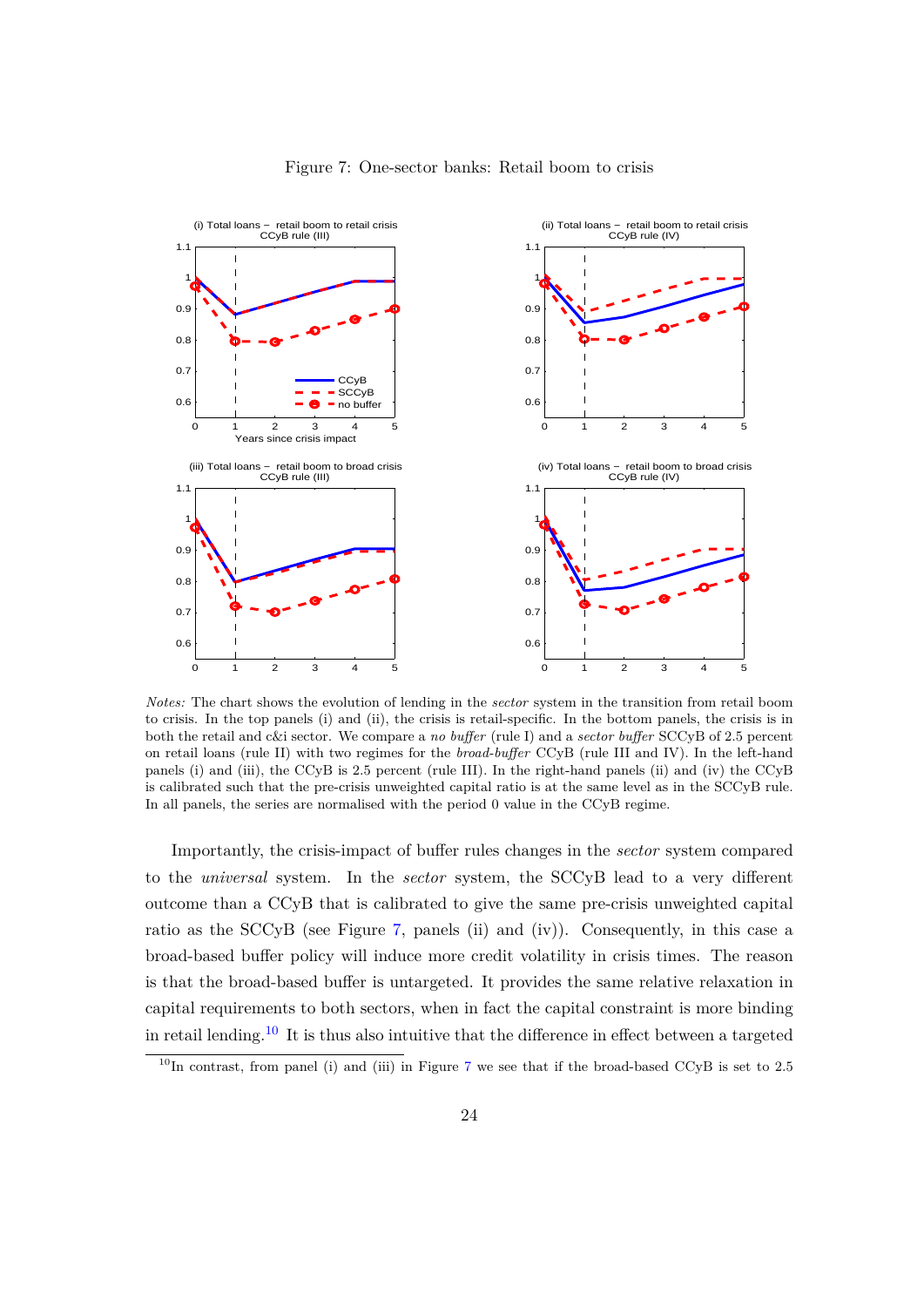and untargeted buffer rule is less stark in a universal banking system, since the universal bank reallocates capital towards the most constrained sector in a crisis.

One result from this exercise is that the impact of a broad-based crisis is far more modest in the *universal* system than in the *sector* system. This reflects the greater flexibility available to the universal bank in setting its risk-weighted capital ratio. Since the optimal level of c&i lending falls drastically during a crisis, the universal bank can sustain a higher level of retail lending after a negative shock to its equity than a pure retail bank.

In this calibration, a sectoral buffer is clearly an advantage in a retail-boom if the banking system is sectoral. In a universal banking system, the advantages of a sectoral buffer are uncertain. A sectoral buffer improves lending in good times, but leads to a larger drop in lending in a broad crisis.

#### **3.3.2 Sectoral buffer on c&i loans**

We now redo the same exercise as above, but this time it is the c&i sector that is booming. Figure [8](#page-25-0) shows the results for the *universal* system, and Figure [9](#page-26-0) for the *sector* system.

For both banking systems, the top panels in both figures show the irrelevance of the capital requirement rule when the crisis is contained in the c&i-sector. This is simply because of the very low profitability of c&i loans during crisis times, as mentioned above.

For the universal bank, we note that having a buffer does dampen the drop in credit supply in a broad-based crisis (panels (iii) and (iv) in Figure [8\)](#page-25-0), but there are only small differences across the various buffer rules (II-IV).

In contrast, the capital requirement rule has a large impact on the sector banks in a broad-based crisis. While the SCCyB improved outcomes in a retail boom (Section [3.3.1\)](#page-21-1), a broad-based CCyB is preferable in a c&i-boom. Since removing a buffer in crisis times has almost no stimulative effect on c&i lending during a crisis, having a pure c&i buffer is detrimental to total lending in a broad-based crisis. A broad CCyB, calibrated such that unweighted capital ratios are the same as with an SCCyb rule, does stimulate crisis lending somewhat (panel (iv) Figure [9](#page-26-0) ). However, the broad buffer is only 0.75 percent, which is not sufficient to dampen the drop in credit supply in the retail sector. A buffer of 2.5 percent will in this case induce more stable lending. This

percent, the outcome is almost equivalent to the SCCyB rule. The only difference between the SCCyB and the 2.5 percent CCyB, is that in the CCyB the c&i bank is also subject to a 2.5 percent buffer. The equivalence between SCCyB and CCyB in this case reflects that the c&i bank optimally chooses to cut c&i-lending, regardless of capital requirement rules The reason for this is that c&i-lending, as discussed in Section [3.2,](#page-15-0) has very low profitability during crisis times in this calibration.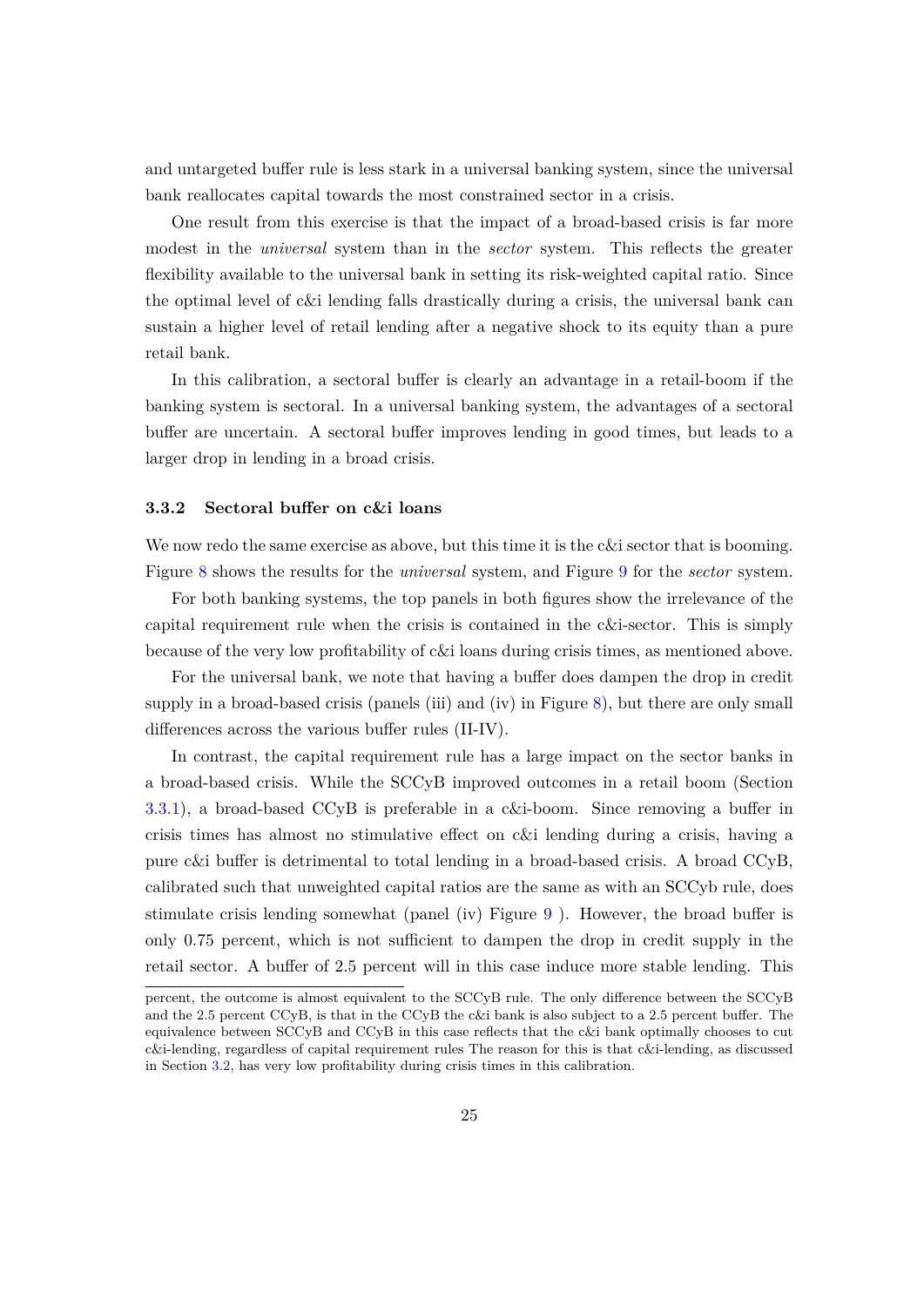is not surprising, given the findings in Section [3.3.1,](#page-21-1) where a retail-specific buffer of 2.5 percent was preferable to a broad-based buffer, unless the broad-based buffer was also 2.5 percent.

These simulations demonstrate that heterogeneity across sectors in the elasticity of crisis lending with respect to capital requirements is crucial when comparing a broad vs. a sector specific buffer. If policymakers impose a sector-specific buffer on a sector with low elasticity, and the crisis is broad, the potential for stimulating lending by removing buffers is small. In a universal banking system, however, the consequence of implementing an inefficient policy is dampened by the fact that the bank itself transferrers capital across sectors.

<span id="page-25-0"></span>

Figure 8: Universal bank: Corporate boom to crisis

*Notes:* The chart shows the evolution of lending in the *universal* system in the transition from c&i boom to crisis. In the top panels (i) and (ii), the crisis is c&i-specific. In the bottom panels, the crisis is in both the retail and the c&i sector. We compare a *no buffer* (rule I) and a *sector buffer* SCCyB of 2.5 percent on c&i loans (rule II), to two regimes for the *broad-buffer* CCyB (rule III and IV). In the left-hand panels (i) and (iii), the CCyB is 2.5 percent (rule III). In the right-hand panels (ii) and (iv), the CCyB is calibrated such that the pre-crisis unweighted capital ratio is at the same level as in the SCCyB rule. In all panels, the series are normalised with the period 0 value in the CCyB regime.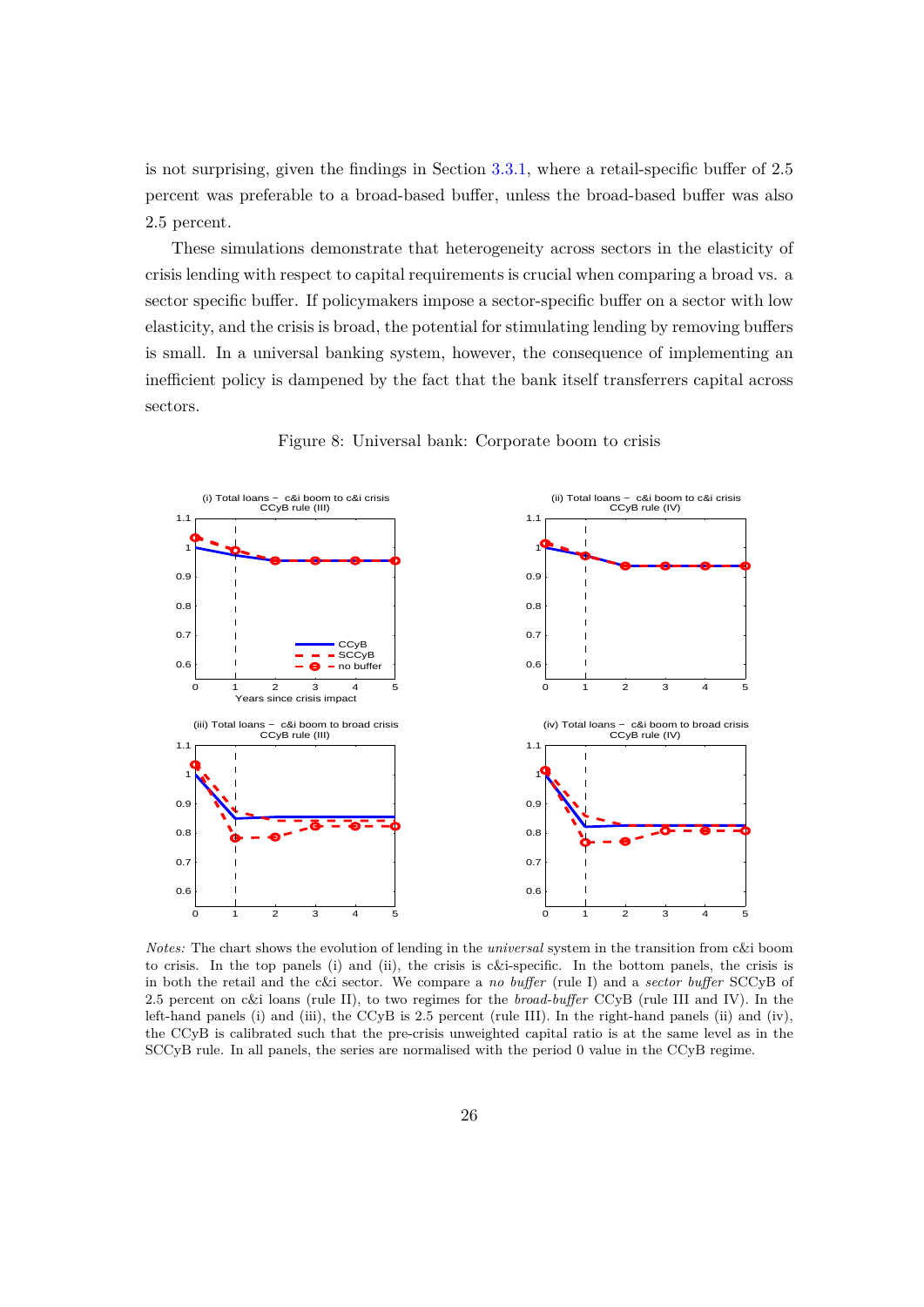<span id="page-26-0"></span>

#### Figure 9: One-sector banks: Corporate boom to crisis

*Notes:* The chart shows the evolution of lending in the *sector* system in the transition from c&i boom to crisis. In the top panels (i) and (ii), the crisis is c&i-specific. In the bottom panels, the crisis is in both the retail and the c&i sector. We compare a *no buffer* (rule I) and a *sector buffer* SCCyB of 2.5 percent on c&i loans (rule II) with two regimes for the *broad-buffer* CCyB (rule III and IV). In the left-hand panels (i) and (iii), the CCyB is 2.5 percent (rule III). In the right-hand panels (ii) and (iv), the CCyB is calibrated such that the pre-crisis unweighted capital ratio is at the same level as in the SCCyB rule. In all panels, the series are normalised with the period 0 value in the CCyB regime.

#### **3.3.3 Discussion – what if corporate loans looked more like retail loans?**

An important feature of the calibration is the considerable difference between the c&i and the retail sector , with regard to both risk weights and non-performing loans (NPL) in a crisis. C&i loans receive higher risk weights and have a higher share of NPLs than retail loans. A reasonable question to ask is how this affects the trade-off between the SCCyB and the broad-based CCyB. Consider therefore an alternative model, in which the risk weight on c&i loans and the share of NPLs are identical to those for retail loans. In this hypothetical scenario, the trade-off between sectoral and broad-based buffers is less complex. In the case of a broad-based crisis, both sectors would be equally constrained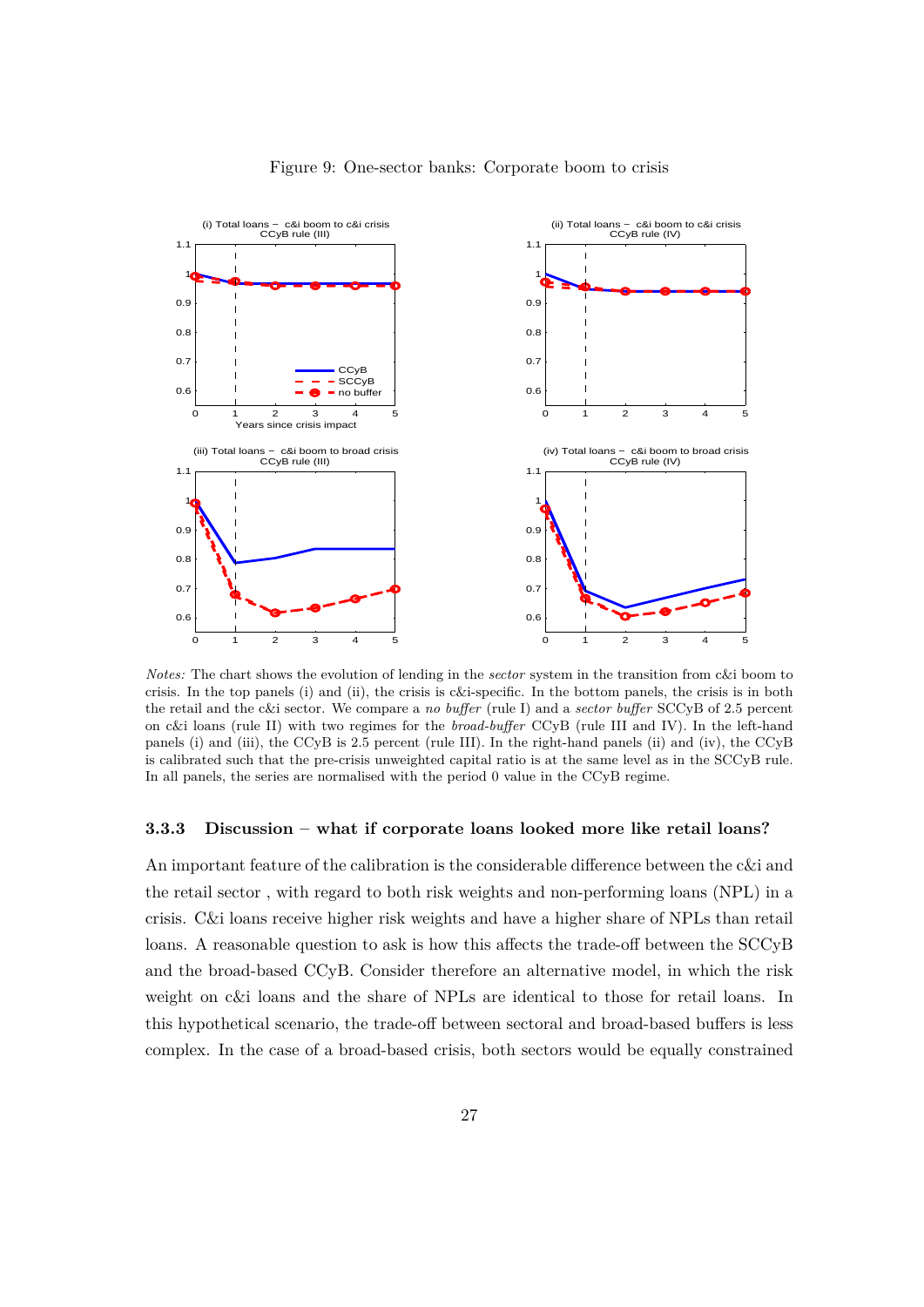and the effect of lowering capital requirements would be identical across the two sectors. Hence, a broad-based buffer would improve crisis lending relative to a sectoral buffer, as the former by definition provides the correct level of targeted regulation. Of course, if the crisis is sector-specific, the broad-based buffer (calibrated to give the same pre-crisis unweighted capital ratio as the SCCyB), would not only provide an insufficient boost to lending in a retail crisis, but also in a c&i crisis.

## **4 Concluding remarks**

Using a dynamic banking model with forward-looking, profit-maximising bank behaviour, we compare two types of time-varying capital requirements: a broad-based countercyclical buffer and a sectoral buffer.

If policymakers can perfectly predict when a crisis will occur and what kind of crisis it will be, any result obtained with a broad-based buffer can be replicated with a sectoral buffer. However, in reality the policymaker has limited information about the current and future state of the economy. Thus, when attempting to implement a targeted policy such as a sector-specific, time-varying buffer, regulators are at the risk of implementing an inefficient policy.

We find that the effect of capital requirements will depend on both the structure of the banking system (universal banks vs. sector-specific banks), the degree of heterogeneity between sectors (regulatory risk weights and the return on lending in a crisis), and the degree of asymmetry of sectoral cycles (sector-specific vs. broad-based crisis)

- A universal banking system is more "forgiving" than a single-sector banking system in that it can make an internal trade-off between sectors. The cost of a policy mistake in the form of imposing the "wrong" buffer is therefore smaller.
- Imposing a sectoral buffer on a low risk-weight, low-NPL sector generally has a stronger stabilising effect than imposing a buffer on a high risk-weight, high-NPL sector, since a relaxation of capital requirements has less impact on bank lending in the latter sector.

In a universal banking system, an SCCyB might be an efficient policy compared to a broad-based CCyB if the c&i sector is very volatile, as the cost of an SCCyB in a broad-based crisis is relatively small. However, if losses in the c&i sector are expected to be more moderate, the stabilising effect of applying a broad buffer in a crisis will increase.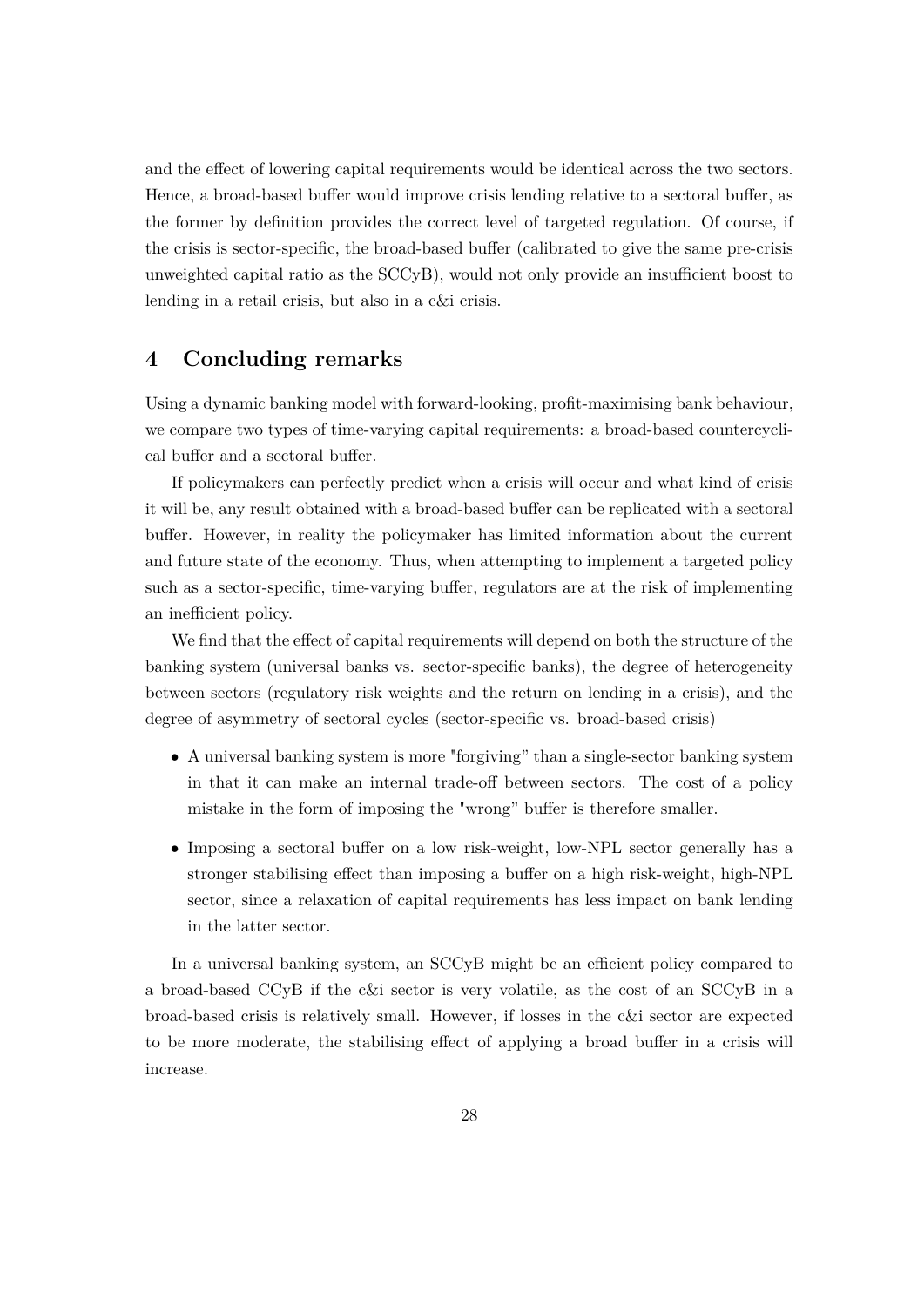In a sectoral banking system, the gains of implementing a sectoral buffer are considerable if the sectoral buffer is applied to a low-volatility sector. However, implementing a sectoral buffer can lead to considerable losses if a boom in a high-volatility sector is followed by losses in the low-volatility sector.

In short, in a universal system the gains of implementing a sectoral buffer seem to be fairly small, but the risks of using a sectoral buffer are also small. The choice of a sectoral buffer will therefore primarily depend on what is politically most important–the ability to have a more directed impact on credit in good times or slightly better insurance against bad times if a crisis is should develop.

In a sectoral banking system, the choice between a sectoral and a broad-based buffer depends on the willingness to gamble on possible outcomes. If the most vulnerable sectors can be targeted, there are potential gains from applying a sectoral buffer. However, if the wrong sector is targeted, the potential losses will be considerable.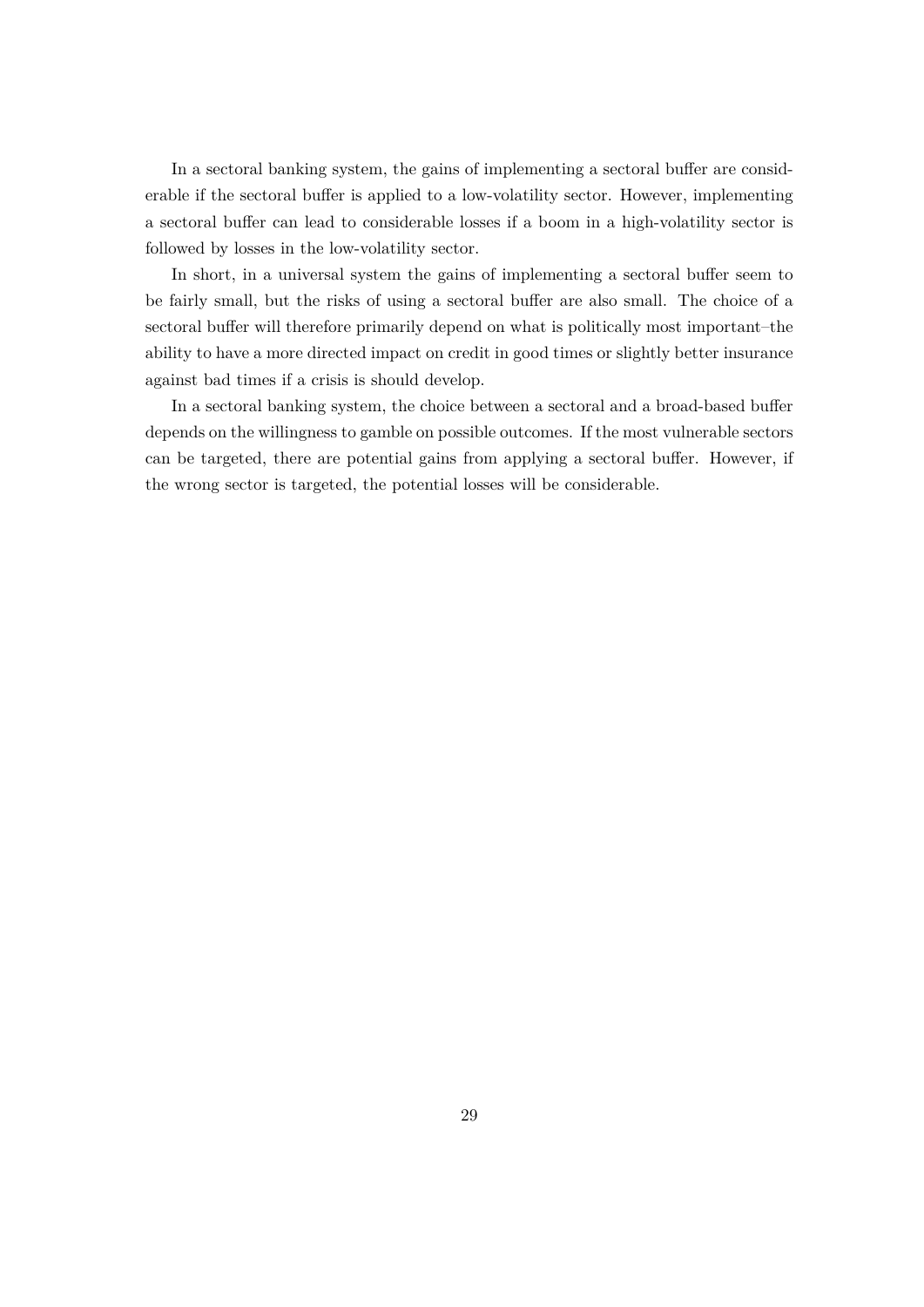# **A Calibration**

The parametrisation is based on a combination of external and internal calibration.

In the model, we consider the dynamic decision problem of a single big bank. In the data, we assume our big bank to be the asset-weighted average of the seven largest Norwegian banking groups (as of 2015Q4). We identify the largest Norwegian banks according to total lending to the Norwegian corporate and retail sector.<sup>[11](#page-29-0)</sup>

#### **A.1 Aggregate shock**

We begin the calibration by estimating the stochastic process for the aggregate macro shock  $z_t$ . The aggregate shock  $z_t$  is assumed to fluctuate between three states,  $z_t \in$  ${z_q, z_n, z_c}$ , which we refer to as the good, neutral, and crisis state, respectively, measured by GDP for mainland Norway. The good and neutral states reflect normal business cycles, with respective booms and busts. The crisis state captures the rarer event of a severe banking crisis with a significant decline in activity and a sharp increase in non-performing loans.

Let  $p_{ij}$  denote the probability of switching from state *i* to state *j*. The transition matrix is given by:

$$
F(z', z) = \begin{bmatrix} p_{gg} & p_{gn} & p_{gc} \\ p_{ng} & p_{nn} & p_{nc} \\ p_{cg} & p_{cn} & p_{cc} \end{bmatrix}
$$
 (18)

Table [2](#page-30-0) reports all annual transition probabilities and normalised state values.<sup>[12](#page-29-1)</sup> The estimation of the  $z_t$  process is done in two steps, where we separately estimate the crisis state and normal time fluctuations.

First, regarding the crisis state, we use a quarterly panel dataset for 20 OECD countries in the period 1975Q1-2014Q2 to determine the transition in and out of a crisis. The identified financial crises are the same as in [Anundsen et al.](#page-39-6) [\(2016\)](#page-39-6) and rely on [Laeven and Valencia](#page-40-4) [\(2008,](#page-40-4) [2010,](#page-40-5) [2012\)](#page-40-6), [Reinhart and Rogoff](#page-40-7) [\(2008,](#page-40-7) [2009a,](#page-40-8)[b\)](#page-40-9) and [Babecky et al.](#page-39-7) [\(2014\)](#page-39-7). The probability of entering a crisis is based on the frequency of crisis starts in the data. We identify 32 crisis starts from a total of 3160 quarters, where

<span id="page-29-0"></span><sup>&</sup>lt;sup>11</sup>The identified seven largest banks are: DNB Bank, Nordea Bank Norge, SpareBank 1 SR-Bank, Sparebanken Vest, SpareBank 1 SMN, SpareBank 1 Nord-Norge and Sparebanken Sør.

<span id="page-29-1"></span> $12$ The parameters are estimated on quarterly data. We transform the quarterly transition probabilities into annual probabilities by  $p_{ii} = (p_{ii}^Q)^4$  where  $i = g, b, c$ . The annual probability of entering a crisis is set by  $p_{ic} = 1 - (1 - (p_{ic}^Q))^4$  where  $i = g, n$ .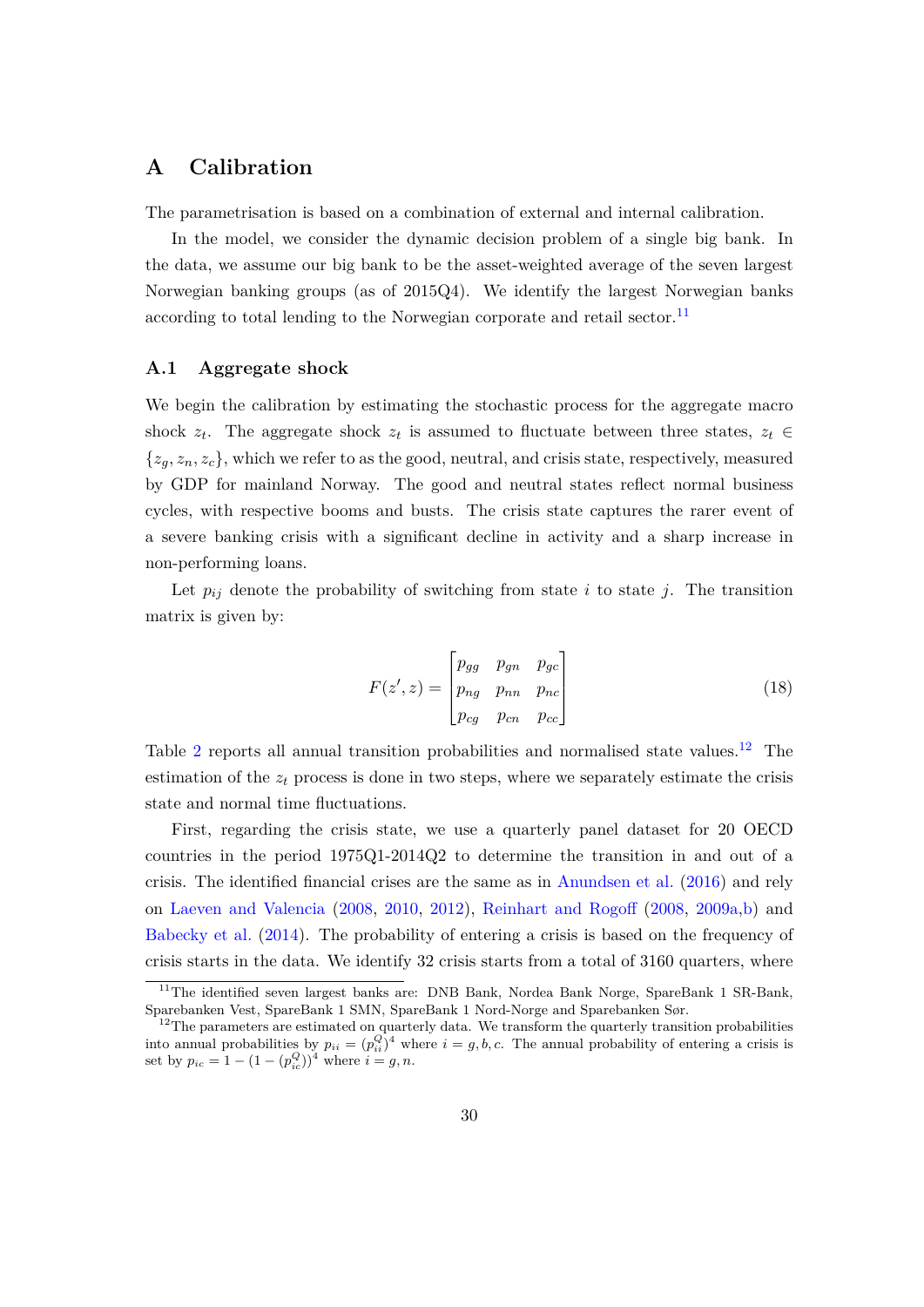<span id="page-30-0"></span>

| Parameter/state description                | Parameter/state          | <b>Values</b>        |
|--------------------------------------------|--------------------------|----------------------|
| Aggregate shock                            | $z_q, z_n, z_c$          | 1 0.975 0.96         |
| Transition probabilities from good state   | $p_{qq}, p_{qn}, p_{qc}$ | $0.75$ $0.21$ $0.04$ |
| Transition probabilities from bad state    | $p_{ng}, p_{nn}, p_{nc}$ | $0.21$ 0.75 $0.04$   |
| Transition probabilities from crisis state | $p_{cg}, p_{cn}, p_{cc}$ | $0.29$ 0.71          |

Table 2: Calibration of aggregated shock

Sources: Statistics Norway and Norges Bank.

405 quarters are crisis observations and 2755 quarters are normal times observations.<sup>[13](#page-30-1)</sup> Based on the frequency of entering a crisis from normal times, we find a conditional quarterly probability of 1.1%. We set the annual probability,  $p_{qc} = p_{nc} = 0.04$ , which is somewhat lower than the probability associated with our dataset, but in line with other findings in the literature, see e.g. [Bordo et al.](#page-39-8) [\(2001\)](#page-39-8) and [Schularick and Taylor](#page-40-10) [\(2012\)](#page-40-10). Further, we normalise the good state to unity and set  $z_c = 0.96$  to match the decline from our good state to the crisis trough. This is line with the findings of [Anundsen et al.](#page-39-6) [\(2016\)](#page-39-6), who, based on 33 financial crisis episodes, find a decline in the output gap from peak to trough of 4 percentage points. The probability of recovery from crisis is based on the observed duration of a crisis. We observe 33 quarters of recovery from crisis, which gives a conditional annual probability of crisis recovery of 29%. We assume that recovery from crisis always occurs through the bad state, hence  $p_{cn} = 0.29$ .

Next, we consider the process for normal business cycle fluctuations  $(z_q, z_n)$ . Based on an estimated  $AR(1)$ -process on the output gap in the period  $1978Q1-2015Q4$ , we determine the discrete transition probabilities following the method proposed by [Tauchen](#page-41-0) [and Hussey](#page-41-0) [\(1991\)](#page-41-0).<sup>[14](#page-30-2)</sup> The annual transition probabilities are estimated to  $p_{gn} = p_{ng} =$ 0*.*21. It follows that the probability of remaining in either the good or bad state is  $p_{nn} = p_{gg} = 0.75$ .<sup>[15](#page-30-3)</sup> The contraction from average business cycle boom to average business cycle bust is estimated at 2.54 percentage points and hence we set  $z_n = 0.9746$ to match the average contraction.

To facilitate implementation of time-dependent capital requirements, we augment

<span id="page-30-2"></span><span id="page-30-1"></span><sup>&</sup>lt;sup>13</sup>If the end of the crisis is not specified, we assume a crisis duration of eight quarters.

 $14$ The output gap is calculated as the deviation of the log of GDP for mainland Norway from a two-sided HP trend using a smoothing parameter of  $\lambda = 6400$ .

<span id="page-30-3"></span><sup>&</sup>lt;sup>15</sup>The transition probabilities capturing normal business cycle fluctuations are estimated at  $p_{gn}^N =$  $p_{ng}^N = 0.22$  and  $p_{nn}^N = p_{gg}^N = 0.78$ . We scale the transition probabilities capturing normal business fluctuations proportionally, taking account of the annual 4% probability of entering a crisis from either the good or bad state.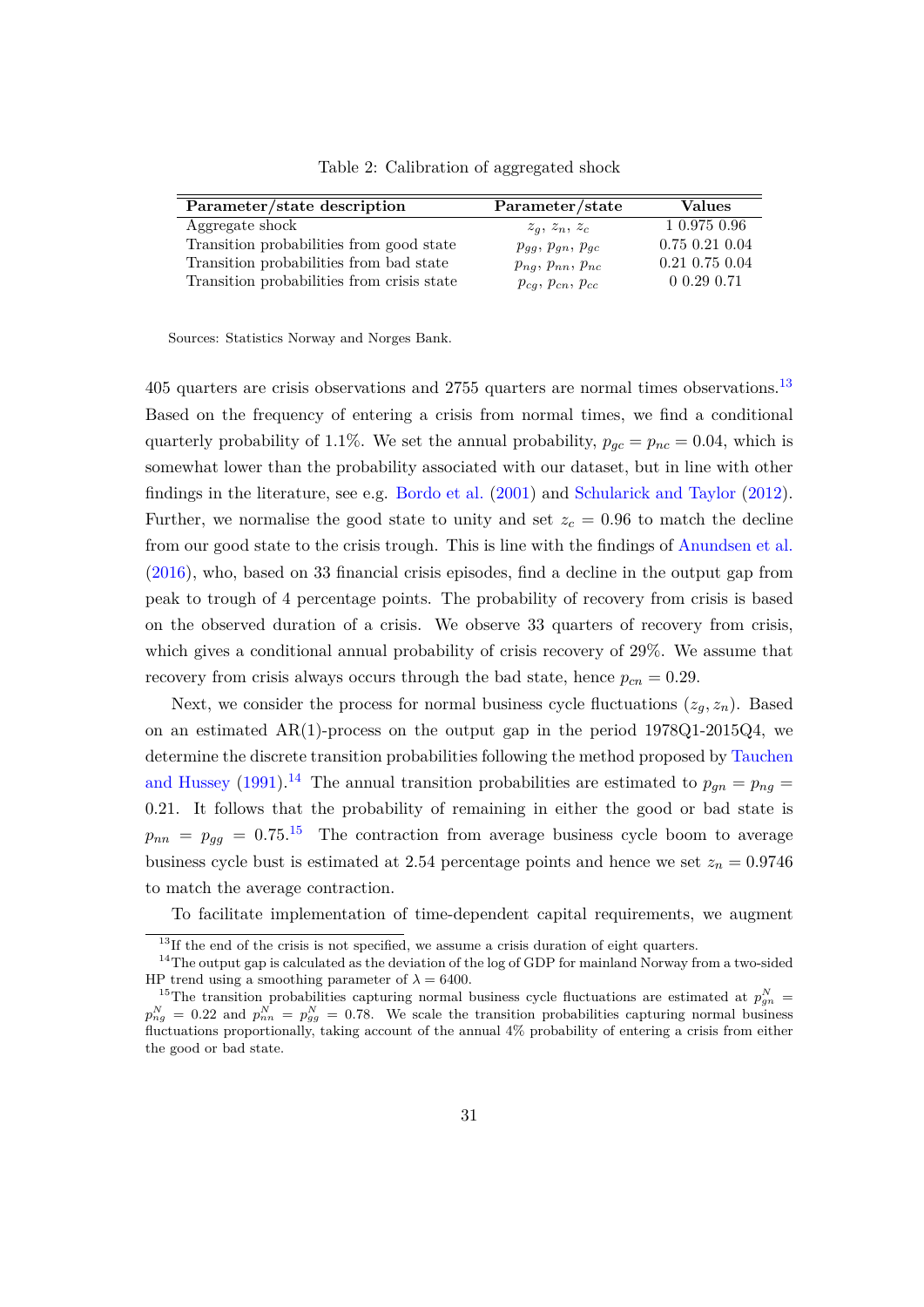the three-state Markov process for  $z_t$  with a recovery state  $z_r$ . This state is indentical to  $z_n$ . The purpose of this state is to differentiate  $z_n$ -times that are preceded by the crisis state. This allows us to specify a more flexible time dependency for capital requirements. In the simulation exercises, we assume that the buffer requirement remains at zero in a post-crisis recovery phase until the economy reaches the *zg*. This will leave the bank at least one year to prepare for the higher capital requirement.

#### **A.2 External calibration of bank-specific parameters**

A subset of the bank-specific parameters  $(r^a, r^d, r^b, c_s)$  is taken directly from corresponding long-run averages observed in the data, see Table  $3$ . The interest rate  $(r<sup>a</sup>)$  on banks' securities is determined by net profit and losses on financial instruments, interest income on bonds and certificates and other interest income. Net income is measured relative to the banks' financial instruments and fixed assets.

The interest rate on banks' funding  $(r<sup>d</sup>)$  is determined by the interest rate set by banks on customer deposits and the interest rate on wholesale funding such as issued certificates and bonds. As part of the crisis scenario, we assume that when  $z_t = z_c$ , the cost of funding is raised to the level of the interest rate on securities.

For the unit cost of lending, we assume  $c_{ret} = c_{C\&I} = c$ . In the data, we measure this as total net non-interest expenses, determined by the banks' personnel expenses, IT costs and net provision income on loans over total lending to customers.

Finally, the interest rate on short-term liquidity  $(r^b)$  is based on a financial macro indicator: three-month NIBOR (Norwegian Interbank Offered Rate).

### **A.2.1 Calibration of banks' defaulting loans**

Let the event of crisis impact be denoted as  $Z_I = \{z_t \in (z_g, z_n) \mid \& z_{t+1} = z_c\}.$  The default relationship is given by:

$$
P_s(r_{st}, z_t, z_{t+1}) = \begin{cases} P_{impact}^s & , (z_t, z_{t+1}) \in Z_I \\ \eta_0^s + \eta_1^s z_{t+1} + \eta_2^s r_{st} & , (z_t, z_{t+1}) \notin Z_I. \end{cases}
$$
(19)

At crisis impact, the number of new problem loans is assumed to rise considerably, reflecting the sudden strain on the position of both enterprises and households. At other times, default rates are linear in the loan rate  $r_{st}$  and end of period macro shock  $z_{t+1}$ . To quantify the latter relationship, we run the following fixed effect regression using data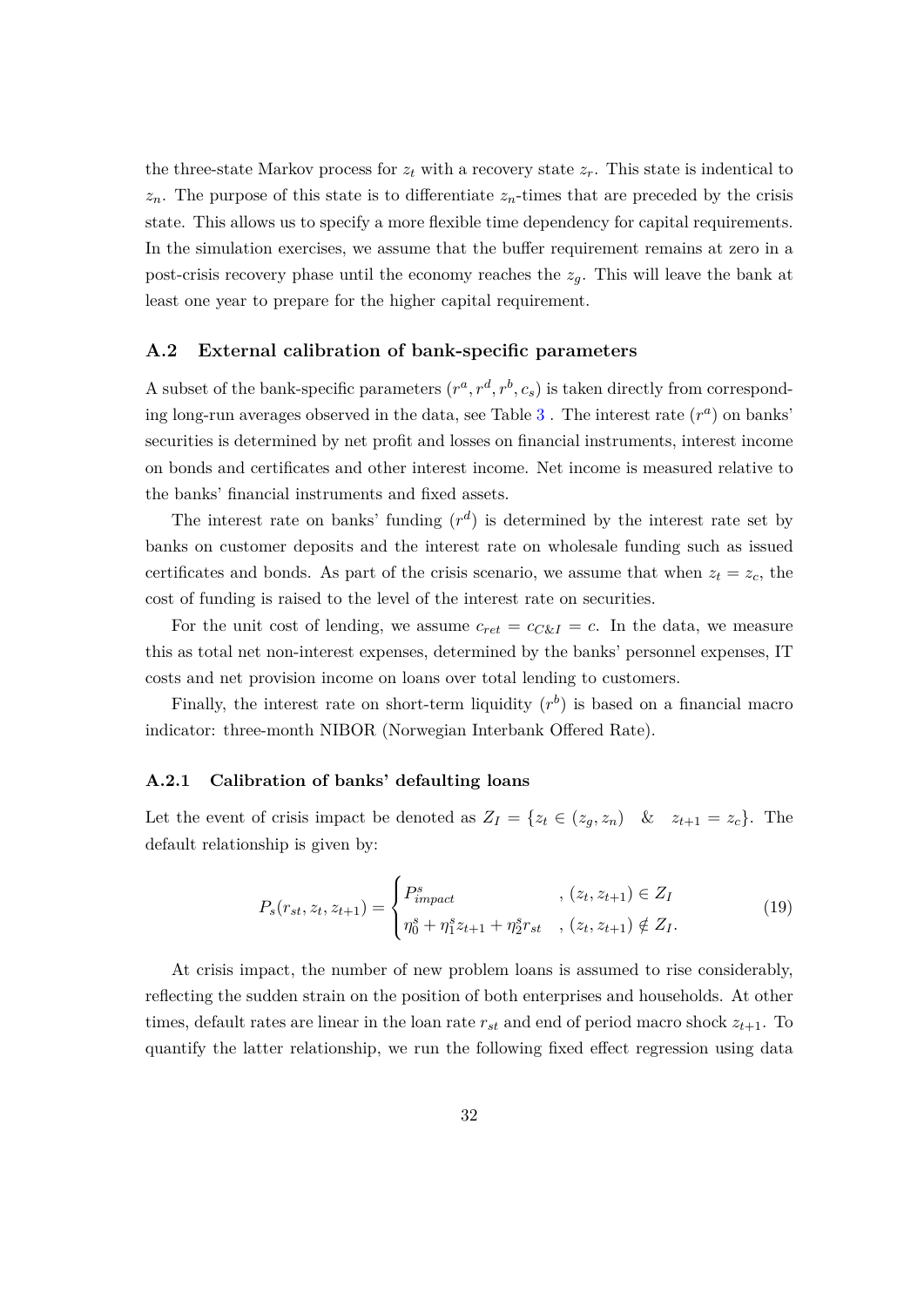<span id="page-32-0"></span>

| Parameter description                                                   | Parameter             | Value |
|-------------------------------------------------------------------------|-----------------------|-------|
| Real funding rate <sup>1)</sup>                                         | $r^d$                 | 1.84  |
| Real interest rate on securities <sup>1)</sup>                          | $r^a$                 | 1.98  |
| Non-interest $expenses1$                                                | $\mathcal{C}$         | 0.52  |
| Real short term rate                                                    | $r^b$                 | 1.76  |
| Loss given default - good and bad state                                 | $\lambda_{g,b}$       | 10    |
| Loss given default - crises state                                       | $\lambda_c$           | 30    |
| Risk weight - retail exposures, IRB approach <sup>2)</sup>              | $_{\iota}$ , IRB, ret | 21    |
| Risk weight - corporate exposures, IRB approach <sup>2)</sup>           | $L$ , $IRB$ , $C\&I$  | 84    |
| Risk weight - retail exposures, Basel $I^{3}$                           | $L$ , BI, ret         | 50    |
| Risk weight - corporate exposures, Basel $I^{3}$                        | $L$ BI,C&I            | 100   |
| Risk weight - market risk <sup>4)</sup>                                 | $\omega^A$            | 3     |
| Risk weight - operational risk and other credit exposures <sup>5)</sup> | $\omega$              |       |

Table 3: External calibration of bank-specific parameters

1) The sample period is 2001Q1-2015Q4. The sample average is based on the weighted average of the top seven banks. Values correspond to annual rates.

2) Risk weights are based on the average reported risk weights of IRB banks in 2015Q4, see [Fi](#page-40-11)[nanstilsynet](#page-40-11) [\(2016\)](#page-40-11). Risk weights are based on the foundation IRB approach.

3) Risk weights are based on the Basel I framework.

4) Risk weight is calibrated to match a 1% ratio of market risk to total risk-weighted assets in 2015Q4, see [Finanstilsynet](#page-40-11) [\(2016\)](#page-40-11).

5) Risk weight is calibrated to match a 49% ratio of risk-weighted assets to total assets in 2015Q4. Sources: Finanstilsynet (Financial Supervisory Authority of Norway), SNL Financial, banking groups' quarterly reports, Statistics Norway and Norges Bank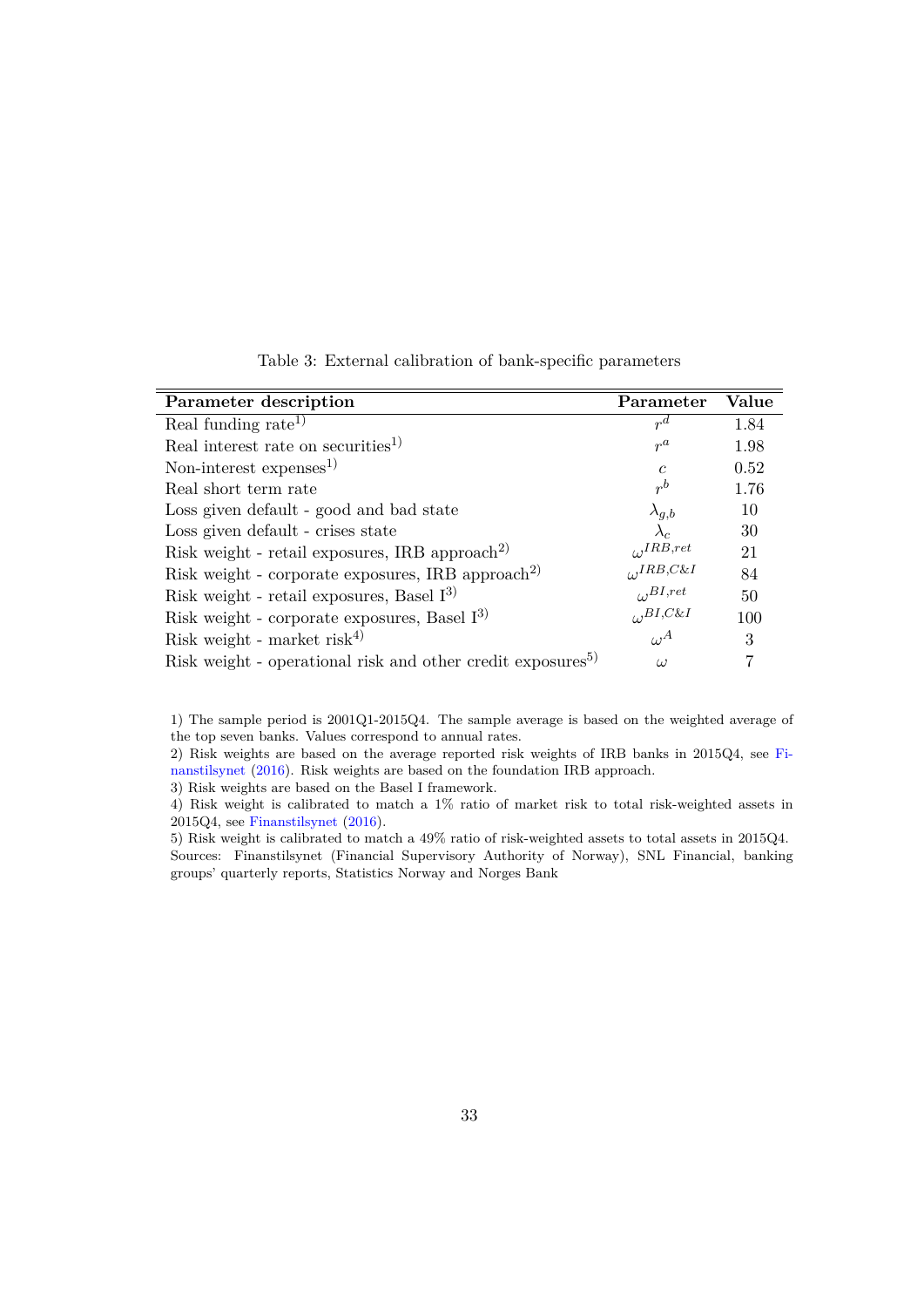on problem loans:

<span id="page-33-2"></span>
$$
\tilde{P}_{ist} = \tilde{\eta}_{0,i}^s + \tilde{\eta}_1^s y_{gap,t} + \tilde{\eta}_2^s \tilde{r}_{ist} + \epsilon_{ist},\tag{20}
$$

where  $\tilde{P}_{ist}$  represents bank *i*'s new problem loans in period *t* to sector *s* in percent of total lending to the sector. *ygap,t* represents the output gap for mainland GDP as an indicator for mainland activity.<sup>[16](#page-33-0)</sup> Bank *i*'s annual real lending rate to sector *s*,  $\tilde{r}_{ist}$ , is measured in percentage points and based on the reported sector-specific interest rates in ORBOF.  $\tilde{\eta}_{0,i}^s$  and  $\epsilon_{i,t}^s$  are bank fixed effects and residuals respectively. To account for seasonal variation, the regression also includes seasonal dummies.

<span id="page-33-1"></span>Table 4: Estimation results: New problem loans in percent of lending to the sector

| Variable                   | Corporate             | Retail                   | Customers                |
|----------------------------|-----------------------|--------------------------|--------------------------|
| $y_{gap,t}$<br>$r_{i,t}^L$ | $-0.13***$<br>$0.07*$ | $-0.027***$<br>$0.033**$ | $-0.073***$<br>$0.059**$ |
| N<br>Groups                | 364                   | 364                      | 364                      |

The data covers a panel of the top seven banks over the period 2001Q4-2015Q4. The asterisks denote significance level;  $* = 10\%, ** = 5\%$  and \*\*\* = 1%. Sources: Statistics Norway and Norges Bank

The results for the corporate sector, the retail sector and all customers are reported separately in Table [4.](#page-33-1)

During an average crisis, which lasts about 3 years, we assume that accumulated new problem loans will be about 14% of bank lending. [Laeven and Valencia](#page-40-6) [\(2012\)](#page-40-6) report the mean peak level of non-performing loans in an international crisis database. For 31 OECD countries, the reported mean peak level of non-performing loans averages 14% during crisis times in the period 1970-2011. This is close to the 16.4% mean peak of non-performing loans that was observed during the Norwegian banking crisis in the early 1990s, see [Laeven and Valencia](#page-40-6) [\(2012\)](#page-40-6). To match the ratio of 14%, we assume that the share of new problem loans rises to 10% of total lending at crisis impact  $(P_{impact}^{ret} =$  $P_{impact}^{C\&I} = 0.10$ . In the remaining years of the crisis, new problem loans to each sector follow the specification given by equation [20.](#page-33-2)

Regarding loss given default, we assume a common value  $\lambda(z_{t+1})$  across sectors. The loss depends partly on the value of banks' collateral and the equity ratios of households

<span id="page-33-0"></span><sup>&</sup>lt;sup>16</sup>The output gap is calculated as the deviation of the log of real GDP for mainland Norway from a two-sided HP trend using a smoothing parameter of  $\lambda = 6400$ .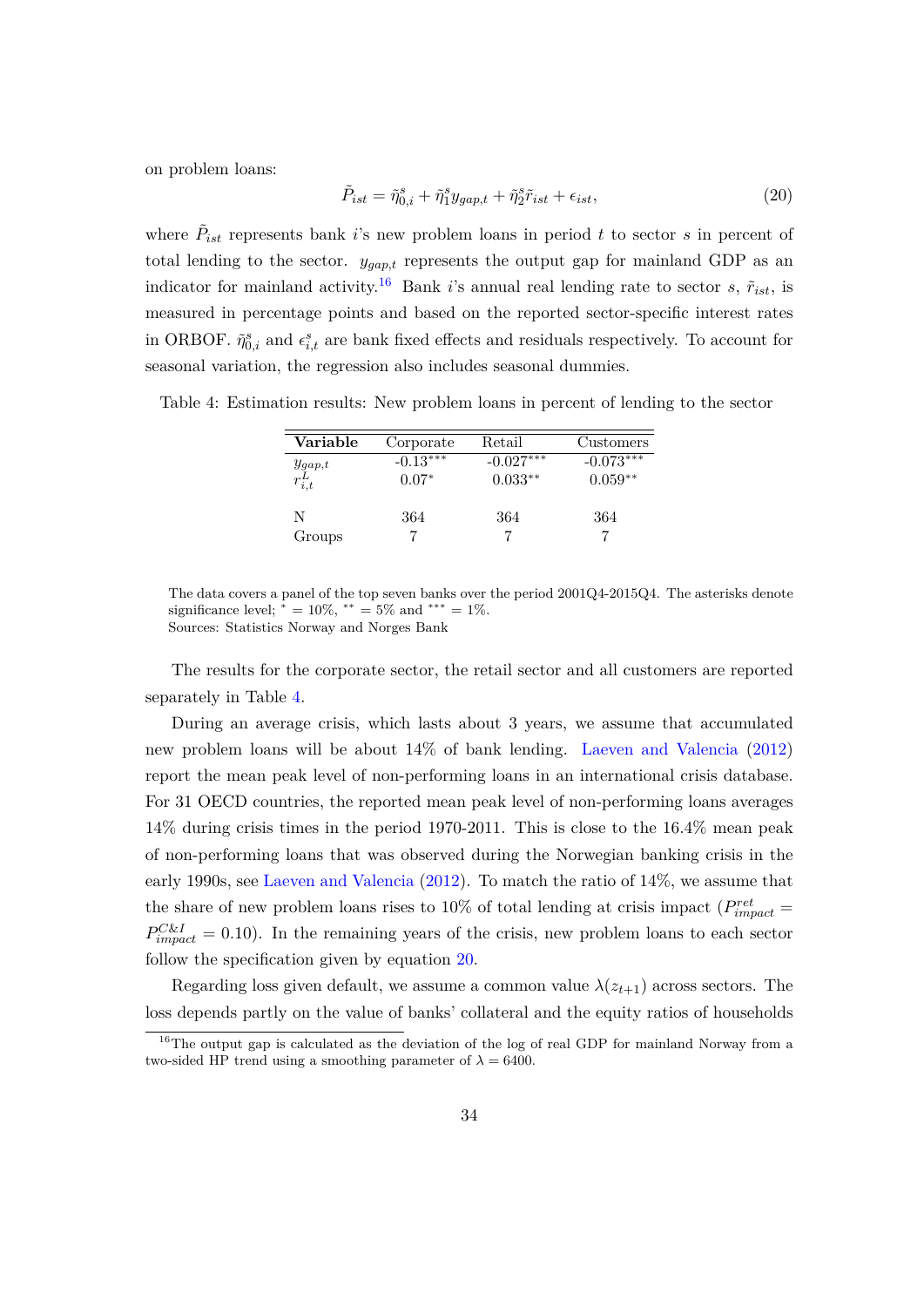and firms. Thus we assume  $\lambda(z_{t+1})$  to be state-dependent in the model, see Table [3.](#page-32-0) For  $z_{t+1} \in (z_q, z_n)$  we set  $\lambda(z_{t+1})$  to match the long-run average of the ratio of banks' loan losses to new problem loans. In the period 2001Q4-2015Q4, the ratio of banks' loan losses to new problem loans was about 10%. By determining  $\lambda$  from the data, we also account for the average gain of recovered problem loans and additional realised losses on new problem loans.

For the crisis state, our choice of  $\lambda(z_{t+1})$  is in line with established parameters used in Norges Bank's annual stress testing exercise, see [Syversten et al.](#page-41-1) [\(2015\)](#page-41-1).  $\lambda(z_{t+1})$  is set to 30% for both sectors, see Table [3.](#page-32-0) It follows that at the beginning of the crisis loan losses rise to 3% of total lending.

#### **A.2.2 Banks' capital requirement**

In the model, we focus on the Common Equity Tier 1 (CET1) capital ratio defined as CET1 capital divided by total risk-weighted assets. As a simplification, we use the bank's equity capital as a proxy for the bank's CET1 capital.

Total risk-weighted assets cover banks' credit risk, operational risk and market risk. We note that credit risk is by far the largest component, see [Finanstilsynet](#page-40-11) [\(2016\)](#page-40-11). In the model, we consider the following simplified implementation of risk-weighted assets:

$$
H(L^{ret}, L^{C\&I}, A) = h(L^{ret}, L^{C\&I}) + \omega^A A + \omega(L^{ret} + L^{C\&I} + A)
$$
(21)

where  $h(\cdot)$  corresponds to corporate and retail credit risk and  $\omega^A$  to market risk. The last term,  $\omega$ , corresponds to all other risk measures.

With the implementation of the Basel II framework in 2007, banks were allowed to internally calculate risk weights (the IRB approach) for their loan exposures. However, lower limits were set for the minimum capital requirement, see [Borchgrevink](#page-39-9) [\(2012\)](#page-39-9). The current transitional rule sets a lower limit on the sum of risk-weighted assets applied by IRB banks, which are required to be at least 80% of the risk-weighted assets calculated under the Basel I requirements. Several of the IRB banks are bound by the transitional floor. Therefore, we account for the transitional rule by determining the bank's credit risk on retail and corporate exposures as follows:<sup>[17](#page-34-0)</sup>

<span id="page-34-0"></span><sup>&</sup>lt;sup>17</sup> As a simplification, we assume that all banks fully implement the foundation IRB approach when determining risk weights on loans to the corporate and retail sector. We do not account for risk weights based on the standardised approach or the advanced IRB approach.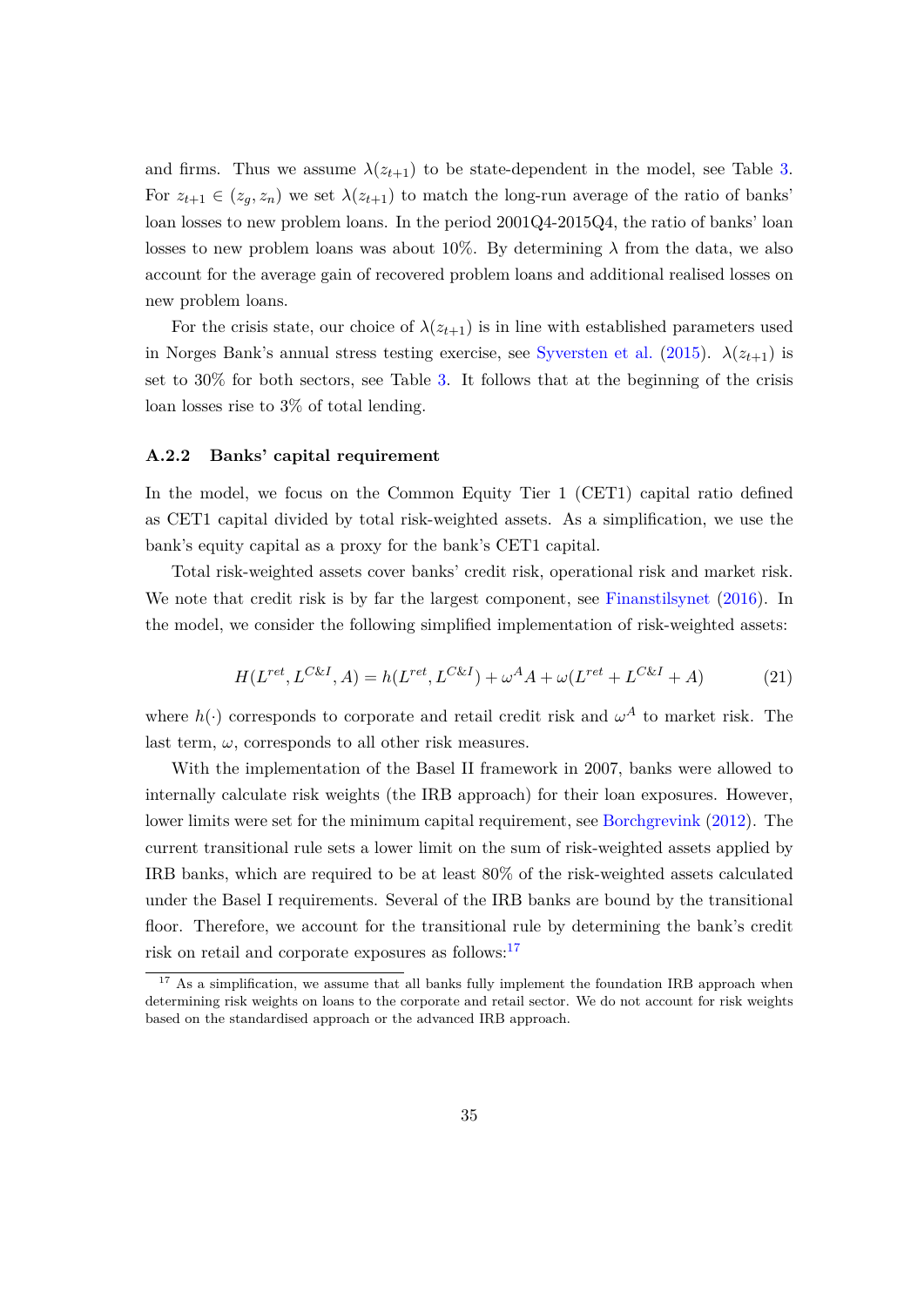$$
h(L^{ret}, L^{C\&I}) = \max(\omega^{IRB,ret}L^{ret} + \omega^{IRB, C\&I}L^{C\&I}, 0.80 * (\omega^{B1,ret}L^{ret} + \omega^{B1, C\&I}L^{C\&I}))
$$
\n(22)

where  $\omega^{IRB,s}$  is the risk weight on loans to sector *s* using the IRB approach and  $\omega^{B1,s}$  is the risk weight on loans to sector *s* under Basel I. The risk weights for the IRB approach are based on the reported average risk weights on residential mortgages and corporate loans for Norwegian IRB banks in 2015Q4, see [Finanstilsynet](#page-40-11) [\(2016\)](#page-40-11) and Table [3.](#page-32-0) The risk weight on loans to the retail sector under Basel I, denoted by  $\omega_r^{B1}$ , is set to 50%, reflecting the Basel I risk weight on residential mortgages with a loan-to-value ratio below 80%.  $\omega_c^{B1}$  is set to 100%, reflecting the Basel I risk weight on corporate loans. In the model, securities are assumed to be safe, but we still add a risk weight noted by  $\omega^A$ , to capture market risk, which in 2015Q4 amounted to approximately 1% of total risk-weighted assets for IRB banks, see [Finanstilsynet](#page-40-11) [\(2016\)](#page-40-11).

As a simplification, to account for the components of operational risk and credit risk from exposures other than retail and corporate exposures, we add an additional component to banks' risk-weighted assets as a fixed share of banks' total assets. Given the seven banks' reported mix of assets, the risk weight on banks' total assets, denoted by  $\omega$ , is set to 7% to match the 49% risk-weighted assets to total assets ratio.<sup>[18](#page-35-0)</sup>

#### **A.2.3 Calibrating banks' loan demand**

We parameterise the aggregate loan demand function  $L_{st}^{A} = f_s(r_{st}, z_t)$  as:

$$
f_s(r_{st}, z_t) = \exp(\alpha_s + \gamma_s r_{st} + \eta_s z_t)
$$
\n(23)

For the aggregate loan demand function, we take the semi-elasticity of demand with respect to the real loan rate from [Akram](#page-39-10) [\(2014\)](#page-39-10) ( $\gamma_{ret} = -3.8$  and  $\gamma_{C\&I} = -4.67$ ) and assume a unit elasticity of demand with respect to the aggregate shock,  $\eta_s = 1$ . Finally, we normalise the constant term such that when the interest rate is 3.3% and 3.4%, then credit demand relative to GDP is 3.7 and 2.8 in the household and enterprise sector respectively. These interest rates and ratios correspond to the sample average over the period 2001Q1 -2015Q4.

<span id="page-35-0"></span><sup>&</sup>lt;sup>18</sup> According to the banks' annual reports, the ratio of risk-weighted assets to total assets was 49% in 2015Q4.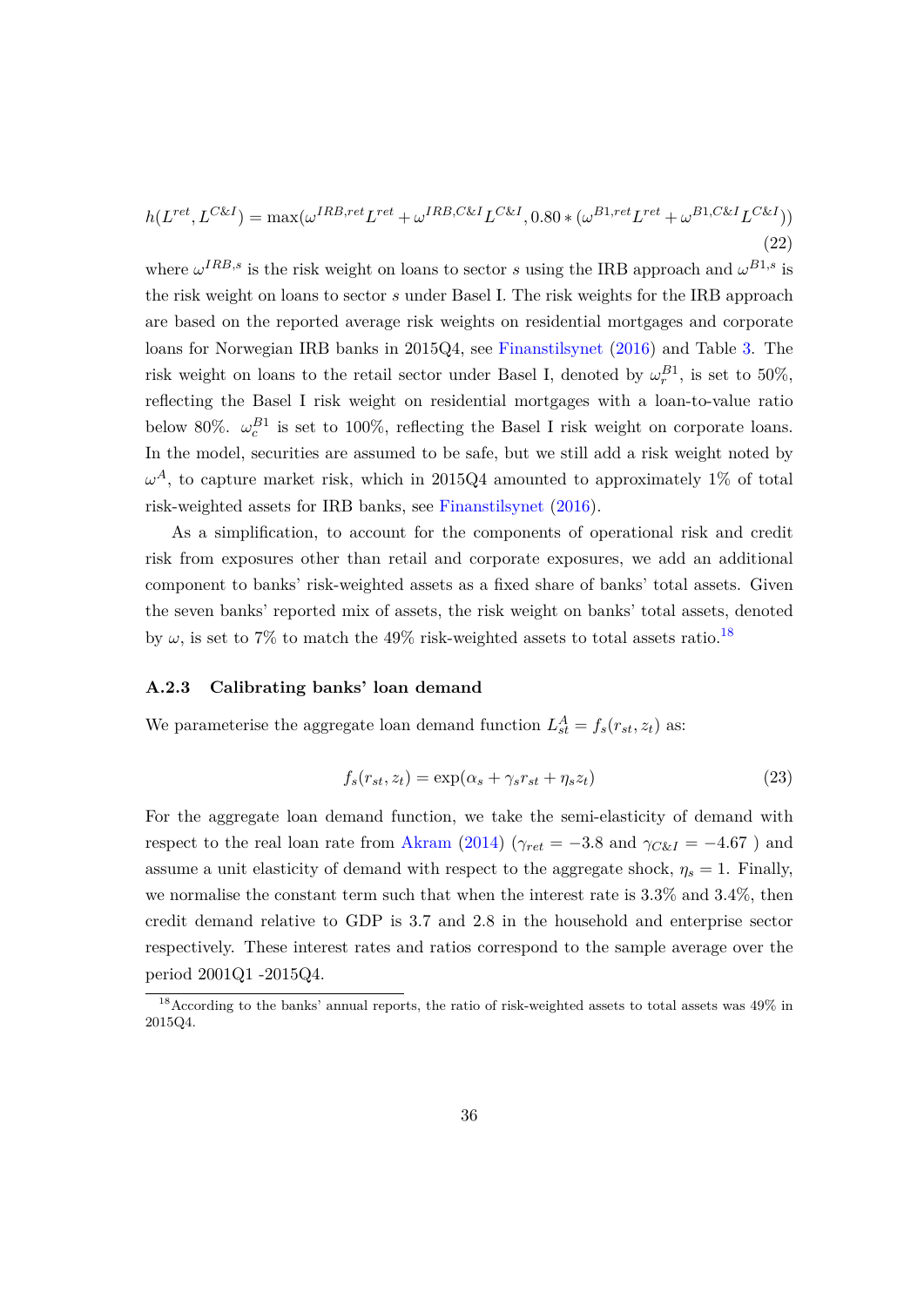For the other credit suppliers' response, we assume the following functional form:

$$
M_s(z_t, L_{st}) = L_{s,*}^o(z_t) - \rho_s(L_{st} - L_{s,*}(z_t))
$$
\n(24)

where  $(L_{s,*}^o(z_t), L_{s,*}(z_t))$  are benchmark loan allocations, calibrated such that when the interest rate is 3.3% and 3.4% in the retail and corporate sector respectively, total loan demand in each sector is split between our bank and other credit suppliers by average market shares over the period 2001Q1-2015Q4. Formally,  $L_{st} = L_{s,*}(z_t) \iff L_s^o =$  $L_{s,*}^o(z_t)$  where  $L_{ret,*}(z_t) = 0.5f_{ret}(0.033, z_t)$  and  $L_{C\&I,*}(z_t) = 0.4f_{C\&I}(0.034, z_t)$ . The calibration of  $\rho_s$  is explained in Section [A.3.](#page-37-0)

#### **A.2.4 Calibrating loan maturity**

In Norway, the average maturity of mortgages at origination is around 20 years (see [Finanstilsynet](#page-40-12) [\(2013\)](#page-40-12)). Assuming a uniform distribution of mortgage age structure, the average maturity of mortgages outstanding is 10 years. The ORBOF database provides a time series of the average (across sectors) remaining loan maturity. Assuming a retail loan maturity equal tomortgage maturity (10 years), we can impute the maturity for corporate loans. Given a loan portfolio as in the data, an average of 4 years' remaining maturity on corporate loans gives a remaining maturity on the total portfolio as in the data. Hence we set the parameters  $m_{ret} = 0.1$  and  $m_{C\&} = 0.25$ .

#### **A.2.5 Adjustment cost**

The adjustment cost parameter is assumed to be the same across the retail and corporate sector. We set the parameter value such that the magnitude of the adjustment cost relative to average lending in the model is in line with the adjustment cost in [De Nicolo](#page-39-4) [et al.](#page-39-4) [\(2014\)](#page-39-4). In their dynamic banking model, loan liquidation takes the same functional form as in the present model. However, they apply shorter loan maturity than we do, which all else equal would imply lower loan liquidation costs. Hence we set the parameter to  $\psi = 153.8$ , which implies that the adjustment cost associated with reducing loan supply (to both sectors) by 50% from one period to another is the same as in [De Nicolo](#page-39-4) [et al.](#page-39-4) [\(2014\)](#page-39-4).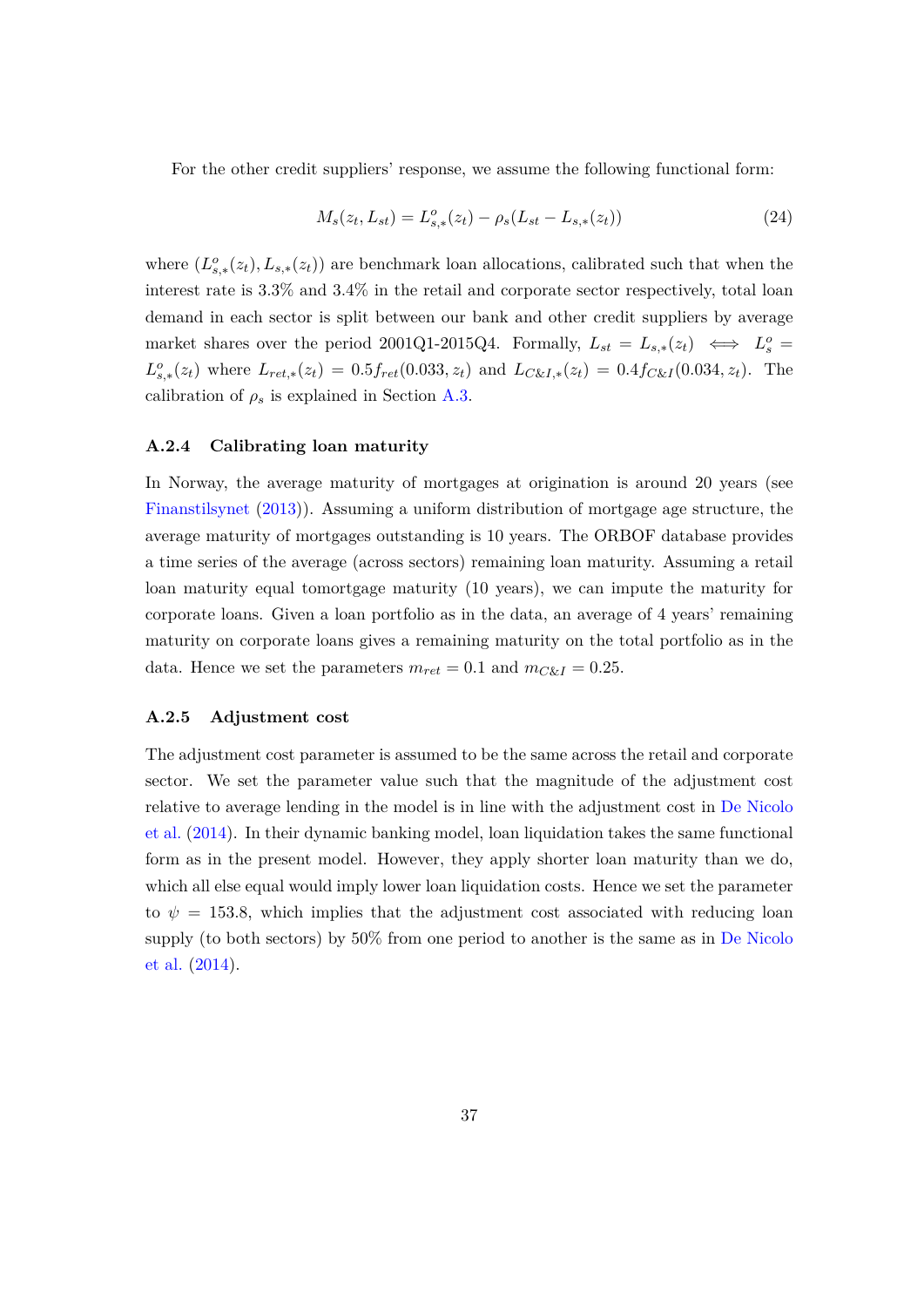#### <span id="page-37-0"></span>**A.3 Internal calibration of bank-specific parameters**

We determine the remaining parameters  $(\rho_{ret}, \rho_{C\&I}, d, \kappa, \beta)$  by matching model-simulated moments to corresponding data moments. All data moments are based on the weighted averages of the top seven banks. Specifically, we calibrate the response parameter of other credit suppliers in the retail market (*ρret*) such that we match the interest margin (loan rate net of non-performing loans relative to the deposit rate). For the corporate market we calibrate the response parameter  $(\rho_{CKI})$  such that we match the observed  $2015Q4$  share of corporate loans to total lending on the banks' balance sheets.<sup>[19](#page-37-1)</sup> The bank's external funding  $(d)$  is calibrated to match the observed ratio of securities to total assets<sup>[20](#page-37-2)</sup> in 2015Q4. The fixed cost  $(\kappa)$  is calibrated to match the cost of other net operational costs relative to lending. Other net operational costs include revenue and costs from lease and rental, and equipment expenses. Finally, the bank's discount factor  $(\beta)$  is set to match a nominal return on equity of 12%. This is at the lower end of the reported nominal return on equity of large Norwegian banks in the period 2001-2013, see [Aronsen et al.](#page-39-11) [\(2014\)](#page-39-11). However, tighter banking regulation and increased equity ratios can lead to reduced return on equity. [Aronsen et al.](#page-39-11) [\(2014\)](#page-39-11) suggest that it is reasonable to expect that large Norwegian banks have a long-run return on equity of about 12%.

All moments are matched by simulating the model with a fixed capital requirement of 14%. This requirement is somewhat higher than the 12% CET1 capital requirement under Pillar I for systemically important financial institutions in  $2015Q4$ .<sup>[21](#page-37-3)</sup> However, in late 2015, several Norwegian banks continued to build capital to reach announced capital targets in 2016. Since 1 July 2016, systemically important banks have faced a CET1 capital requirement under Pillar I of 13.5%. In addition, banks have had to fulfill individual Pillar II requirements set by the Financial Supervisory Authority of Norway.

We choose to match the observed composition of the top seven banks' balance sheets in 2015Q4. Banks' risk weights and capital requirements have gone through considerable changes in recent years. Thus we keep the calibrated model in line with current capital requirements and recent adjustments of the banks' balance sheets as observed in the data.

Table [5](#page-38-0) provides the moments generated by the calibrated model and compares them

<span id="page-37-2"></span><span id="page-37-1"></span> $19$ Total lending in the data is defined as total lending to customers.

 $20\text{As a simplification, we determine the top seven banks' share of loans and total securities to total.}$ assets by subtracting the amount of short-term lending (cash and claims on other credit institutions) from the banks' assets and short-term borrowing on the liability side.

<span id="page-37-3"></span> $^{21}$ As the two largest banks in our sample are defined as systemically important, we will also consider the buffer for systemically important banks.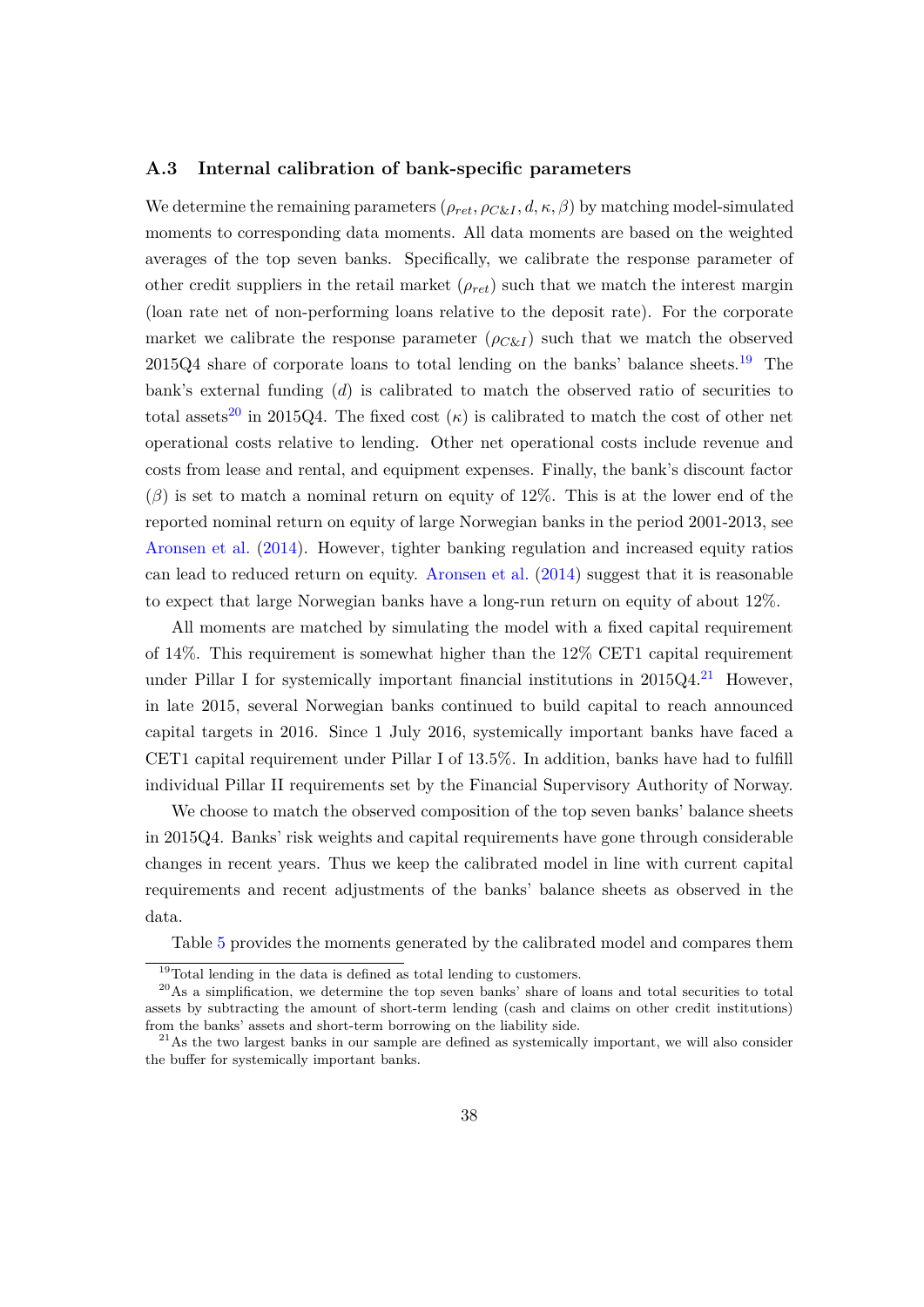with the corresponding data moments. We notice that several of the moments are close to their targets.

<span id="page-38-0"></span>

| Description                                                     |                | Parameters |         | The data The model <sup>5</sup> ) |
|-----------------------------------------------------------------|----------------|------------|---------|-----------------------------------|
| Share of lending to the corporate sector <sup>1)</sup> $(\%)$   | $\rho_{c\&i}$  | 0.7        | 32      | 28                                |
| Securities/Total assets <sup>1)</sup> (%)                       | $\overline{d}$ | 5.64       | 22      | 20                                |
| Net interest margin, real <sup>1)</sup> $(\%)$                  | $\rho_{ret}$   | 0.95       | $1.6\,$ | 1.9                               |
| Fixed cost to lending ratio <sup>1</sup> $(\%)$                 | $\kappa$       | 0.0112     | 0.29    | 0.24                              |
| Nominal return on equity <sup>2)</sup> $(\%)$                   |                | 0.955      | 12      | 12                                |
| Bank risk-weighted assets/total assets <sup>3)</sup>            |                |            | 49      | 49                                |
| Difference in lending rate between $\rm{sectors}^{1}$           |                |            | 0.19    | 1.4                               |
| Bank loan losses/gross lending <sup>1)</sup> (%)                |                |            | 0.17    | 0.19                              |
| Std. dev. lending gap/std. dev. output $\text{gap}^{4}$         |                |            | 2.6     | 2.8                               |
| Std. dev. lending gap, retail/std. dev. output $\text{gap}^4$   |                |            | 1.5     | 2.4                               |
| Std. dev. lending gap, $C&I/std.$ dev. output gap <sup>4)</sup> |                |            | 3.7     | 3.7                               |

Table 5: The model and the data

Moments below the line correspond to data moments not targeted during the calibration. 1) The sample average is based on the weighted average of the top seven banks. The sample period is 2001Q1-2015Q4. For lending rates and loan losses the sample period is 2001Q4-2015Q4. The bank's balance sheet composition is based on 2015Q4.

2) See [Aronsen et al.](#page-39-11) [\(2014\)](#page-39-11).

3) Based on the banking groups' quarterly reports. Top seven banks in 2015Q4.

4) Based on all banks and mortgage companies in the period 1992Q1-2015Q4. Gaps are calculated

as deviation of the log of variables from a two-sided HP trend with  $\lambda = 6400$ . 5) The model is simulated over 10 000 periods in the good and bad state.

Sources: Banking groups' quarterly reports, SNL Financials, Statistics Norway and Norges Bank

In the model, the bank faces considerably higher risk weights and loan losses on lending to the corporate sector. Thus, the bank charges a higher loan rate on corporate loans. In line with the data, the model projects a higher optimal interest rate on loans to the corporate sector, see Table [5.](#page-38-0) However, the interest needed to compensate the bank for lending to the corporate sector is about 1.2 percentage points higher than the observed spread.

The close match of the bank's asset composition in 2015Q4 generates a ratio of total risk-weighted assets close to 49%, see Table [5.](#page-38-0)

Last, Table [5](#page-38-0) shows that the model replicates the more volatile adjustment in bank lending to the corporate sector. The higher volatility of the default share, higher risk weights and the shorter maturity of corporate loans contribute to the higher volatility of corporate loans in the model.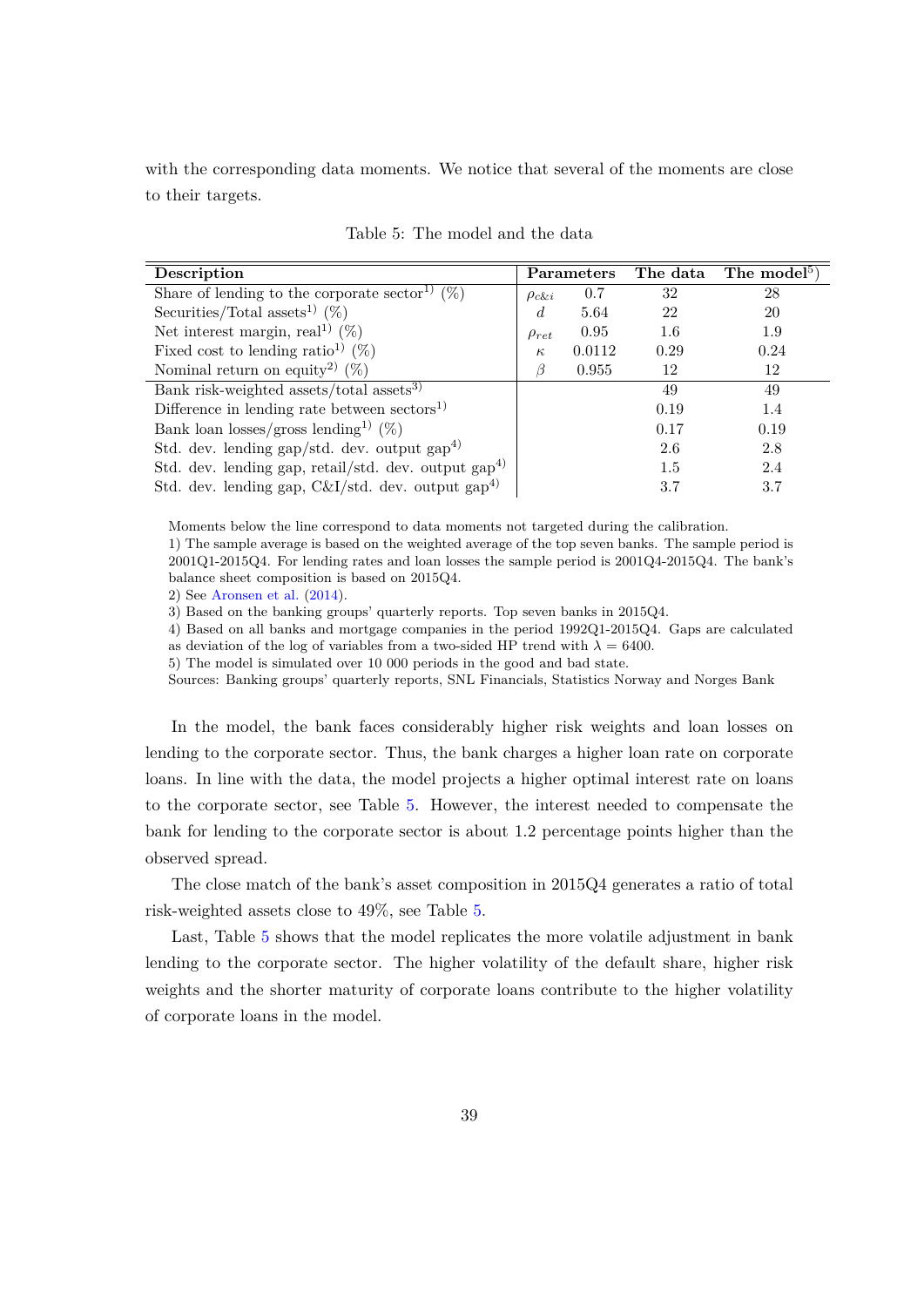# **References**

- <span id="page-39-10"></span>F. Akram. Macro effects of capital requirements and macroprudential policy. *Economic Modelling*, 42:77–93, 2014.
- <span id="page-39-6"></span>A. K. Anundsen, K. Gerdrup, F. Hansen, and K. Kragh-Sørensen. Bubbles and Crises: The Role of House Prices and Credit. *Journal of Applied Econometrics*, 31:1291–1311, 2016.
- <span id="page-39-11"></span>P. A. Aronsen, M. Erard, K. B. Nordal, and L.-T. Turtveit. Norwegian banks' adjustment to stricter capital and liquidity regulation. Staff Memo 18/2014, Norges Bank, 2014.
- <span id="page-39-2"></span>R. Auer and S. Ongena. The countercyclical capital buffer and the compoisition of bank lending. *BIS Working Papers no 593*, 2016.
- <span id="page-39-7"></span>J. Babecky, T. Havranek, J. Mateju, M. Rusnak, S. K, and V. B. Banking, debt, and currency crises in developed countries: stylized facts and early warning indicators. *Journal of Financial Stability*, 15:1–17, 2014.
- <span id="page-39-1"></span>C. Basten and C. Koch. The impact of sectoral macroprudential capital requirements on mortgage lending: Evidence from the Belgian risk weight add-on. *mimeo, Colombia University*, 2017.
- <span id="page-39-0"></span>BCBS. Towards a sectoral application of the countercyclical capital buffer: A literature review. *Mimeo January 2018*, 2018.
- <span id="page-39-5"></span>B. Becker, M. Bos, and K. Roszbach. Bad times, good credit. *Swedish House of Finance Research Paper no 15-05*, 2018.
- <span id="page-39-9"></span>H. Borchgrevink. The Basel I floor - transitional arrangement and backstop to the capital adequacy framework. Economic Commentaries 8/2012, Norges Bank, 2012.
- <span id="page-39-8"></span>M. D. Bordo, B. Eichengreen, D. Klingebiel, and M. S. Martinez-Peria. Is the crisis problem growing more severe? *Economic Policy*, 16(32):51–82, 2001.
- <span id="page-39-3"></span>D. Corbae and P. D'Erasmo. Capital Requirements in a Quantitative Model of Banking Industry Dynamics. Working Paper NO. 14-13, Federal Reserve Bank of Philadelphia, 2014.
- <span id="page-39-4"></span>G. De Nicolo, A. Gamba, and M. Lucchetta. Microprudential regulation in a dynamic model of banking. *The Review of Financial Studies, 27/7, pp. 2097-2138*, 2014.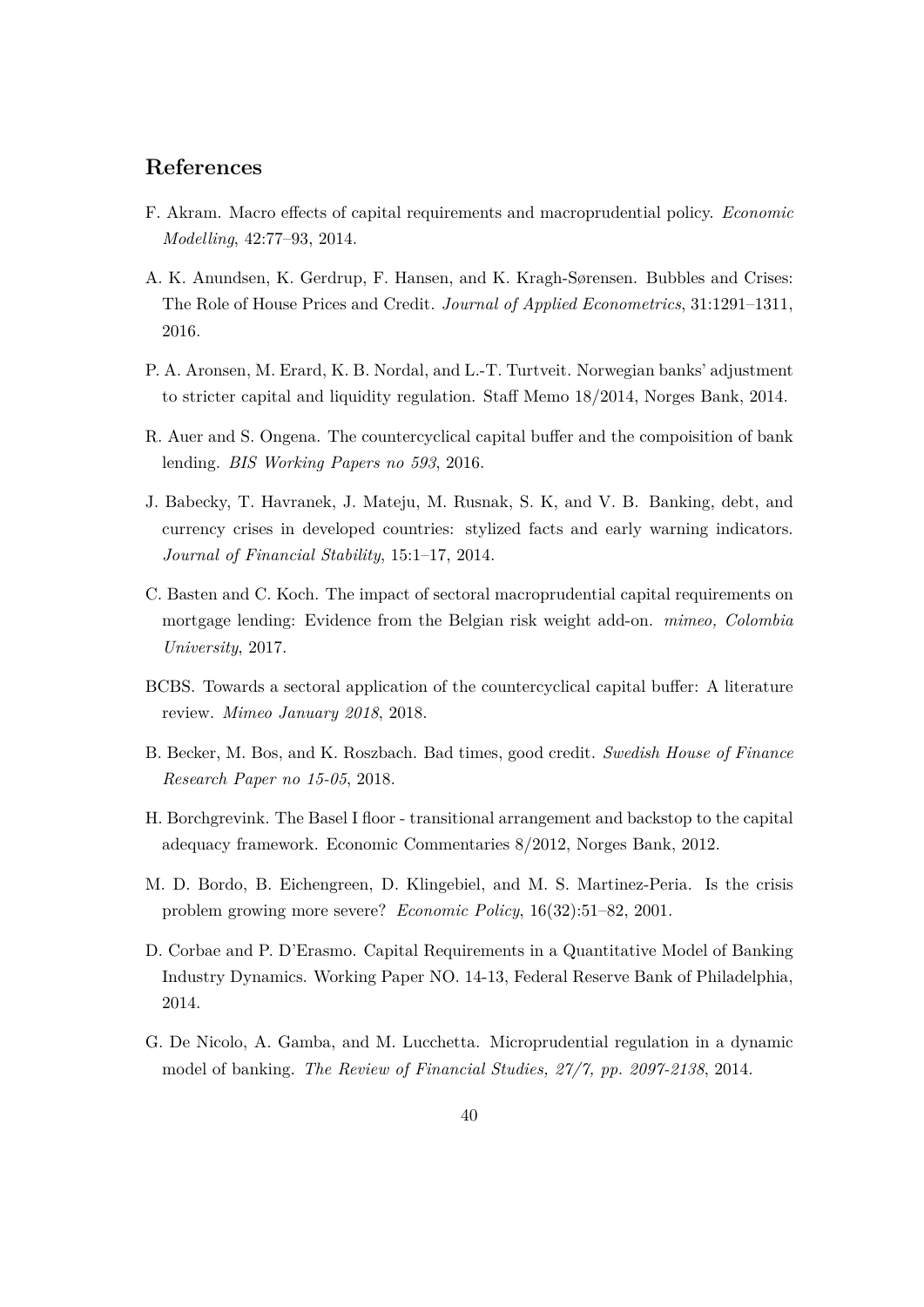- <span id="page-40-3"></span>A. Elizalde and R. Repullo. Economic and regulatory capital in banking: What is the difference? *International Journal of Central Banking, 3, pp. 87-117*, 2007.
- <span id="page-40-0"></span>S. Ferrari, P. M, and K. R. P. The countercyclical capital buffer. *mimeo, National Bank of Belgium*, 2017.
- <span id="page-40-12"></span>Finanstilsynet. Boliglånsundersøkelsen. Technical report, Finanstilsynet, 2013.
- <span id="page-40-11"></span>Finanstilsynet. Risk Outlook 2016: The Financial Market in Norway. Technical report, Finanstilsynet, 2016.
- <span id="page-40-2"></span>S. Galaasen and R. Johansen. Cyclical capital regulation and dynamic bank behaviour. *Norges Bank Staff Memo no 22/2016*, 2016.
- <span id="page-40-4"></span>L. Laeven and F. Valencia. Systemic Banking Crises: A New Database. IMF Working Paper 224, International Monetary Fund, 2008.
- <span id="page-40-5"></span>L. Laeven and F. Valencia. Resolution of Banking Crises: the Good, the Bad and the Ugly. IMF Working Paper 146, International Monetary Fund, 2010.
- <span id="page-40-6"></span>L. Laeven and F. Valencia. Systemic Banking Crises Database: An Update. IMF Working Paper 163, International Monetary Fund, 2012.
- <span id="page-40-7"></span>C. M. Reinhart and K. S. Rogoff. Is the 2007 US sub-prime financial crisis so different? An international historical comparison. *American Economic Review*, 98(2):339–44, 2008.
- <span id="page-40-8"></span>C. M. Reinhart and K. S. Rogoff. The aftermath of financial crises. *American Economic Review*, 99(2):466–72, 2009a.
- <span id="page-40-9"></span>C. M. Reinhart and K. S. Rogoff. *This Time Is Different: Eight Centuries of Financial Folly*. Princeton University Press, 2009b.
- <span id="page-40-10"></span>M. Schularick and A. M. Taylor. Credit Booms Gone Bust: Monetary Policy, Leverage Cycles, and Financial Crises, 1870-2008. *American Economic Review*, 102(2):1029–69, April 2012.
- <span id="page-40-1"></span>H. Solheim. New macroprudential tools: The counter-cyclical capital buffer in Norway. *ECBN short paper*, 2017.